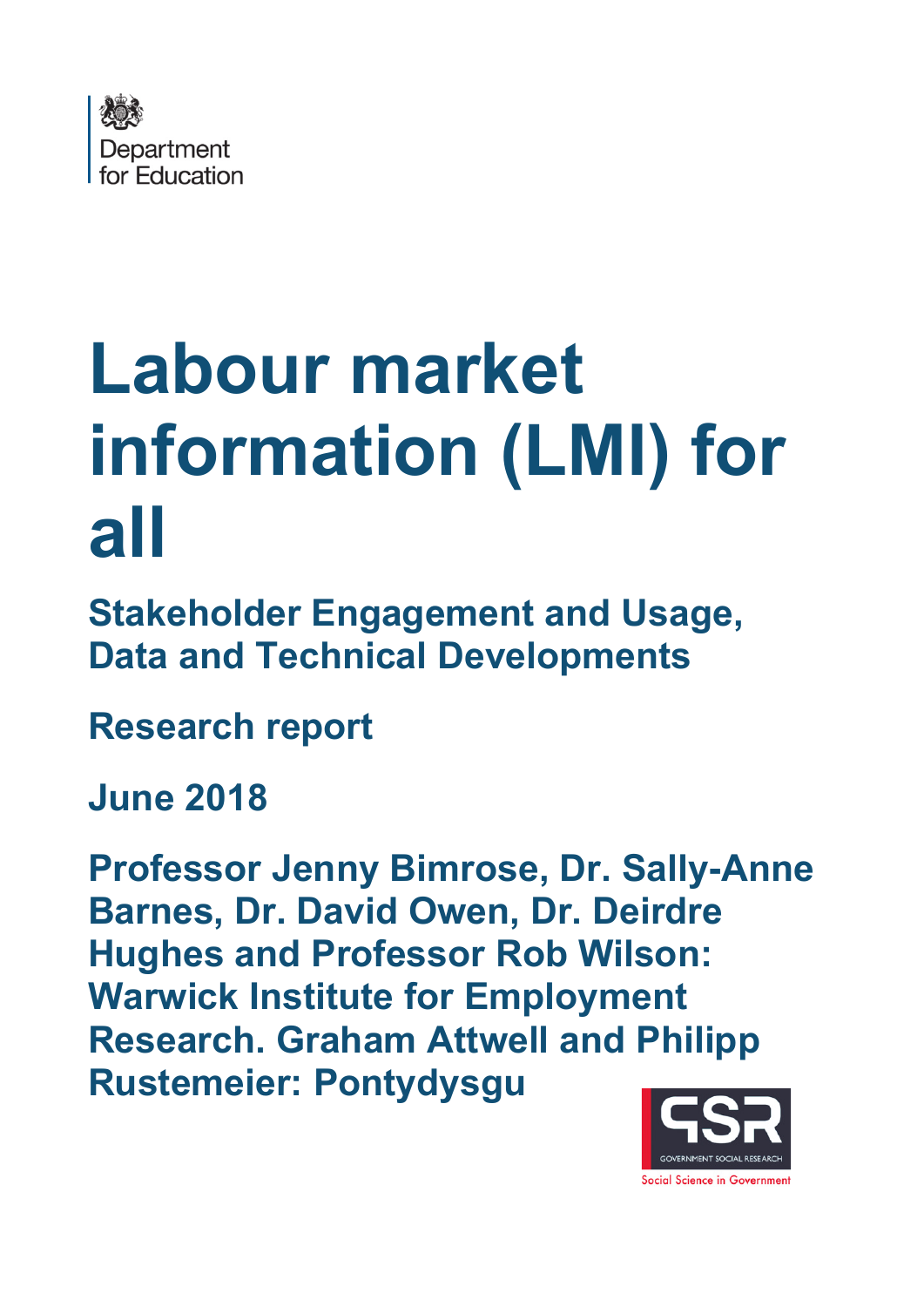# **Contents**

| List of figures                                                               | 4  |
|-------------------------------------------------------------------------------|----|
| List of tables                                                                | 5  |
| <b>Excutive Summary</b>                                                       | 6  |
| Stakeholder engagement                                                        | 6  |
| Selected outcomes of stakeholder engagement activities                        | 7  |
| LMI for All usage                                                             | 8  |
| LMI for All users: Applications achieved and in progress                      | 9  |
| <b>Careerometer users</b>                                                     | 9  |
| <b>Technical developments</b>                                                 | 9  |
| Data developments                                                             | 10 |
| <b>Future developments</b>                                                    | 11 |
| 1. Introduction                                                               | 12 |
| 1.1. The context of careers labour market information and intelligence        | 12 |
| 1.2. LMI for All: Project overview                                            | 13 |
| 1.3. Project aims and objectives for 2016-2017                                | 15 |
| 1.4. Report structure                                                         | 16 |
| 2. Stakeholder engagement                                                     | 17 |
| 2.1. Objectives and outcomes for 2016-2017                                    | 17 |
| 2.2. Stakeholder plan                                                         | 18 |
| 2.3. Stakeholder activities and dissemination of LMI for All service          | 18 |
| 2.4. LMI for All symposium                                                    | 19 |
| 2.5. Webinars                                                                 | 20 |
| 2.6. Case studies                                                             | 20 |
| 2.7. Summary and recommendations for future stakeholder engagement activities | 21 |
| 3. LMI for All usage statistics                                               | 22 |
| 3.1. Measuring LMI for All usage                                              | 22 |
| 3.2. API queries                                                              | 22 |
| 3.3. Traffic by endpoint                                                      | 23 |
| 4. LMI for All users: Applications achieved and in progress                   | 26 |
| 4.1. Third party users LMI for All: Websites, web interfaces and apps         | 26 |
| 4.2. LMI for All developments in progress                                     | 29 |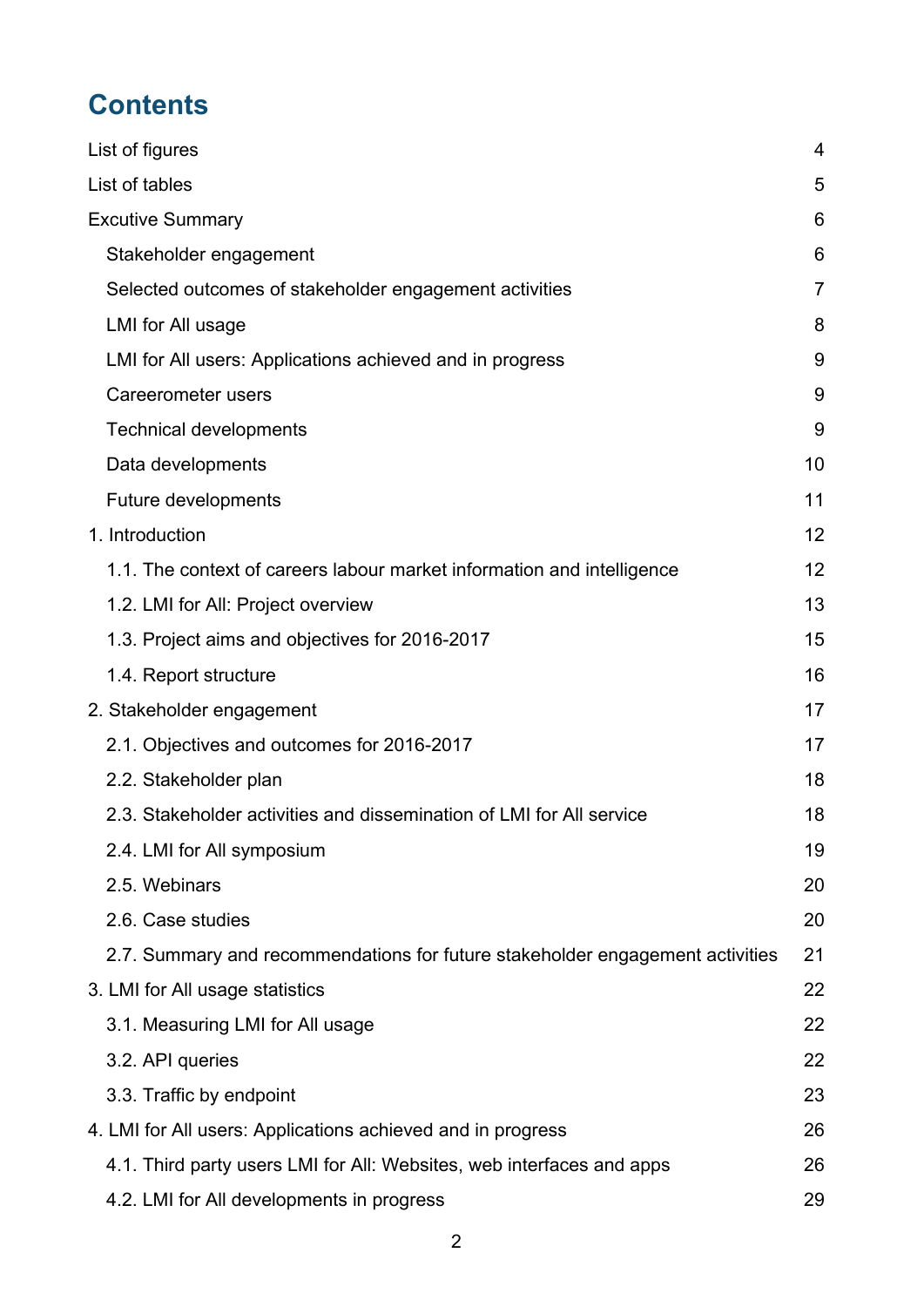| 4.3. Careerometer users                                                           | 31 |
|-----------------------------------------------------------------------------------|----|
| 5. Data developments                                                              | 33 |
| 5.1. Objectives and outcomes for 2016-2017                                        | 33 |
| 5.2. Summary of current data and indicators in LMI for All                        | 33 |
| 5.3. Methodology and approach to providing data                                   | 34 |
| 5.4. Refreashing variables in the database: potential and additional data sources | 35 |
| 5.5. Data updates and refreshing datasets                                         | 36 |
| 5.6. Potential future developments                                                | 37 |
| 5.7. Recommendations for data developments                                        | 41 |
| 6. Technical developments                                                         | 42 |
| 6.1. Objectives and outcomes for 2016-2017                                        | 42 |
| 6.2. Database - upgrades, maintenance and monitoring                              | 42 |
| 6.3. Development and maintenance of the API                                       | 43 |
| 6.4. Enhancement of the LMI for All website                                       | 44 |
| 6.5. Future developments                                                          | 45 |
| Appendix A: Overview of stakeholder dissemination activity                        | 46 |
| Appendix B: Organisations requesting API key                                      | 56 |
| Appendix C: Users of Careerometer up to 1 June 2017                               | 58 |
| UK-wide                                                                           | 58 |
| East                                                                              | 58 |
| <b>East Midlands</b>                                                              | 58 |
| London                                                                            | 59 |
| <b>North East</b>                                                                 | 59 |
| <b>North West</b>                                                                 | 59 |
| South East                                                                        | 60 |
| South West                                                                        | 60 |
| <b>Yorkshire and the Humber</b>                                                   | 60 |
| <b>West Midlands</b>                                                              | 61 |
| Northern Ireland                                                                  | 61 |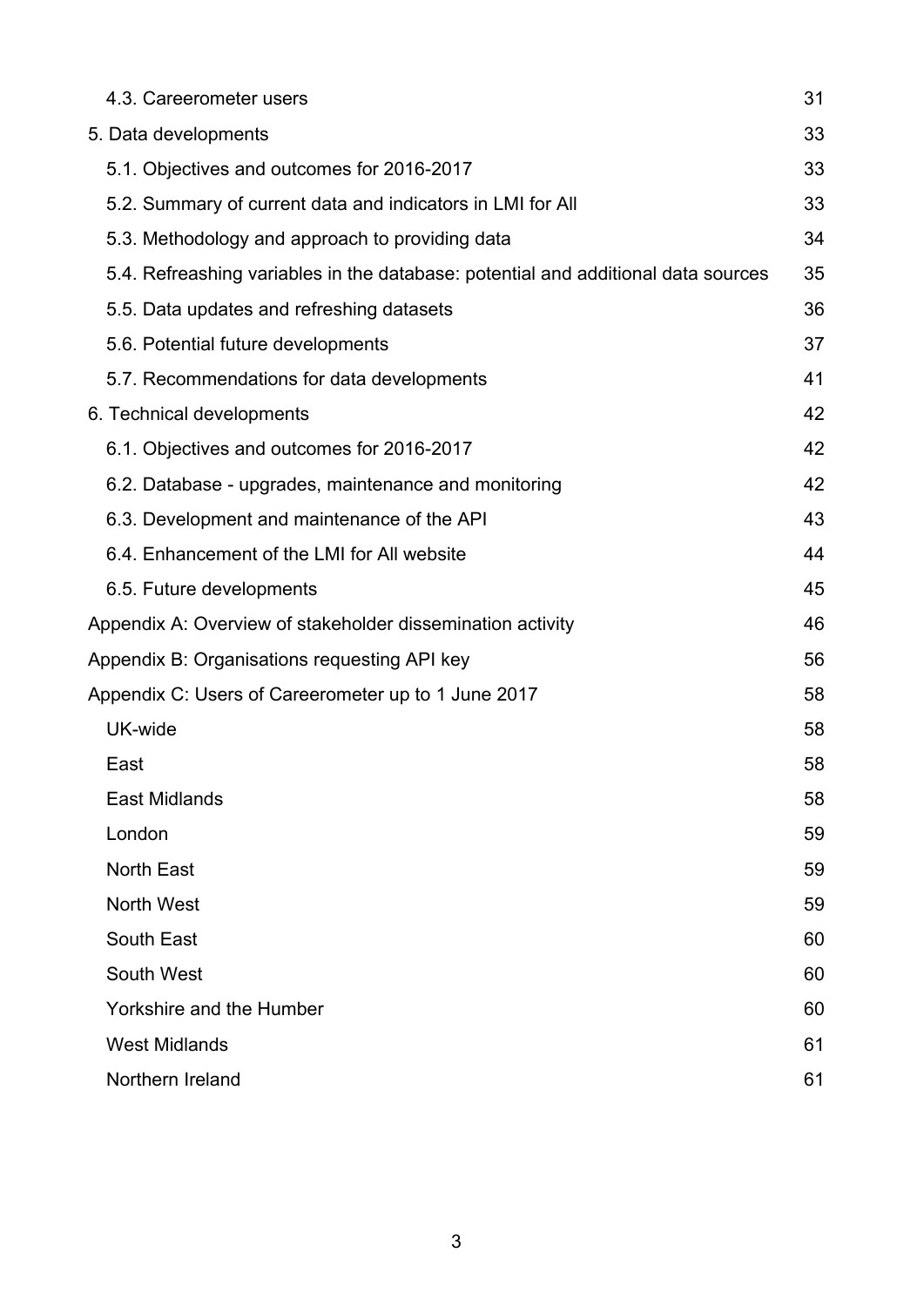# <span id="page-3-0"></span>**List of figures**

| Figure 3.4 LMI for All traffic by endpoint, for a 24-hour period in May 2017 |  |
|------------------------------------------------------------------------------|--|
|                                                                              |  |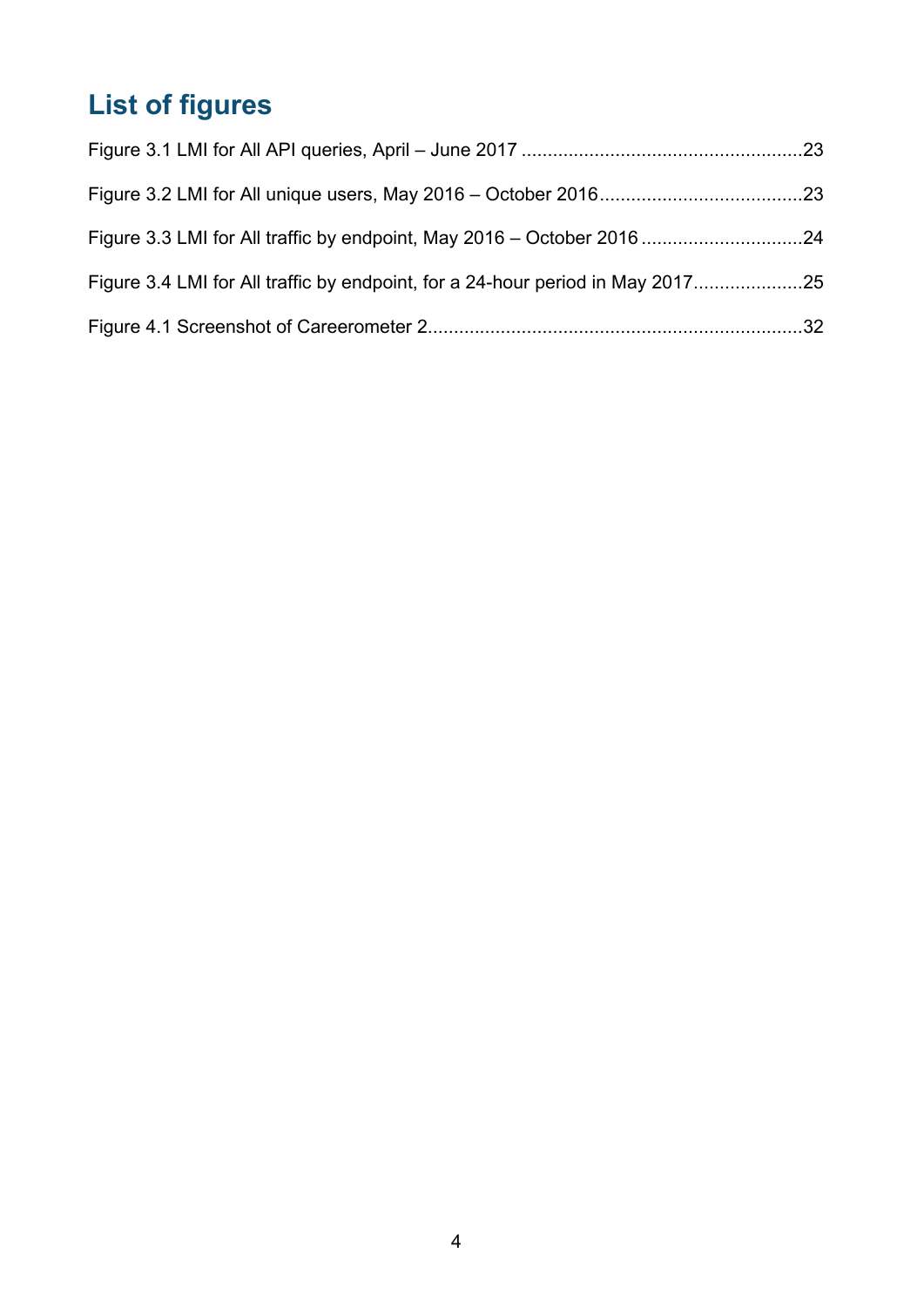# <span id="page-4-0"></span>**List of tables**

| Table 4.1. Third party users of LMI for All: websites, web interfaces and apps 26 |  |
|-----------------------------------------------------------------------------------|--|
|                                                                                   |  |
|                                                                                   |  |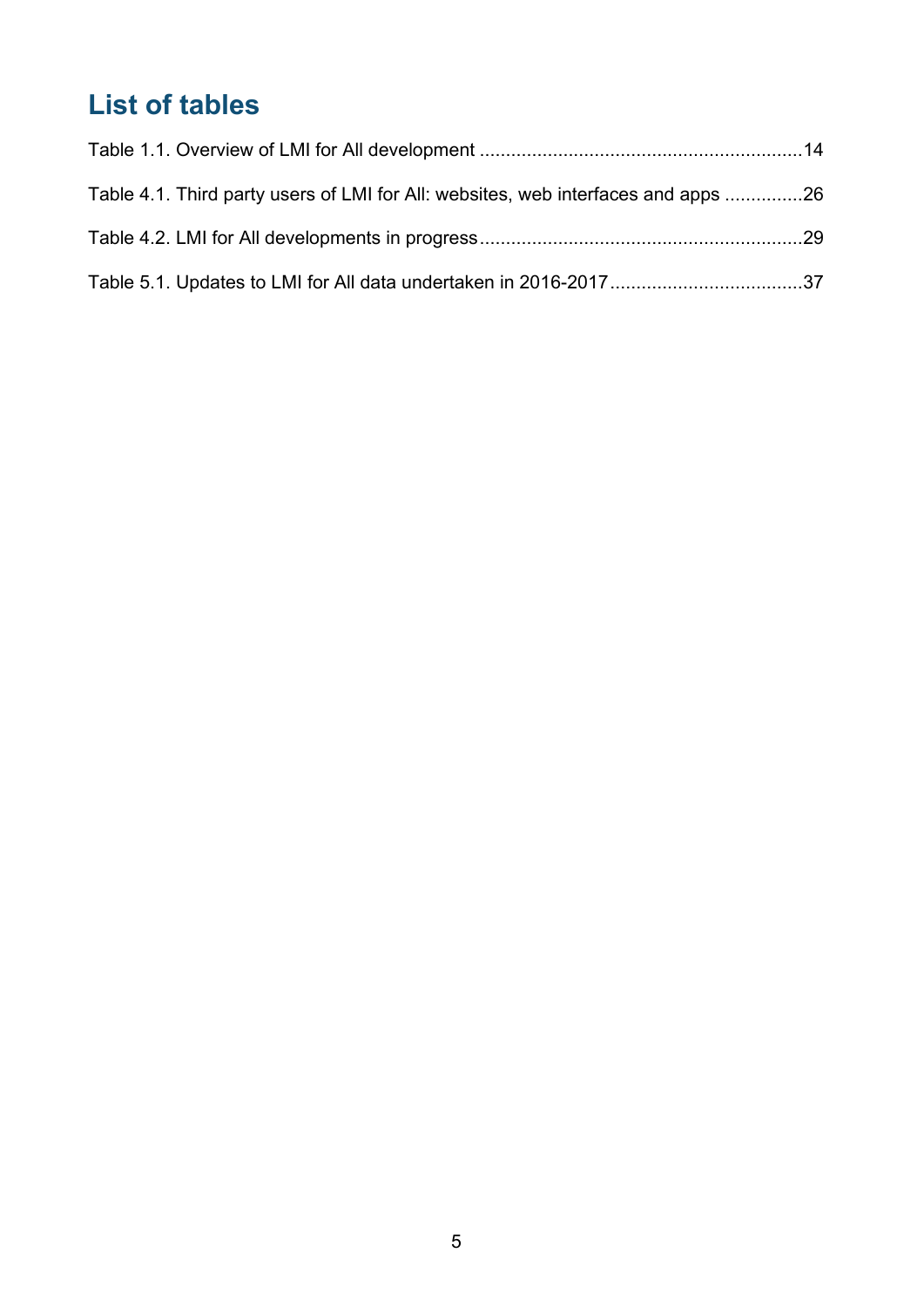# <span id="page-5-0"></span>**Executive Summary**

The idea underpinning LMI for All is to provide a comprehensive careers labour market  $information<sup>1</sup>$  $information<sup>1</sup>$  $information<sup>1</sup>$  (LMI) database that links and opens up career-focused LMI. Its aim has been to optimise access to, and use of, core national data sources that can be used by developers to create websites and applications<sup>[2](#page-5-3)</sup> to support individuals make better decisions about learning and work. It has been created as an open data project, which supports the wider government agenda to encourage use and re-use of government data sets. LMI for All was funded by the UK Commission for Employment and Skills (UKCES) up to 2017 and is currently funded by the Department for Education.

The development of LMI for All service spanned a five-year period (2012-2017). During this time, the feasibility of developing a comprehensive career LMI data tool that exploits open data sources that can be mainstreamed into service provision has been demonstrated. The overall aims of the project have remained constant:

- To identify and investigate which robust sources of LMI can be used to inform the decisions people make about learning and work; and,
- To bring these sources together in an automated, single, accessible location (referred to as the LMI for All database), so that they can be used by developers to create websites and applications for career guidance purposes.

The purpose of this report is to document the progress of the LMI for All project during its fourth phase (2016-2017). The report details: the stakeholder engagement activities supporting the integration of LMI for All into careers practice and raising the profile of the LMI for All service offer; statistics on usage and users; LMI for All developments underway; technical developments supporting the service, including changes to the infrastructure; updates to a number of datasets; and, data developments (such as new data mappings and updates to the occupational structure. The report updates the material presented in the progress report for the project during its third phase (2015- 2016) (available at: [http://www.lmiforall.org.uk/wp-](http://www.lmiforall.org.uk/wp-content/uploads/2015/07/LMI_for_All_Final_report_v020715-for-website.pdf)

[content/uploads/2015/07/LMI\\_for\\_All\\_Final\\_report\\_v020715-for-website.pdf\)](http://www.lmiforall.org.uk/wp-content/uploads/2015/07/LMI_for_All_Final_report_v020715-for-website.pdf) and highlights new developments.

#### <span id="page-5-1"></span>**Stakeholder engagement**

 $\overline{a}$ 

• The stakeholder engagement activities that have taken place within the scope of the current contract (since July 2016) have included: keynotes; conference

<span id="page-5-2"></span><sup>1</sup> Labour market information is data, graphs and statistics that describe the condition of the past and current labour market, as well as make future projections.

<span id="page-5-3"></span> $<sup>2</sup>$  An App or application is a computer software application that is coded in a browser-supported</sup> programming language (such as JavaScript, combined with a browser-rendered mark-up language like HTML) and reliant on a common web browser to render the application executable. Apps are accessed by users over a network.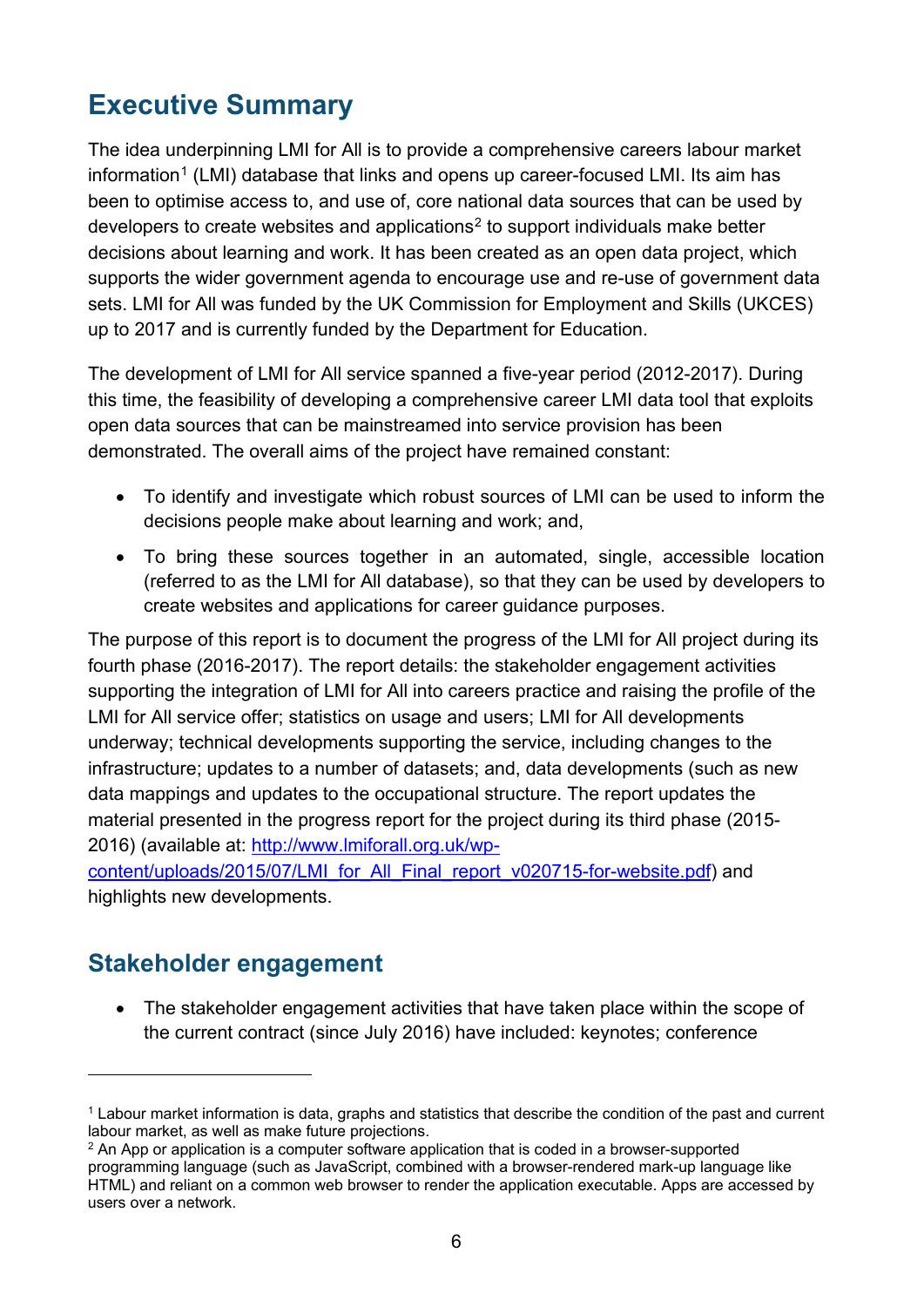presentations; workshop presentations; webinars; LMI for All symposium; and the redevelopment of the Careerometer widget. Based on feedback received, these events have all been very successful in increasing awareness and understanding of LMI for All, supporting those wishing to develop web interfaces and apps and driving traffic to third party users of LMI for All. This is demonstrated, from the feedback received immediately after the event, and by the continued interest from the variety of organisations who have invited project members to events to talk about LMI for All. Also, increasing numbers of organisations embedding Careerometer in their websites, increasing traffic to the Application Programming Interface  $(API<sup>3</sup>)$  $(API<sup>3</sup>)$  $(API<sup>3</sup>)$  and international interest in the project (see below).

#### <span id="page-6-0"></span>**Selected outcomes of stakeholder engagement activities**

- An exploratory meeting took place with a representative from the Careers Enterprise Company (CEC) in March, to identify potential synergies. One outcome was to deliver a webinar for enterprise advisers in May 2017.
- There is international interest in LMI for All. Whilst the primary stakeholder engagement activity has been across the UK, invited presentations have been made to audiences across Europe and in Canada where there is interest in LMI for All. Policy makers in Canada and Norway are keen to learn how LMI for All is being used, as have the European Commission, Cedefop and the Ministry of Labour in Chile.
- LMI for All has been included as a case study in an international research investigation carried out by Cedefop into the innovative use of LMI and ICT in career organisations across Europe. The final report is due to be published in 2017.
- The LMI for All symposium, organised in collaboration with the Department for Education, attracted 50 participants from: local councils, government departments, Local Enterprise Partnerships (LEPs), career service providers, charities, careers professional body, universities, school/academies and colleges. Seven adopters of LMI for All presented at the symposium.
- Five webinars have resulted in organisations interested in embedding LMI for All in their websites (including 'I can be a…', Health Education England), an article in Career Matters and interest from organisations wishing to develop their own app (e.g. Ambitious About Autism).

 $\overline{a}$ 

<span id="page-6-1"></span><sup>&</sup>lt;sup>3</sup> API, an abbreviation of application program interface, is a set of routines, protocols, and tools for building software applications. A good API makes it easier to develop a program by providing all the building blocks. A programmer then puts the blocks together.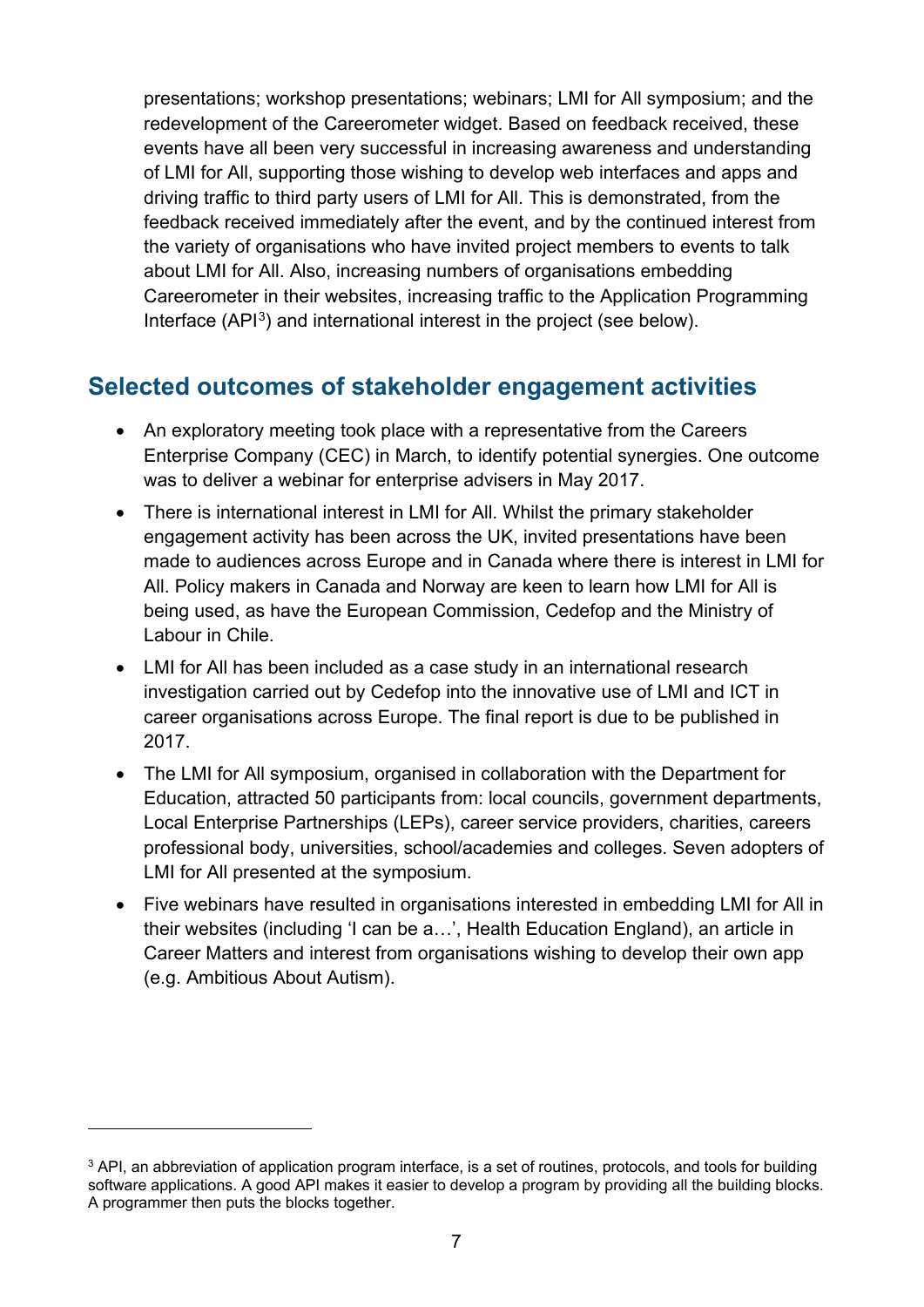## <span id="page-7-0"></span>**LMI for All usage**

 $\overline{a}$ 

- The LMI for All service delivers data to organisations who in turn use it with a much larger number of their customers/clients, so the reach of LMI for All is extensive. So, while the ultimate beneficiaries are individuals making informed career decisions based on reliable and up-to-date LMI or the career/employment practitioners supporting these individuals, organisations as intermediaries make these data available at the individual level. It is complex determining usage, but the following provides some indicators of the increasing use of the service and the engagement activities supporting that use.
- Between May and October 2016, the LMI for All service handled 10.5 million queries. This accelerated in January 2017; the service handled 5.3 million queries in this month alone, which could be the result of applications coming online.
- 58 organisations have requested access to the LMI for All API since the service was initially launched in 2014. The majority have developed applications or embedded LMI for All in their website.
- Current statistics from the LMI for All monitoring service show that usage is increasing; quadrupling in the last 2 years. Usage is mainly measured by the number of unique internet addresses that query the service. Depending on configuration, a system can be one end user computer, a mobile phone, or an entire school network hidden behind a router. So the number 3,000 does not reflect the actual real-world user numbers. Rather, it is the best base-line minimum that can be estimated. [4](#page-7-1)
- Measuring impact by queries can yield more information. A "query" is a request for a piece of data, i.e. a request for the average pay for a job, or a request for workforce estimation for a certain year. Daily queries to the API ranged from 25,000 to 50,000 queries per day in April 2015 and in June 2017 reached on average 200,000 queries per day. On very busy days, the service can process 400,000 queries.
- It is important to note that a portion of the afore-mentioned queries is generated by automated systems and, again, does not reflect real user numbers. Also, the average user will probably cause around 5 queries to be performed while looking up reasonably complete information on an occupation. In general, estimating the true usage numbers in terms of actual people remains difficult, so unique addresses and query volume are used as indicators. Both of these are increasing.
- Working Futures<sup>[5](#page-7-2)</sup> remains the most popular dataset accessed through the API. This is probably as these data are not available elsewhere and consistently popular with those working as intermediaries in career guidance.

<span id="page-7-2"></span><sup>5</sup> Detailed historical and projected employment estimates produced on behalf of UKCES (for details see: <http://www.warwick.ac.uk/go/ier/research/wf/>

<span id="page-7-1"></span><sup>4</sup> Without implementing a registration system it is not possible to be more precise. During the development of the service it was felt a registration system would go against the open data principles of the project and could discourage use of the service.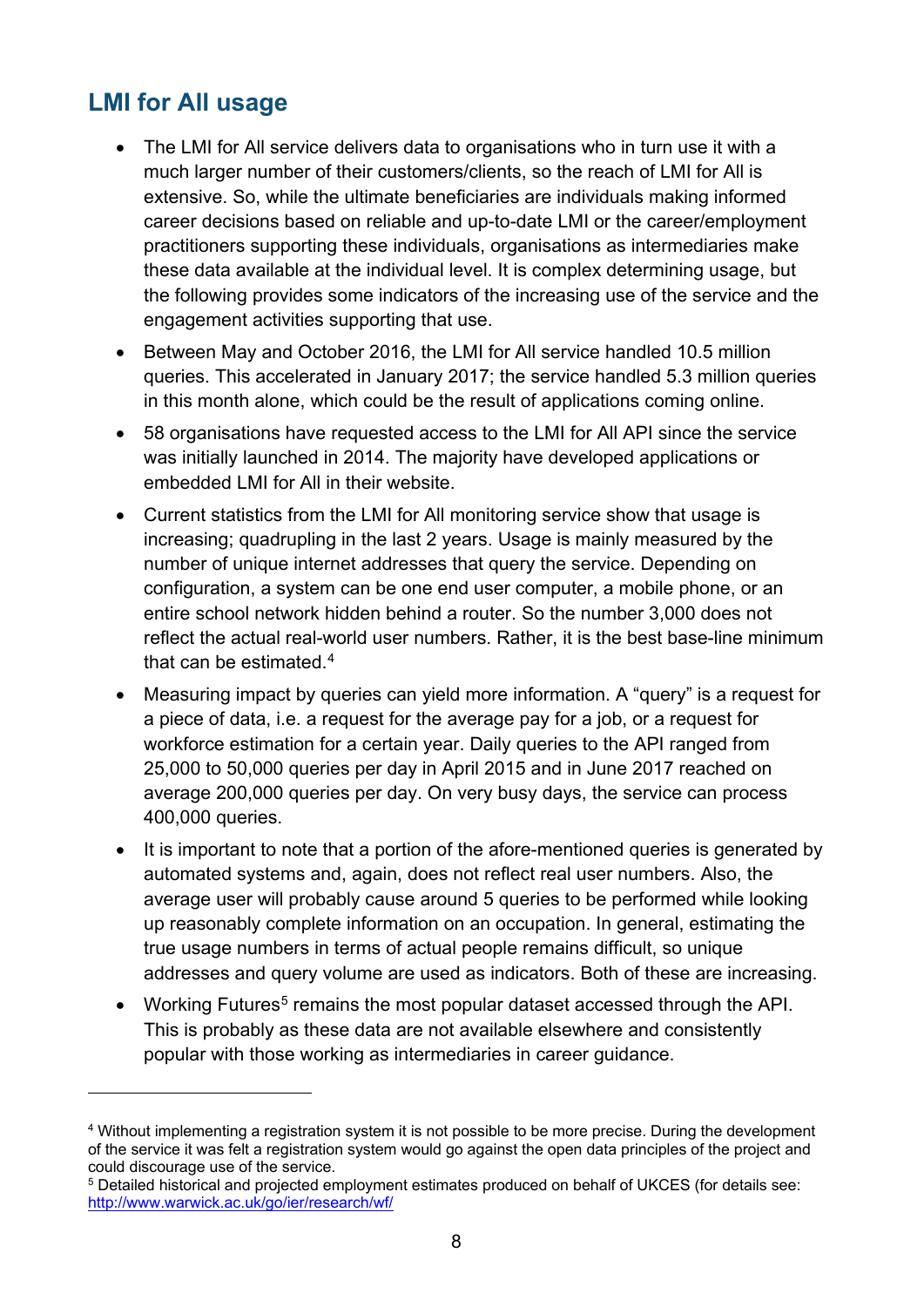## <span id="page-8-0"></span>**LMI for All users: Applications achieved and in progress**

- As the business model is free market, it was decided from the outset that barriers to access by developers be minimised. There was no requirement, therefore, for registration of adopters in the early phases of the project. It was optional for adopters to notify us and/or acknowledge the source of data they were using came from LMI for All.
- At the time of writing, at least 12 organisations or consortia had developed a website or web interface to LMI for All, plus 3 organisations had developed mobile applications. Currently, 10 organisations or consortia are progressing with websites and applications using LMI for All. Two notable examples include:
	- HS2/Construction exploratory meetings took place in 2017 with a consortia of organisations working on HS2 in the West Midlands. A decision has already been made by the consortia to use LMI for All in this development and further discussions will explore possible avenues of collaboration;
	- National Careers Service (Ex/offender) (further) discussions are ongoing with representatives from the National Careers Service to explore the potential exploitation of LMI for All for the prison population.
- Examples of 11 organisations that have created or embedded LMI for All data in their websites and 3 organisations that have developed mobile applications are presented in section 4. One of these is the Department for Work and Pensions, which has been rolled out to 16,000 employees.

#### <span id="page-8-1"></span>**Careerometer users**

• By June 2016, Careerometer (and Careerometer 2) had been embedded in an estimated 32 websites and at the time of writing, this had increased by a further 28 websites to June 2017, including Northern Ireland.

#### <span id="page-8-2"></span>**Technical developments**

 $\overline{a}$ 

• An IT infrastructure upgrade involved: data cubes<sup>[6](#page-8-3)</sup> being retired; the development of automated real-time monitoring of current API status, distributed server lead and an automated 3-month usage report; and the re-development of query error monitoring.

<span id="page-8-3"></span> $6$  A data cube is commonly used to describe a time series of image data representing data along some measure of interest. It can be 2-dimensional, 3-dimensional or higher-dimensional. Each dimension represents some attribute in the database and the cells in the data cube represent the measure of interest. Queries are performed on the cube to retrieve decision support information.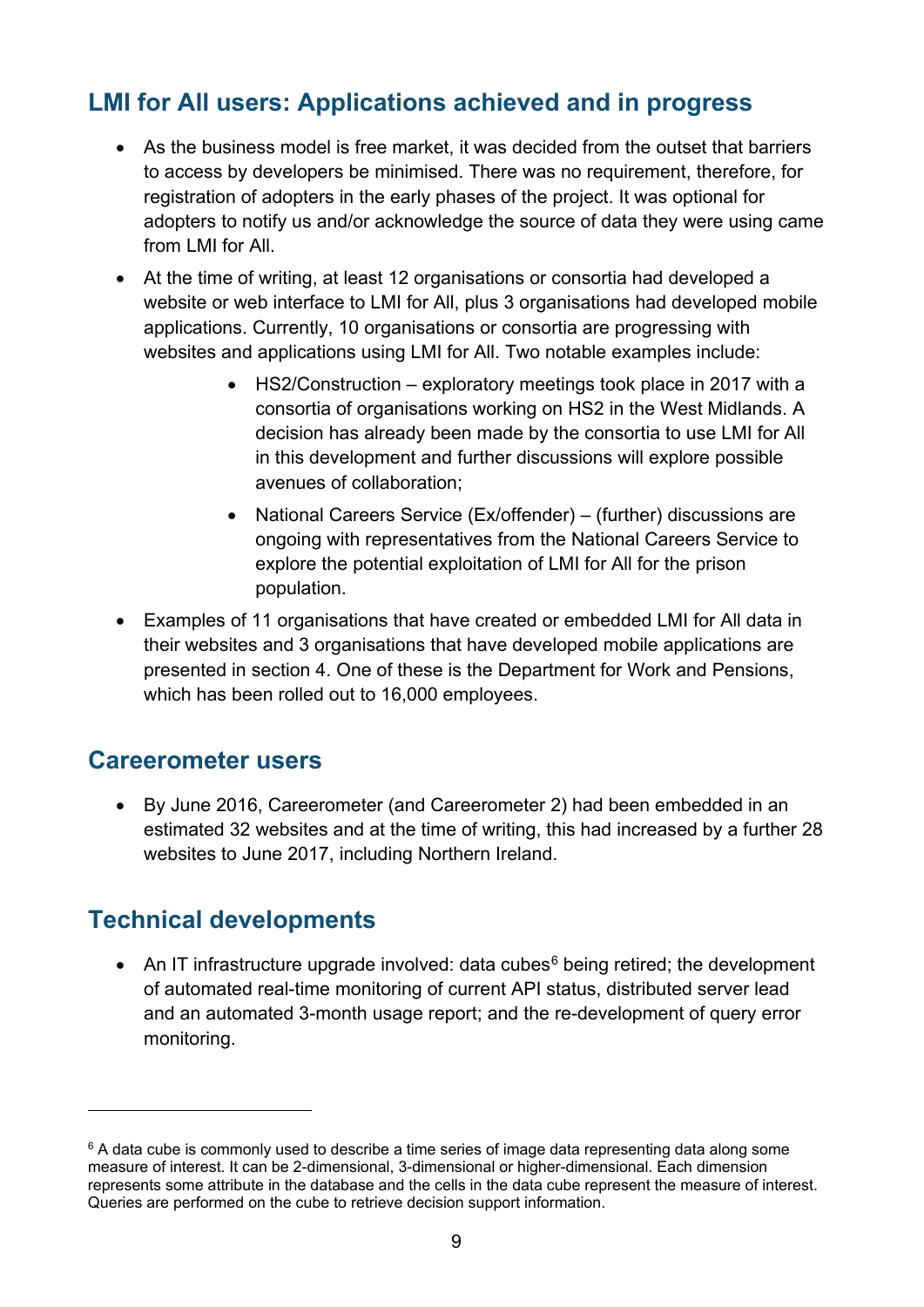- The LMI for All widget has been completely redeveloped to provide better functionality and more data.
- There have been major improvements and upgrading of the technical infrastructure underpinning LMI for All. This was necessitated by a substantial increase in the number of daily queries to the LMI for All API.
- There have been iterative up-dates of the LMI for All website, including the provision of a regular blog and an extended Frequently Asked Questions section.

## <span id="page-9-0"></span>**Data developments**

 $\overline{a}$ 

The LMI for All database has been refreshed and updated during the year 2016/17 with the data sets below.

- Unemployment rates by occupation: Added data for 2016 and revised data for 2012-2015.
- Pay estimates, derived from Annual Survey of Hours and Earnings (ASHE<sup>[7](#page-9-1)</sup>) and the Labour Force Survey (LFS<sup>[8](#page-9-2)</sup>): Added data for 2016 and ASHE change in weekly pay data for years 2012-2013, 2013-2014 and 2014-2015.
- Analysis of higher education courses previously undertaken by people in particular jobs: Updated variables using data from 2014/2015 Higher Education Statistics Agency (HESA) first destination of leavers survey.
- Occupational Information Network ( $O^*NET^9$ ) data: Updated  $O^*NET$  data relating to skills, abilities, Interests, knowledge associated with occupations, from v21.0 release, and linked to Standard Occupational Classification (SOC<sup>10</sup>)2014 4-digit occupational categories.
- Updated apprenticeship frameworks: added a lookup table from new apprenticeship frameworks to SOC2010 occupation codes.
- Update of index of job titles: added new and revised job titles for SOC2010 occupation codes Index.

<span id="page-9-1"></span> $7$  The Annual Survey of Hours and Earnings (ASHE), from the Office for National Statistics, provides information about the levels, distribution and make-up of earnings and hours worked for employees in all industries and occupations.

<span id="page-9-2"></span> $8$  The Labour Force Survey, conducted by ONS, is a quarterly sample survey of households living at private addresses in the UK. Its purpose is to provide information on the UK labour market.

<span id="page-9-3"></span><sup>&</sup>lt;sup>9</sup> The Occupational Information Network is a US program providing a primary source of occupational information. Central to the project is the O\*NET database, containing information on standardised and occupation-specific descriptors. Information from this database forms the heart of O\*NET Online [http://www.onetonline.org,](http://www.onetonline.org/) an interactive application for exploring and searching occupations.

<span id="page-9-4"></span><sup>&</sup>lt;sup>10</sup> The Standard Occupational Classification is a common classification of occupational information for the UK. Jobs are classified in terms of their skill level and skill content. The latest version is SOC2010. SOC 4 digit provides a list of occupations at a more detailed level.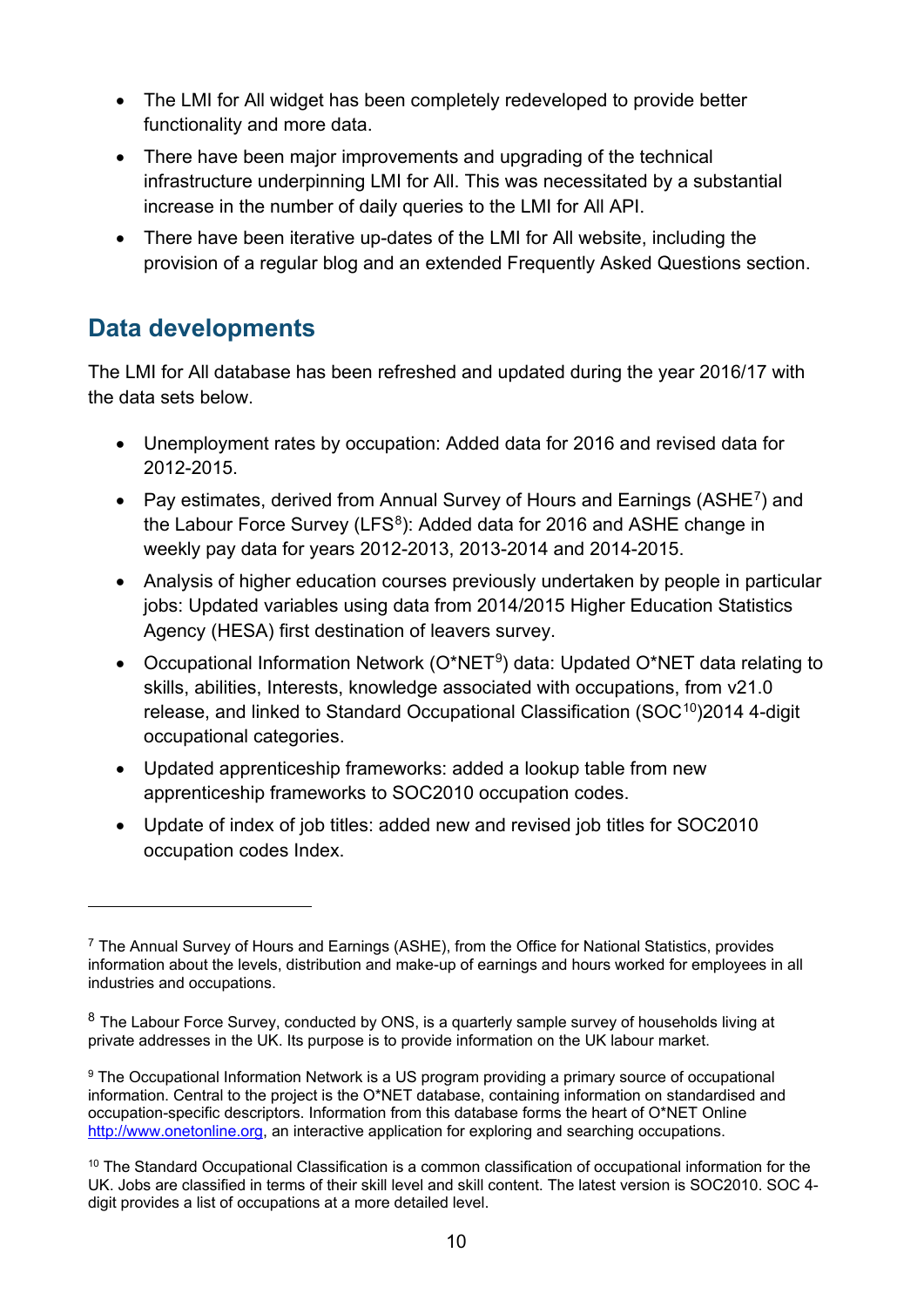# <span id="page-10-0"></span>**Future developments**

A number of areas for further development of LMI for All have been identified in order that it can link to information which provide more comprehensive information for career planning:

- A key question for future data development is to ensure that the projections of employment and replacement demand at the core of LMI for All are updated, to ensure that the system remains relevant;
- Another pressing need is to find a way of incorporating comprehensive information on education and training courses coded to SOC 4-digit occupation;
- The system would be greatly improved by adding a way of linking to vacancies coded to 4-digit occupation. Given that this data is not collected, this would involve investment in developing techniques to generate information as close to the ideal as possible by web-scraping and automatic classification (or similar); and,
- Another improvement would be to provide more detailed geographical information on the current and projected structure of employment. Given the limitations of official data sources, this might require creating synthetic data (e.g. using microsimulation techniques).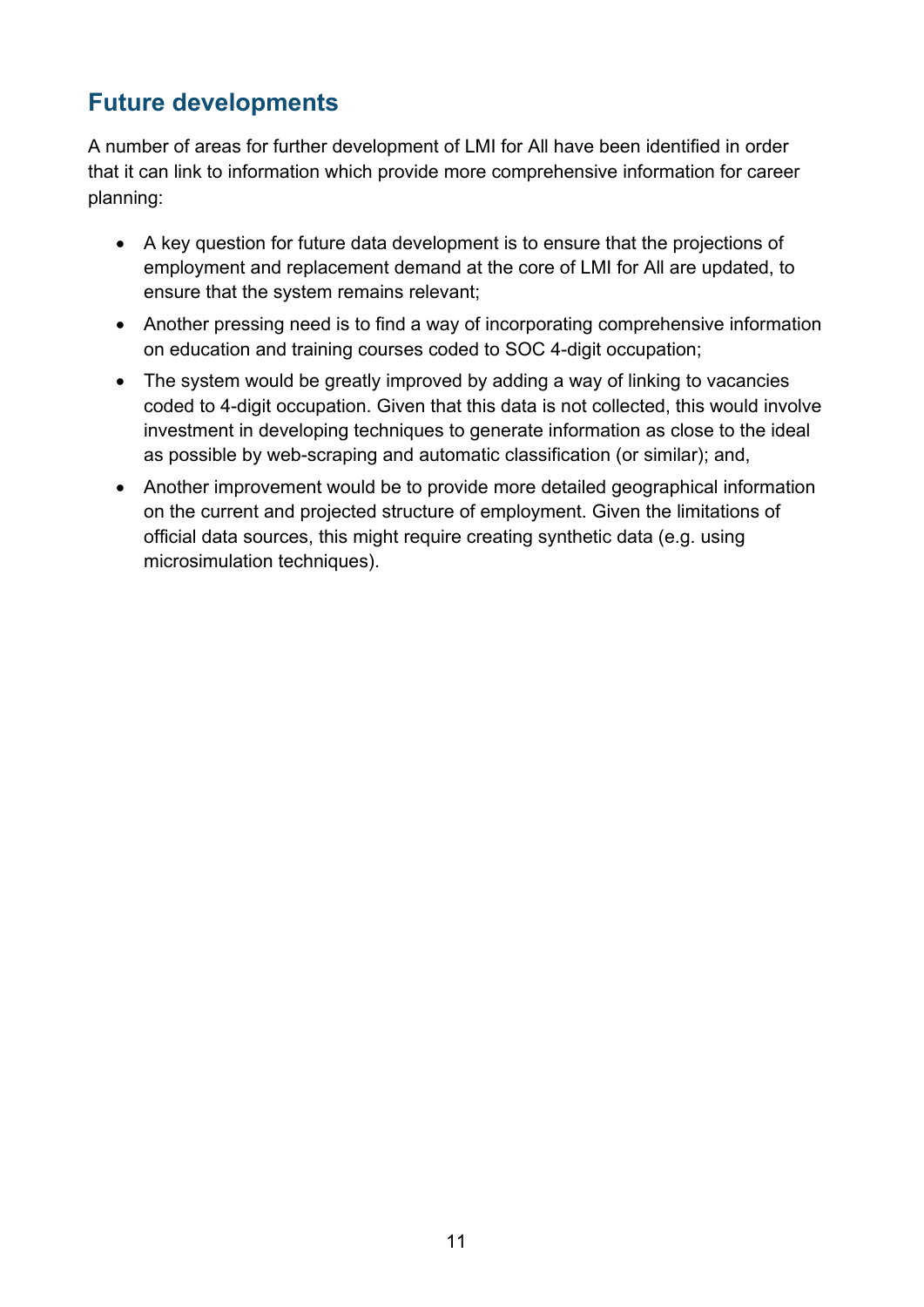# <span id="page-11-0"></span>**1. Introduction**

 $\overline{a}$ 

## <span id="page-11-1"></span>**1.1. The context of careers labour market information and intelligence**

The European Centre for the Development of Vocational Training (CEDEFOP) has recently concluded that user-adapted, attractive and engaging tools that bring the individual closer to LMI is a challenging task. Further, that it requires cooperation and collaboration between different stakeholders, with close scrutiny of the type and quality provided. An increasingly popular strategy to overcome both barriers to accessibility and fragmentation is to create national or regional single online access points to LMI, combined with a career guidance offer (CEDEFOP, May 2016: Workshop briefing on labour market information in lifelong guidance (LLG)).

In the UK, the political importance attached to the accessibility to high quality, reliable and up-to-date LMI for the purpose of supporting labour market transitions into and through the labour market has not diminished. For England, statutory guidance for governing bodies, school leaders and school staff, published by the Department for Education in 2017 mandated that:

*"Schools must secure independent guidance that includes information on the full range of education and training options, including apprenticeships and vocational pathways. This should help inform a pupil's decision about their 16-19 study programme and beyond."[11](#page-11-2)*

Additionally, a House of Commons Briefing Paper in 2016<sup>[12](#page-11-3)</sup>, set out the policy position (for England only) for careers guidance. Quality assurance of the careers guidance is emphasised along with access to high quality LMI.

The importance of LMI in lifelong guidance has also been highlighted in a publication from the European Lifelong Guidance and Policy Network (ELGPN). Specifically, *Guideline 6: Improving Careers Information of the Guidelines for Policies and System Development* (2015) defines LMI for lifelong guidance, discusses its importance, identifies examples of good practice and provides resources for policy makers.

From these examples, it is clear that whether taking an English perspective, or a European view, LMI is acknowledged to be important. The LMI for All service was

<span id="page-11-2"></span><sup>&</sup>lt;sup>11</sup> DfE (2017) Careers guidance and inspiration in schools: Statutory guidance for governing bodies, school leaders and school staff. [Online]. Available from:

[https://www.gov.uk/government/uploads/system/uploads/attachment\\_data/file/608259/Careers\\_guidance\\_a](https://www.gov.uk/government/uploads/system/uploads/attachment_data/file/608259/Careers_guidance_and_inspiration_in_schools.pdf) [nd\\_inspiration\\_in\\_schools.pdf](https://www.gov.uk/government/uploads/system/uploads/attachment_data/file/608259/Careers_guidance_and_inspiration_in_schools.pdf)

<span id="page-11-3"></span><sup>12</sup> House of Commons Briefing Paper (2016). *Careers Guidance in Schools, Colleges and Universities* (Briefing Paper Number 07236, 24 February 2017). London: House of Commons Library. Retrieved from: <http://researchbriefings.files.parliament.uk/documents/CBP-7236/CBP-7236.pdf>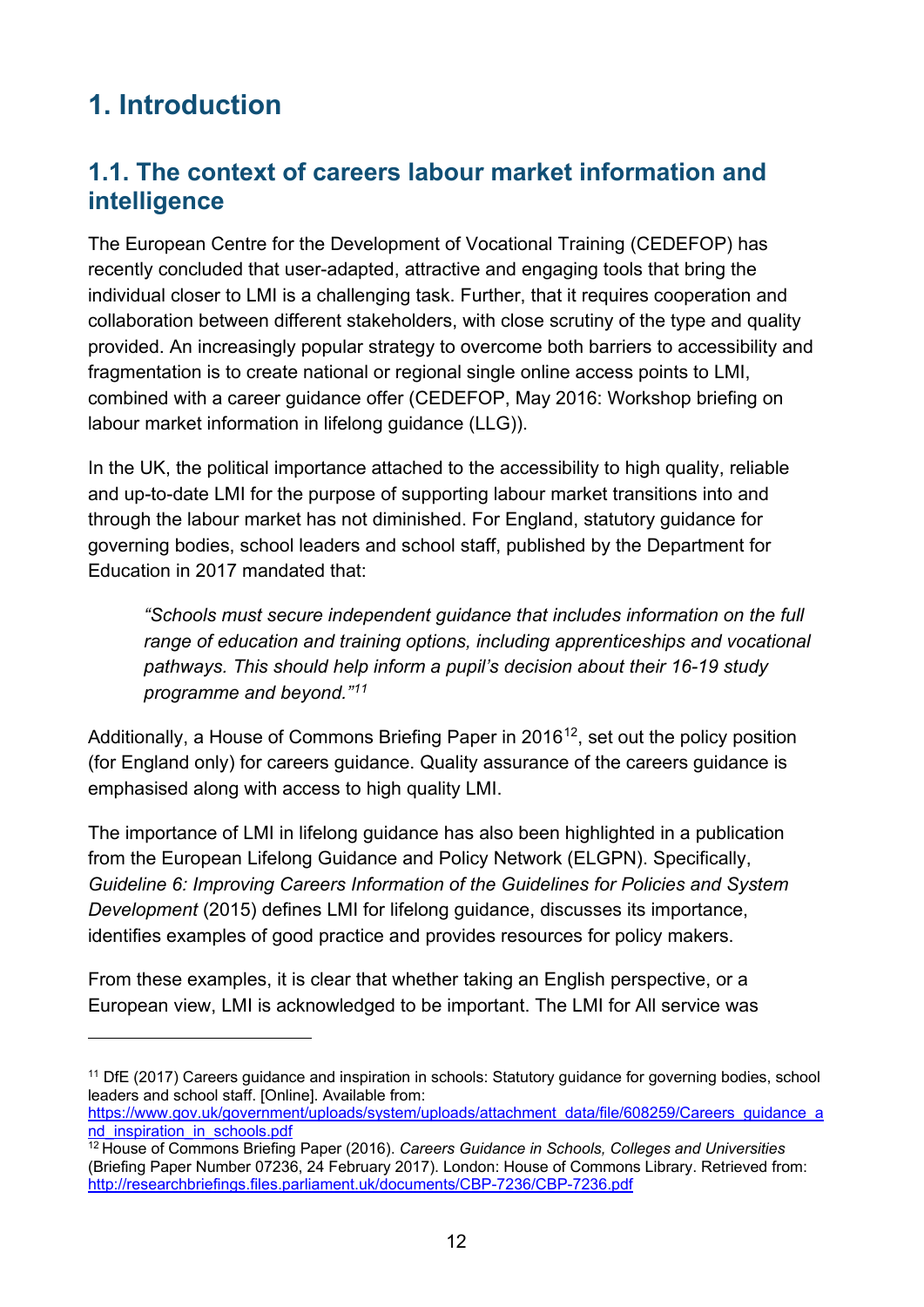developed in 2012. An initial feasibility study, followed up with three iterations of pilot studies has established the viability and the need for this innovation. Its usage across various established websites is testimony to its efficacy and usefulness. Interest in the service remains significant and is growing.

#### <span id="page-12-0"></span>**1.2. LMI for All: Project overview**

 $\overline{a}$ 

Despite a policy emphasis on the importance of labour market information and intelligence for supporting individual labour market transitions, access to a number of publicly funded and open large-scale longitudinal databases (including the ASHE, the LFS and the Business Register and Employment Survey (BRES<sup>13</sup>)) has been limited. The ultimate aim for LMI for All was to provide a single access point for multiple, high quality sources of LMI, which is openly accessible, shared in a way that would allow it to be used by a number of career related interfaces and is viable in the longer term.

The LMI for All project was funded and managed by the UKCES up to October 2016. Subsequently, this contract was novated to the Department for Education (DfE). Operational work has consistently been undertaken by a consortia led by the Institute for Employment Research at the University of Warwick, who were successful in open competitions for a sequence of contracts. Pontydysgu and Raycom led on the technical aspects and development of the LMI for All service, database and Application Programming Interface (API) until 2016, when Raycom withdrew. The project has opened up and linked career focused LMI, optimising access, so that individuals can be better supported in making decisions about learning and work. Four sequential, but distinct, research and development phases have ensured a successful outcome; these are documented in Table 1.1., below.

<span id="page-12-1"></span><sup>&</sup>lt;sup>13</sup> Business Register and Employment Survey collects data to update local unit information and business structures on the Inter-Departmental Business Register (IDBR) and produce annual employment statistics, which are published via the NOMIS website. It replaces the Business Register Survey and the Annual Business Inquiry.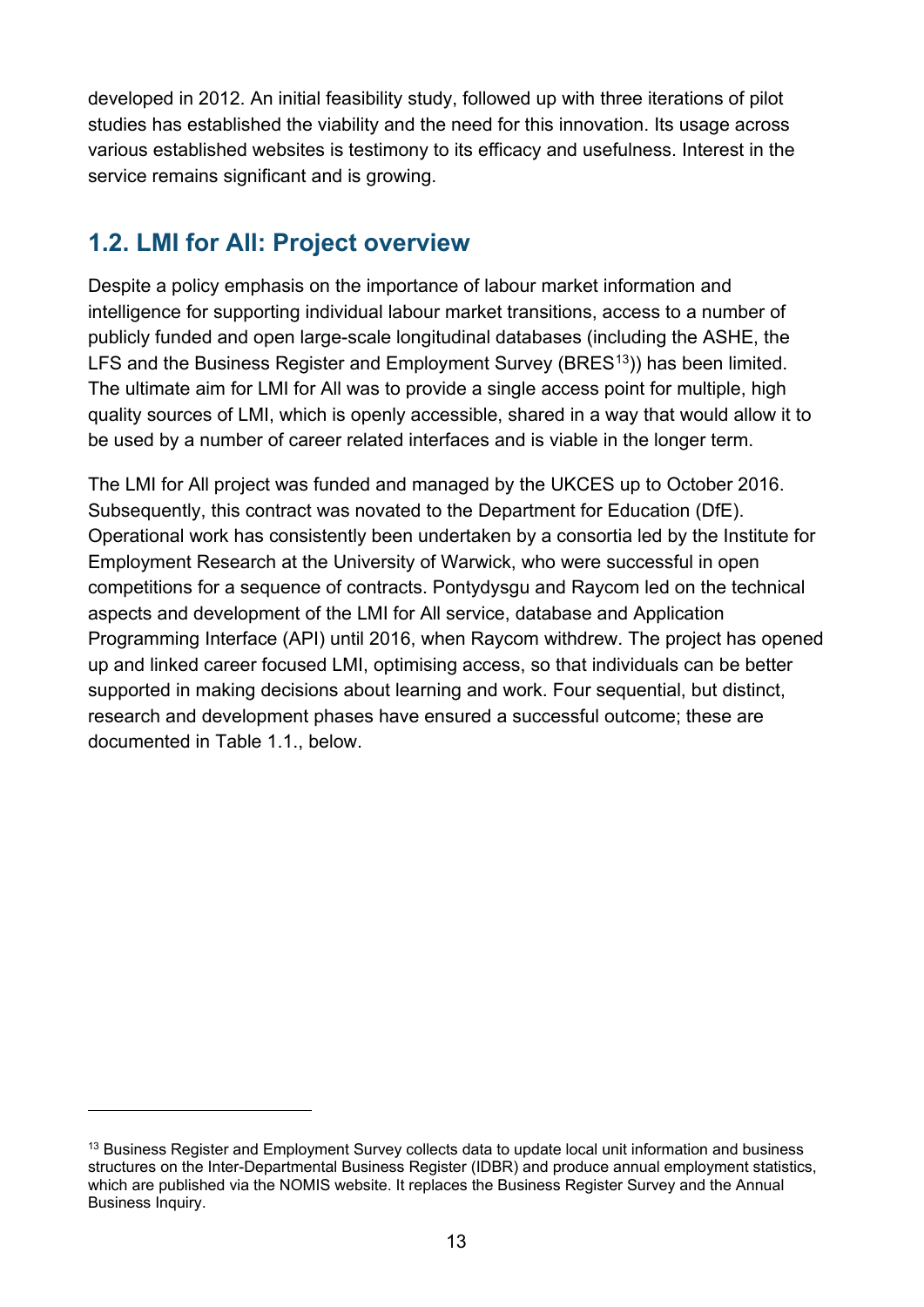<span id="page-13-0"></span>**Table 1.1. Overview of LMI for All development**

| <b>Phase</b> | <b>Date</b>   | <b>Activity</b>                                                                                                                                                                                                                                                                                                                                                                                                                                                                                                                                                                                                                                                                  |
|--------------|---------------|----------------------------------------------------------------------------------------------------------------------------------------------------------------------------------------------------------------------------------------------------------------------------------------------------------------------------------------------------------------------------------------------------------------------------------------------------------------------------------------------------------------------------------------------------------------------------------------------------------------------------------------------------------------------------------|
| 1            | 2012          | Tested the feasibility and viability of the foundation concepts and ideas<br>Bimrose, J., Wilson, R., Elias, P., Barnes, S-A., Millar, P., Attwell, G.,<br>Elferink, R., Rustemeier, P., Beaven, R., Hay, G. and Dickerson, A.<br>(2012). LMI for All Career Database Project - Processes Adapted and<br>Lesson Learned. London: UKCES. Summary available to download at:<br>http://www2.warwick.ac.uk/fac/soc/ier/research/prototypecareerslmi/bi<br>mrose et al 2012 Imi4all summary.pdf                                                                                                                                                                                       |
| 2A           | 2012<br>2013  | Expanded and updated the database, tested and evaluated the API,<br>improved the technical infrastructure, explored data sets that could add<br>value to services, raised awareness of the service through a number of<br>stakeholder events<br>Bimrose, J., Wilson, R., Barnes, S-A., Owen, D., Green, A., Li, Y.,<br>Millar, P., Bosworth, L., Holden, A., Attwell, G., Rustemeier, P.,<br>Elferink, R., McGreggor, A., Wicks, D., Long, A. and Dickerson, A.<br>(2013). LMI for All Developing a Careers LMI Database Phase 2A<br>report. London: UKCES. Retrieved from:<br>http://www2.warwick.ac.uk/fac/soc/ier/publications/2012/bimrose et al<br>2012 Imi4all summary.pdf |
| 2B           | 2013<br>$-15$ | Continual development of the LMI for All service, implemented<br>recommendations from Phase 2A<br>Bimrose, J., Wilson, R., Barnes, S-A., Owen, D., Li, Y., Green, A.,<br>Bosworth, L., Millar, P., Holden, A., Attwell, G., Rustemeier, P.,<br>Elferink, R. and Higginbottom, J. (2015). LMI for All: Developing a<br>Careers Database (Final report). London: UKCES. Available online:<br>https://www.gov.uk/government/uploads/system/uploads/attachment d<br>ata/file/446332/LMI for All Final report v020715 FW.pdf                                                                                                                                                          |
| 3            | 2015<br>$-16$ | Continual development of the LMI for All service, updated database<br>and technical infrastructure, continued to raise awareness of the<br>service through stakeholder events, worked with stakeholders to<br>develop LMI for All applications<br>Bimrose, J., Sofroniou, N., Barnes, S-A., and Attwell, G. with<br>Rustemeier, P., Stieglitz, D., Elferink, R., Hughes, D., Li, Y., Owen, D.,<br>Wilson, R., Bosworth, L. and Millar, P. (2016). LMI for All: Technical,<br>Stakeholder engagement and data development services. Wath-upon-<br>Dearne: UKCES. Retrieved from:                                                                                                  |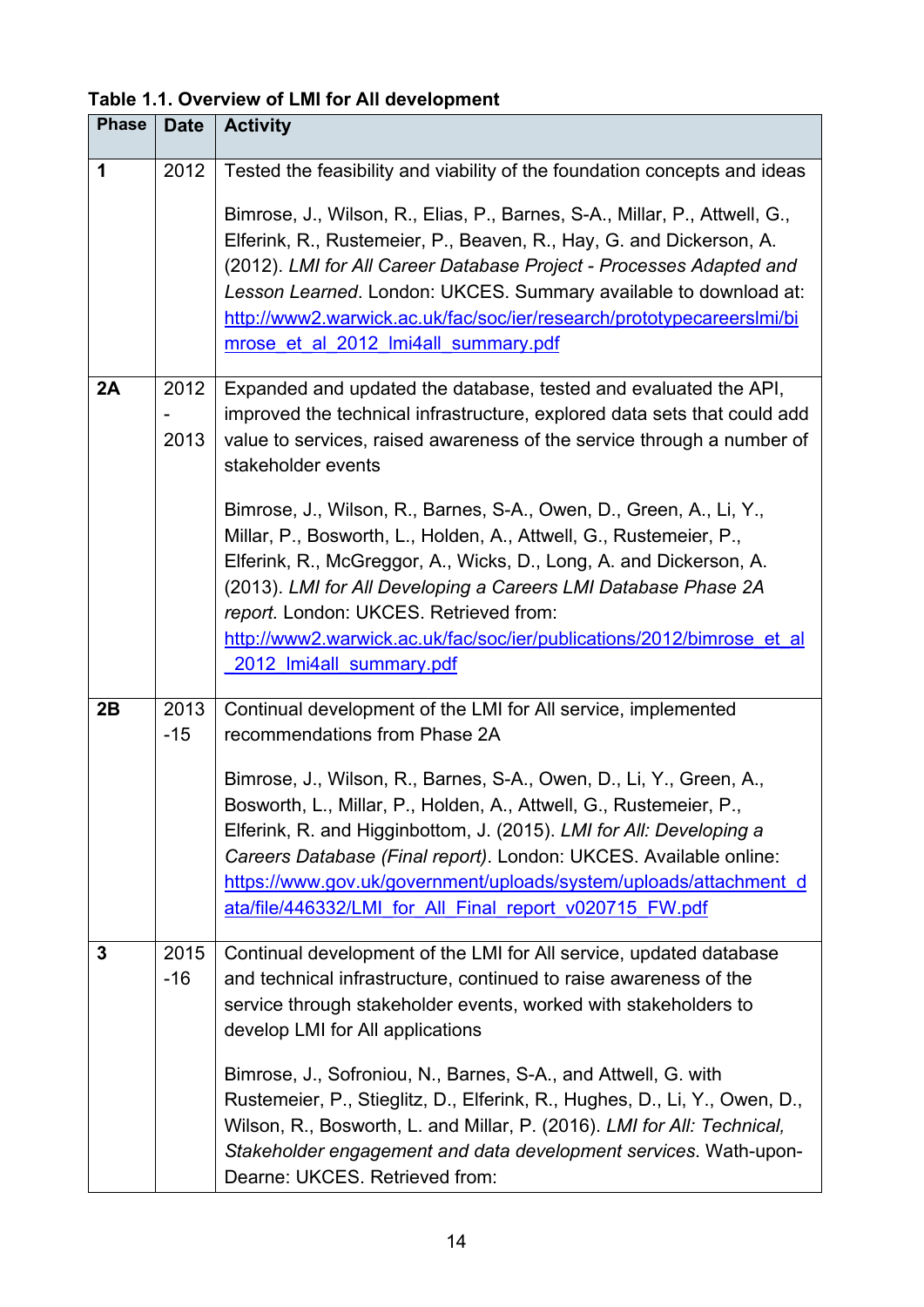| <b>Phase</b> | <b>Date</b>   | <b>Activity</b>                                                                                              |
|--------------|---------------|--------------------------------------------------------------------------------------------------------------|
|              |               | https://www.gov.uk/government/uploads/system/uploads/attachment_d<br>ata/file/545324/LMI For All for web.pdf |
|              | 2016<br>$-17$ | This report describes the activities undertaken during the fourth stage<br>of the project                    |

## <span id="page-14-0"></span>**1.3. Project aims and objectives for 2016-2017**

The overall aims, consistent throughout all phases of development of the LMI for All project have been two-fold:

- To identify and investigate which robust sources of LMI can be used to inform the decisions people make about learning and work; and,
- To bring these sources together in an automated, single, accessible location (referred to as the LMI for All database), so that they can be used by developers to create websites and applications for career guidance purposes.

As with phases 1 to 3, during phase 4 of the project, these overall aims were operationalised in three separate, but inter-related work strands, specified by the UKCES. These are specified below, together with their related objectives. Whilst the objectives have been fully met, further engagement with stakeholders would be beneficial. Further work could also be undertaken to reach other audiences.

The programme of services to support the delivery of LMI for All (2016-2017) comprised three interrelated work streams with their own aims: stakeholder engagement; management of technical infrastructure (IT); and data development (see below).

#### **1.3.1. Stakeholder engagement**

- To encourage third parties to exploit this free resource by developing applications or enhancing existing applications. This is to increase the reach of LMI for All among end-users (i.e. individuals making careers decisions).
- To encourage third-parties to implement the LMI for All "widget" (named Careerometer).
- To drive end-user traffic to existing applications that offer access to LMI for All data.
- To foster positive and supportive attitudes towards the LMI for All service among key groups, including policymakers.
- To engage with partners who offer applications that draw upon LMI for All with a view to evaluating the service from an end-user perspective.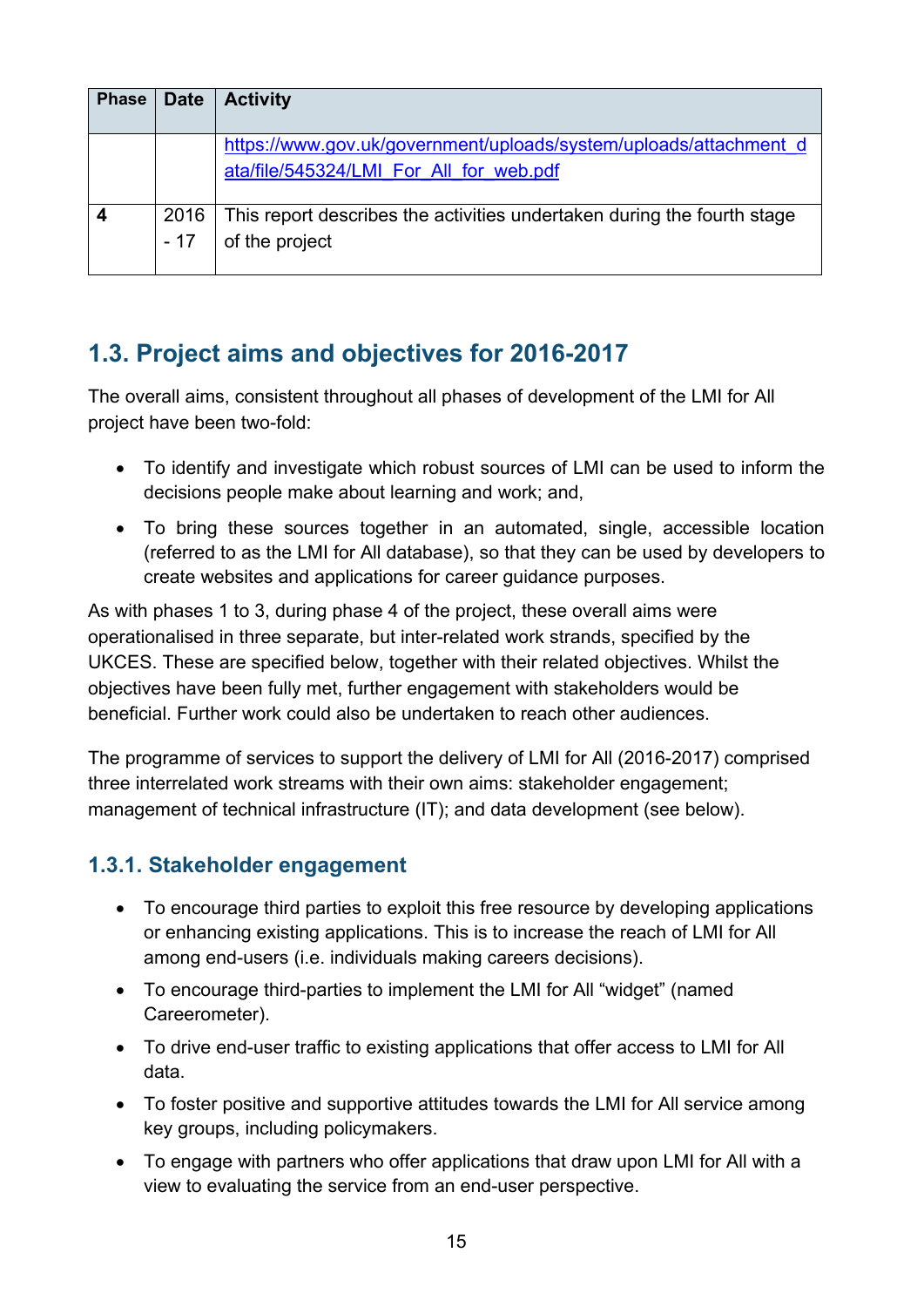#### **1.3.2. Management of technical infrastructure (IT)**

- To maintain a secure and robust infrastructure for the data providing an environment that could be extended in the future as new data becomes available and as the number of end-users increases.
- To implement processes to ensure that the data made available to developers and end-users meets required quality standards.
- To provide modern and flexible software tools to allow the querying of the database by external users.
- To provide software tools and spaces for documenting the process and allowing public access to the LMI for All database.

#### **1.3.3. Data development**

- Refreshment of existing data sets held on LMI for All.
- Management of documentation relating to the datasets.
- Quality assurance and checking, including checks to ensure data rendered by the API are consistent with values contained in the dataset generated by the data development team.
- Provision of advice on issues and questions relating to the data, both to UKCES/DfE and to third-parties, as part of customer care support arrangements.
- Contribution to internal data management processes, including liaison with the technical team around documentation and quality assurance of data.

## <span id="page-15-0"></span>**1.4. Report structure**

This report focuses on the activity, processes and developments of the fourth phase of the LMI for All service (2016-2017). The fourth phase of LMI for All has involved: updating and maintaining the database and technical infrastructure; raising awareness of the service through stakeholder events, such as workshops, conferences and webinars; and working with stakeholders to develop LMI for All applications and, where appropriate, writing these as case studies for the website.

Section 2 outlines stakeholder engagement activities undertaken to promote the service, increase awareness and support those developing a web interface or application using LMI for All. Section 3 details LMI for All usage statistics, while section 4 details websites, interfaces and applications using LMI for All that have been achieved and those in progress. Section 5 provides an overview of the technical developments and changes to the infrastructure of the service undertaken as a consequence of significant increases in traffic to the LMI for All API. Data developments and processes are also detailed in section 5, together with a discussion of other potential indicators that could enhance the LMI for All service.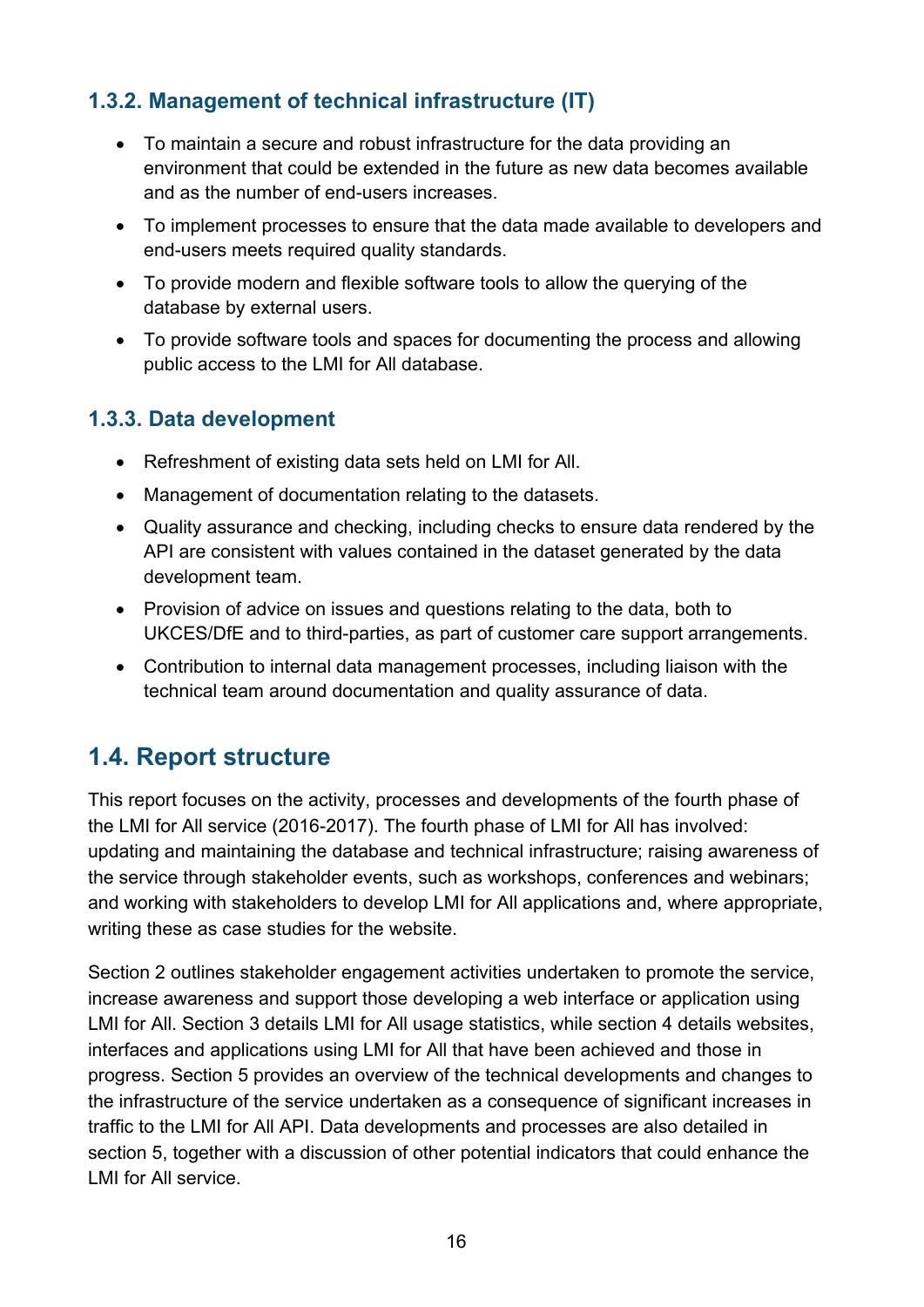# <span id="page-16-0"></span>**2. Stakeholder engagement**

The overall aim for LMI for All during the first four phases of the project (2012-2017) was to create a data tool that developers would use to create products to support individuals in making better decisions about learning and careers. It was necessary that work should, therefore, not focus solely on the development of the data tool, but also on raising awareness and demand across the broad community of careers and employment practice, as well as publicising the completed data tool. The development of strong partnership arrangements across a range of different categories of stakeholders and partners has characterised the success of the LMI for All service to date. This approach, pursued during the first three phases of the project, continued during the fourth phase (2016-2017). It has been particularly important during the latest phase of the project to maintain the momentum of stakeholder dissemination and engagement, as well as increase active use of the service.

This section outlines the objectives and activities undertaken to raise awareness and promote the LMI for All service.

# <span id="page-16-1"></span>**2.1. Objectives and outcomes for 2016-2017**

The key focus of the proposed activities for stakeholder engagement for this phase of the project (2016-2017) was to build on activities that have been undertaken in earlier phases, which have been successful in raising awareness and understanding of the LMI for All service among key target audiences. Stakeholder audiences include: careers professionals and careers organisations; government departments; developers and information service providers; schools, further education colleges and universities; and, organisations that offer LMI for All data via their applications and websites.

This phase of the project has been organised around the following objectives:

- Facilitation and organisation of events and workshops to promote LMI for All to one or more of the key stakeholders;
- Participation in third party events and fora, which target the relevant audiences;
- Bi-lateral engagement with priority stakeholders to support them in the development of an application that uses LMI for All;
- Authoring of articles for relevant publications to raise awareness of LMI for All;
- Facilitation of user fora and/or KIT meetings involving organisations that draw on LMI for All to gather feedback on support needs and potential improvements to the service and gain insights into who end-users are, how they use the data and the benefits in terms of careers decision-making;
- Development of engaging case studies that demonstrate how third-party developers have used LMI for All and the benefits accrued.

These objectives have been achieved through six integrated work clusters, comprising: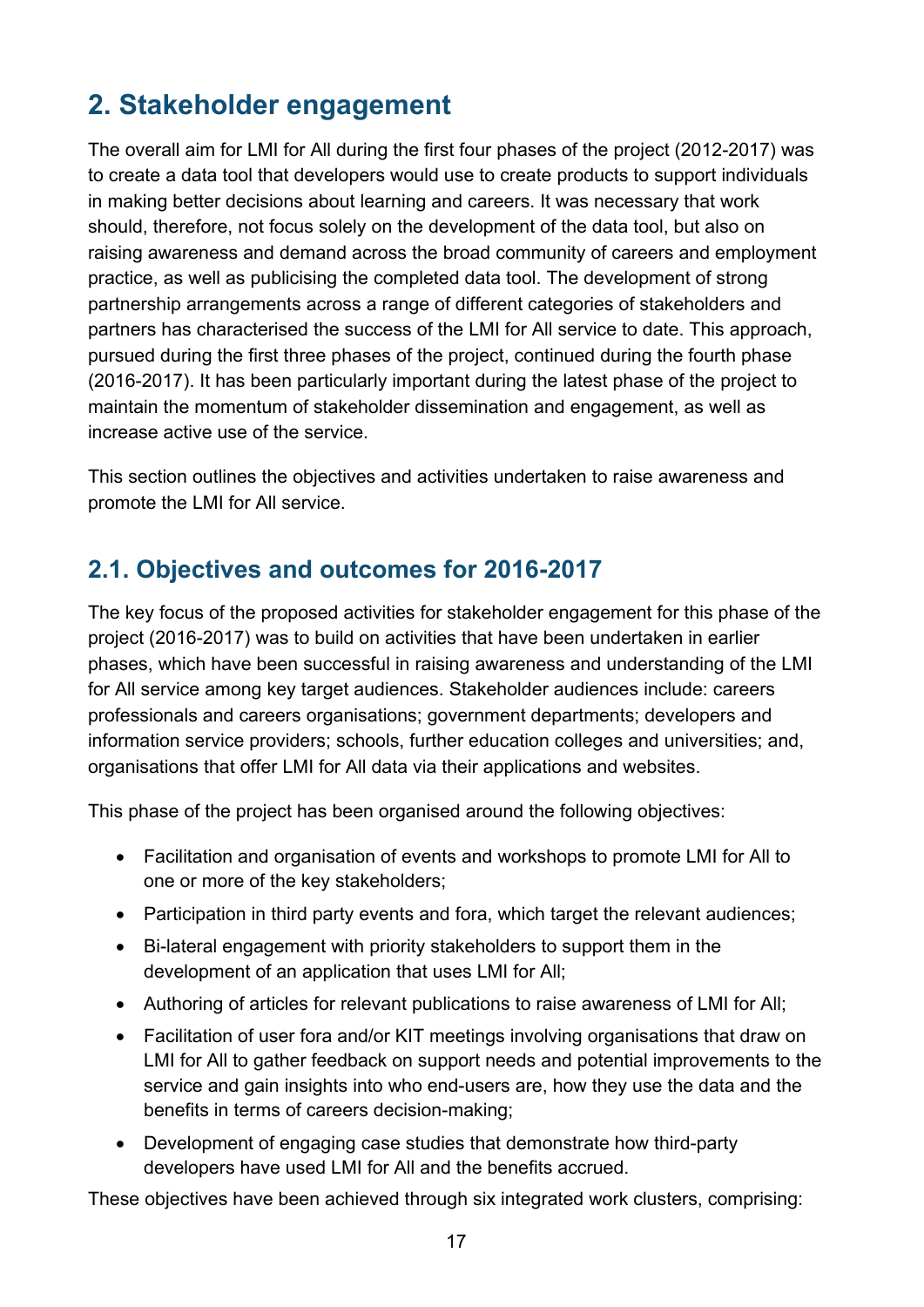- 1. Development of stakeholder engagement plan, in collaboration with UKCES;
- 2. Dissemination of the LMI for All service, current users, case studies and Careerometer through various media (e.g. career and related conference presentations, training workshops, use of social media and publications);
- 3. Symposium (involving up to 50 participants) to showcase achievements, up-date on progress, and share experiences and the practice of implementing the LMI for All service;
- 4. Five webinars;
- 5. Extension of case study development, and updating of current studies:
	- a. Production of two new exemplar case studies in the use of the LMI for All service drawing upon existing organisational contacts and knowledge of developments underway identified in the 2015-2016;
	- b. Updating of existing case studies, where necessary; and,
- 6. Enhancement of LMI for All website with additional case studies, Careerometer map updates and more information on current users of the LMI for All services.

These interrelated work clusters illustrate a consistent end-user focus, demonstrating a clear engagement strategy with those third parties that continue be the primary data/service users. The aim of these activities is to continue to stimulate demand and promote the completed data tool. All activities have been UK-wide, but there has been some international interest (Europe and Canada) in the project with others wishing to learn from our experience. For instance, the Cedefop Skills Panorama team were particularly interested in the development and use of the LMI for All API.

## <span id="page-17-0"></span>**2.2. Stakeholder plan**

The first activity for this strand of the project was the development of a stakeholder engagement plan in close consultation with UKCES. This set out a forward schedule of activity and identified key stakeholder audiences. After each dissemination event, audience/participant numbers, type of activity and any follow-up arising from the dissemination was recorded. The dissemination activities were focused on raising awareness of LMI for All amongst career key stakeholder groups, as well as stakeholders from the devolved nations, government departments and LEPs.

#### <span id="page-17-1"></span>**2.3. Stakeholder activities and dissemination of LMI for All service**

In the UK, LMI for All was promoted at 24 dissemination events ranging from national conferences and fora, local and regional events and invitational meetings. These activities reached approximately 1,600 stakeholders from education, training providers, employers, local authorities, local enterprise partnerships and other community/voluntary partnerships. Internationally, LMI for All was promoted at 8 dissemination events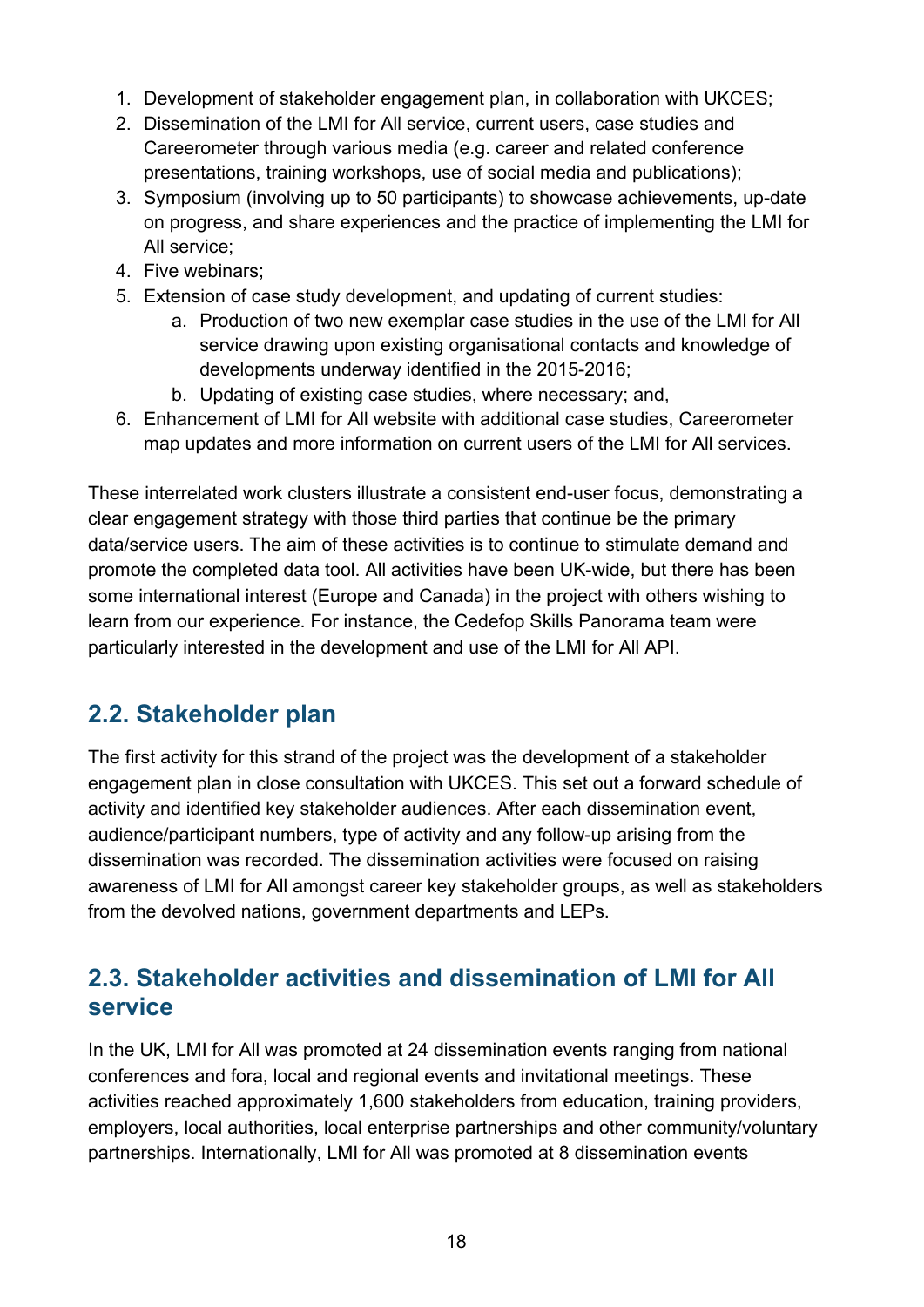reaching approximately 300 stakeholders. A full list of all dissemination activities, plus details are presented in Appendix A.

As a result of dissemination activities, the LMI for All team have:

- Engaged directly with individual schools and colleges, as well as supported local career development partnerships working with schools and colleges, including the National Careers Service Inspiration Teams (North East, West Midlands, Yorkshire and the Humber, South East, South West), Careers and Enterprise Company (CEC), Education Business Partnerships, Local and Combined Authorities and LEPs;
- Supported existing developers to cascade good practices to other potential users, such as the prison service HMPS;
- Promoted the practical use of LMI for All to support government infrastructure skills and employment priorities, such as for the Department for Transport and the Department for Work & Pensions (DWP); and
- Facilitated working links between and across organisations to support their ongoing work on LMI, such as work with LEPs, Combined and Local Authorities on the HS2/Construction application.

These activities were supported by the LMI for All symposium and webinars.

# <span id="page-18-0"></span>**2.4. LMI for All symposium**

A symposium was organised in London in December 2016, which included presentations from the LMI for All team and UKCES/DfE project director, plus adopters of LMI for All (DWP, icould, SkillsMatch, U-Explore, Next Steps Cornwall, KareerHub and Prospects). The aim of the symposium was to:

- Raise awareness of the LMI for All service, the Careerometer widget and existing users of the service (including those presented as case studies on the LMI for All website) to drive up usage;
- Foster positive attitudes to the LMI for All service; and
- Encourage third parties to develop applications.

Fifty signed up for the symposium and a waiting list was in operation within 2 weeks of advertising the event. The event attracted a range of participants from: local councils, government departments, LEPs, career service providers, charities and not-for-profit organisations, careers professional bodies, universities, school/academies and colleges. Feedback from participants was positive with comments mainly on LMI for All being 'a fantastic resource'. As part of the event and to support future promotion of the LMI for All service, a promotional video was created with interviews of some current adopters of LMI for All. This is available on the LMI for All website, see: [http://www.lmiforall.org.uk.](http://www.lmiforall.org.uk/)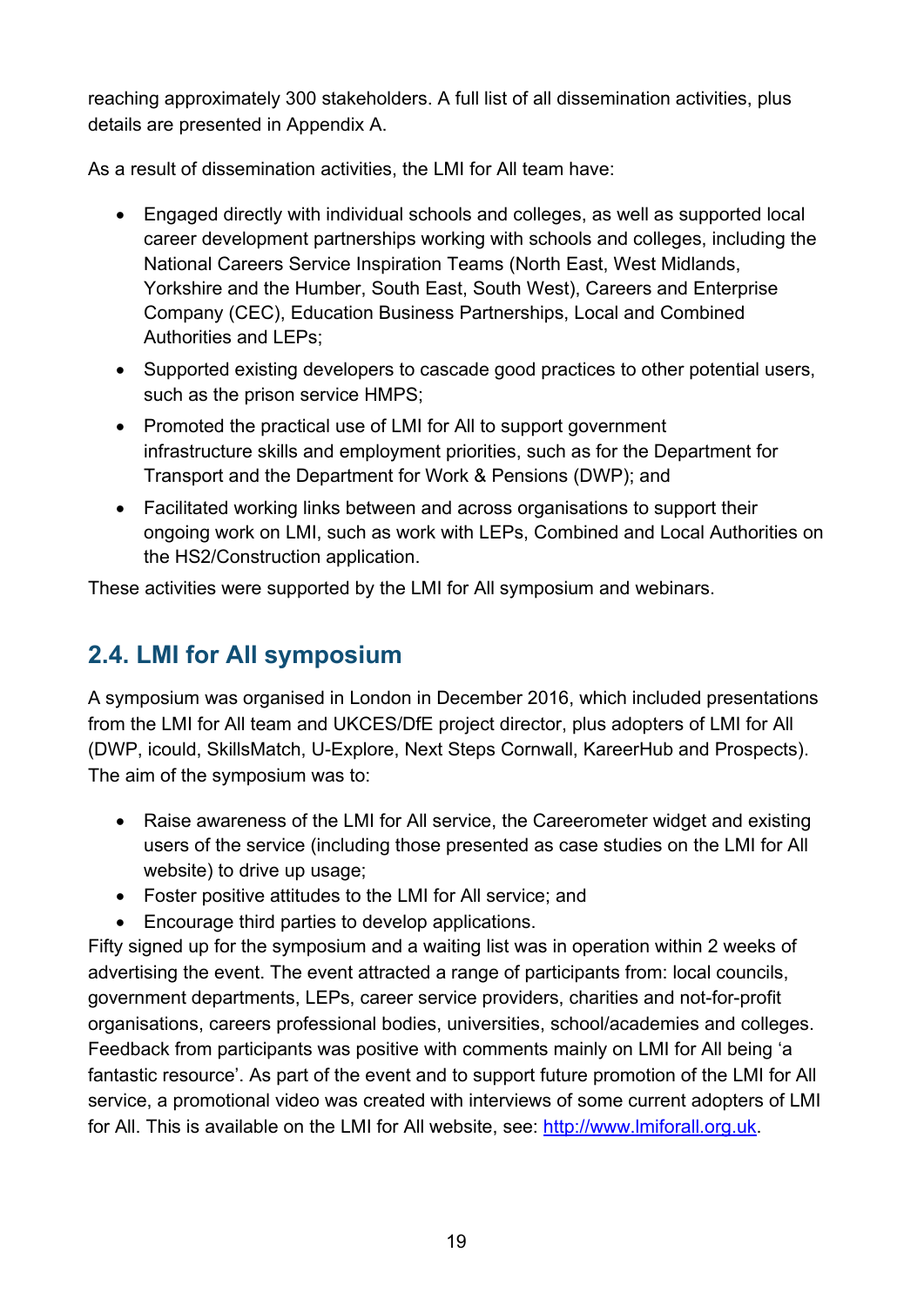# <span id="page-19-0"></span>**2.5. Webinars**

Five webinars were organised throughout this phase of the project. This provided an effective way to reach more stakeholders that were not able to attend events. Webinars were promoted at dissemination events, through IER networks, social media (@LMIforAll, @CareersResearch, @WarwickIER and @DeirdreTalks) and the IER newsletter. Webinars included:

- One in association with Assessment Services Ltd.;
- Three webinars were organised and managed by IER; and,
- One 'coffee break' webinar was organised by The Careers and Enterprise Company (CEC), 32 participants attended the live webinar and the recorded webinar was distributed to the CEC's network of 1,000 enterprise advisers working with schools. CEC estimated a further 100-150 people would engage with the recorded webinar in future meetings.

Participants attending the webinars were drawn from all the key stakeholder groups across the UK. The webinars were successful as they increased awareness of LMI for All, promoted the service and third-party users of LMI for All, but importantly gave an opportunity for individuals to have queries answered. The webinars resulted in organisations interested in embedding LMI for All in their websites (including 'I can be a…', Health Education England), an article in Career Matters and interest from organisations wishing to develop their own app (e.g. Ambitious About Autism, Next Steps Plymouth). Participants were positive about LMI for All, it's potential and welcomed being pointed to third party users of LMI for All where they could be confident in the data.

#### <span id="page-19-1"></span>**2.6. Case studies**

Building on the success of the four previous case studies in the use of the LMI for All service developed, a further three case studies have been developed. The aim of these exemplars is to further evidence the process of designing, developing and implementing a web interface or an application, to demonstrate the broad potential of the LMI for All service in practice. New case studies have been produced with: U-Explore (start.com); and the Department for Work and Pensions (DWP) (work coach). Where possible, feedback and impact of the development has been captured and reported in consultation with the participating organisations.

'Work coach' by DWP represents an exceptional case, since matching funding was secured from a European funded project that was running in parallel to LMI for All. The funding support was substantial, extending across three years, enabling support for developing and presenting the business and management cases within the organisation, technical support for the development of the application, three phases of evaluation, as well as support necessary to launch the application across the whole business (e.g. production of a user video). Throughout the project, funding also went directly to DWP,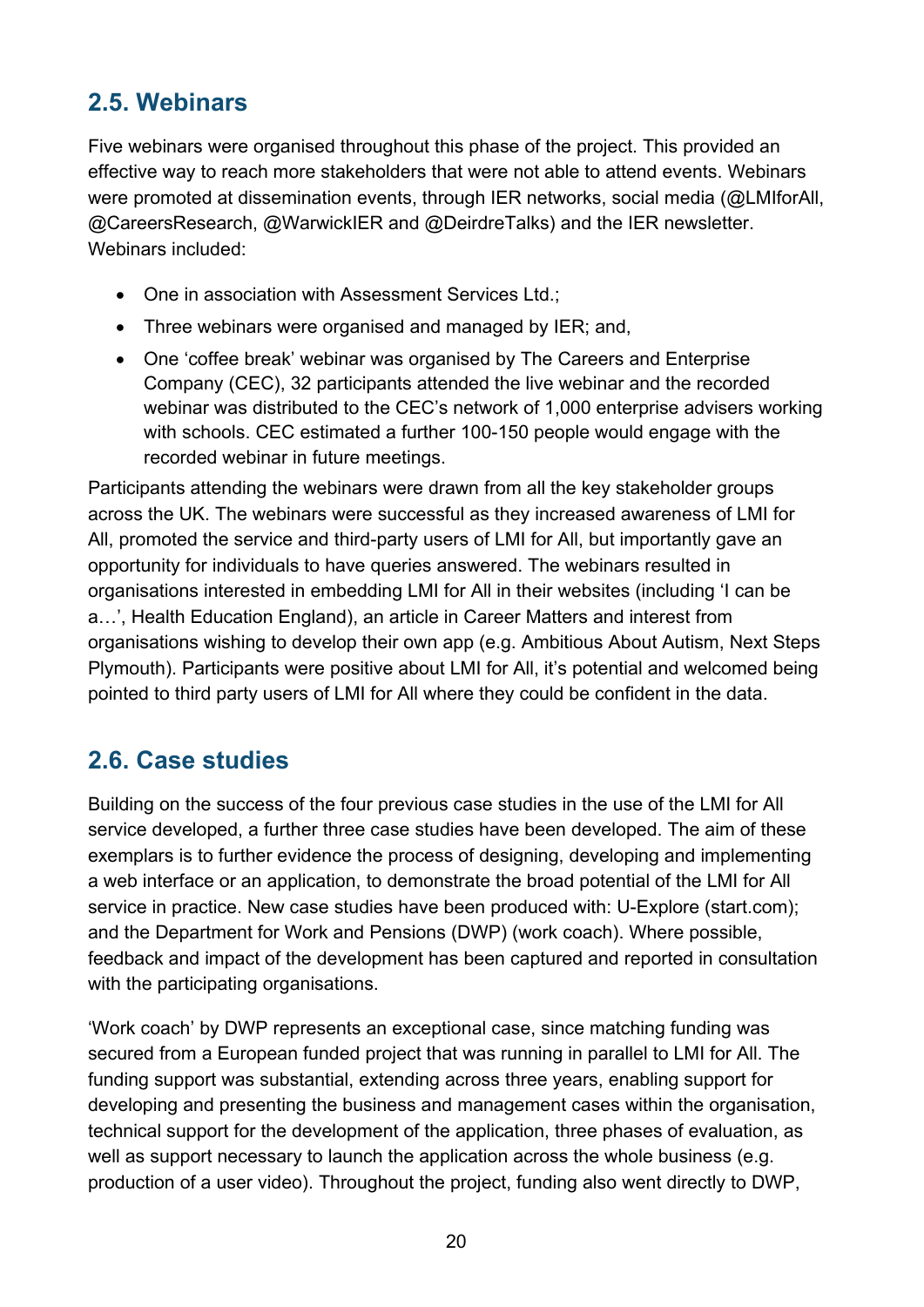as an application partner for the project, to fund staff time and other collaborative activities.

Three of the four existing cases studies (icould, KareerHub and Prospects) were also updated during this period. Updates have included: information on how icould have redeveloped the visualisation of the LMI for All data in response to feedback; details of how KareerHub have progressed with their development, changes to their design and some early screenshots of their website; and, further information on the Prospects app and where to download.

All of the case studies are available to view on the LMI for All website: [http://www.lmiforall.org.uk/case-study\\_intro/](http://www.lmiforall.org.uk/case-study_intro/)

#### <span id="page-20-0"></span>**2.7. Summary and recommendations for future stakeholder engagement activities**

There has already been substantial uptake of the LMI for All resource. Its ultimate success is likely to be contingent on this uptake being sustained and expanded, not only in the sectors already represented by the early adopters, but also by those absent to date such as schools and colleges. Consequently, it is necessary to continue stakeholder engagement activities. Some recommendations include:

- An increase in activities relating to the targeting and awareness raising schools and colleges, exploring different models for implementation and integration of the resource.
- There remains a real need to continue working with those stakeholders who have started designing and developing LMI for All web interfaces and application.
- In order to start to capture evidence of impact of LMI for All, there is a need to undertake a small-scale end-user evaluation. As previously suggested, this could be undertaken with third parties and their users to gain feedback on the service, or involve broader audiences.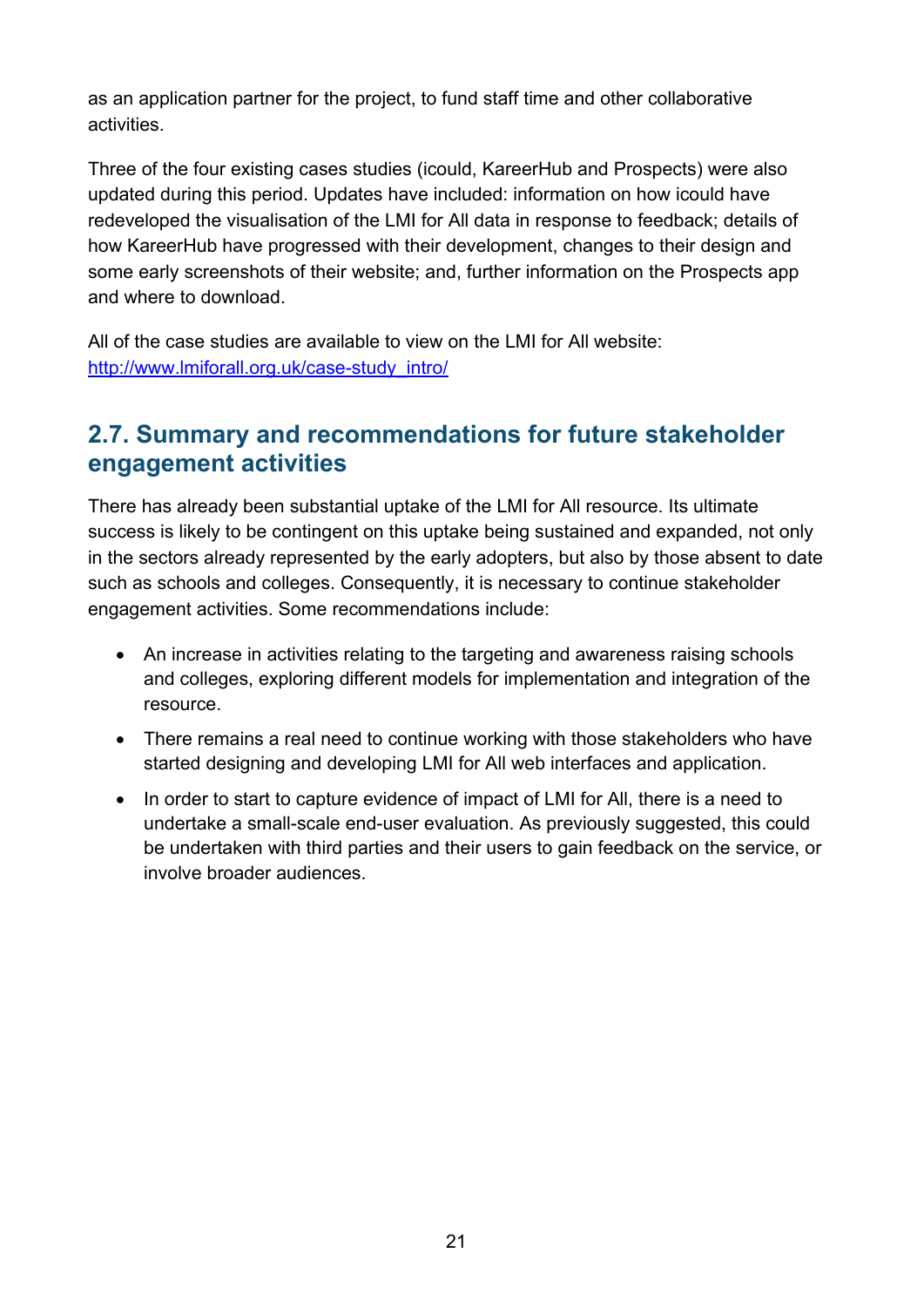# <span id="page-21-0"></span>**3. LMI for All usage statistics**

This section details the usage of the LMI for All service and how it is measured.

## <span id="page-21-1"></span>**3.1. Measuring LMI for All usage**

Current statistics from the LMI for All monitoring service shows that usage is increasing; it has quadrupled in the last 2 years. Usage is measured mainly by the number of unique internet addresses that the service receives queries from. Every computer system connected to the internet has an address, and by aggregating over these addresses it is estimated that the service is being accessed from over 3,000 different systems daily. Depending on configuration, a system can be one end user computer, a mobile phone, or an entire school network hidden behind a router. So, the number 3,000 does not reflect the actual real-world user numbers. It is the best base-line minimum that can be estimated.

Measuring the impact by queries can yield more information. A 'query' is a request for one piece of data, i.e. a request for the average pay for a job, or a request for workforce estimation for a certain year. Daily queries to the API ranged from 25,000 to 50,000 queries per day in April 2015 and currently reach an average of 200,000 queries per day. On very busy days, the service can reach 400,000 queries.

It is important to note that a portion of these queries is generated by automated systems and, again, does not reflect real user numbers. Also, the average user will probably cause around 5 queries to be performed while looking up reasonably complete information on an occupation. Therefore, estimating the true usage numbers in terms of actual people remains difficult, so the service has to rely on unique addresses and query volume as indicators. Both of which are increasing.

Working Futures remains the most popular dataset accessed through the API. This is probably as these data are not available elsewhere and consistently reported as required by those working as intermediaries in career guidance. Between May 2016 and October 2016, the LMI for All service handled 10,569,335 queries. This accelerated in January 2017, as the service handled 5,373,693 queries in this month.

# <span id="page-21-2"></span>**3.2. API queries**

Due to the significant increases in traffic to the LMI for All API, a new infrastructure was put in place. This means that unique users are no longer monitored. Data show that the queries to the API peak between 10am-4pm and the service handles around 1.1 queries per second. Figure 3.1 shows the number of API queries from April 2017 (4/8) (when the new system was implemented) to June 2017 (6/1). During this period, queries peak at around 275,000 per day, but average around 140,000 queries per day.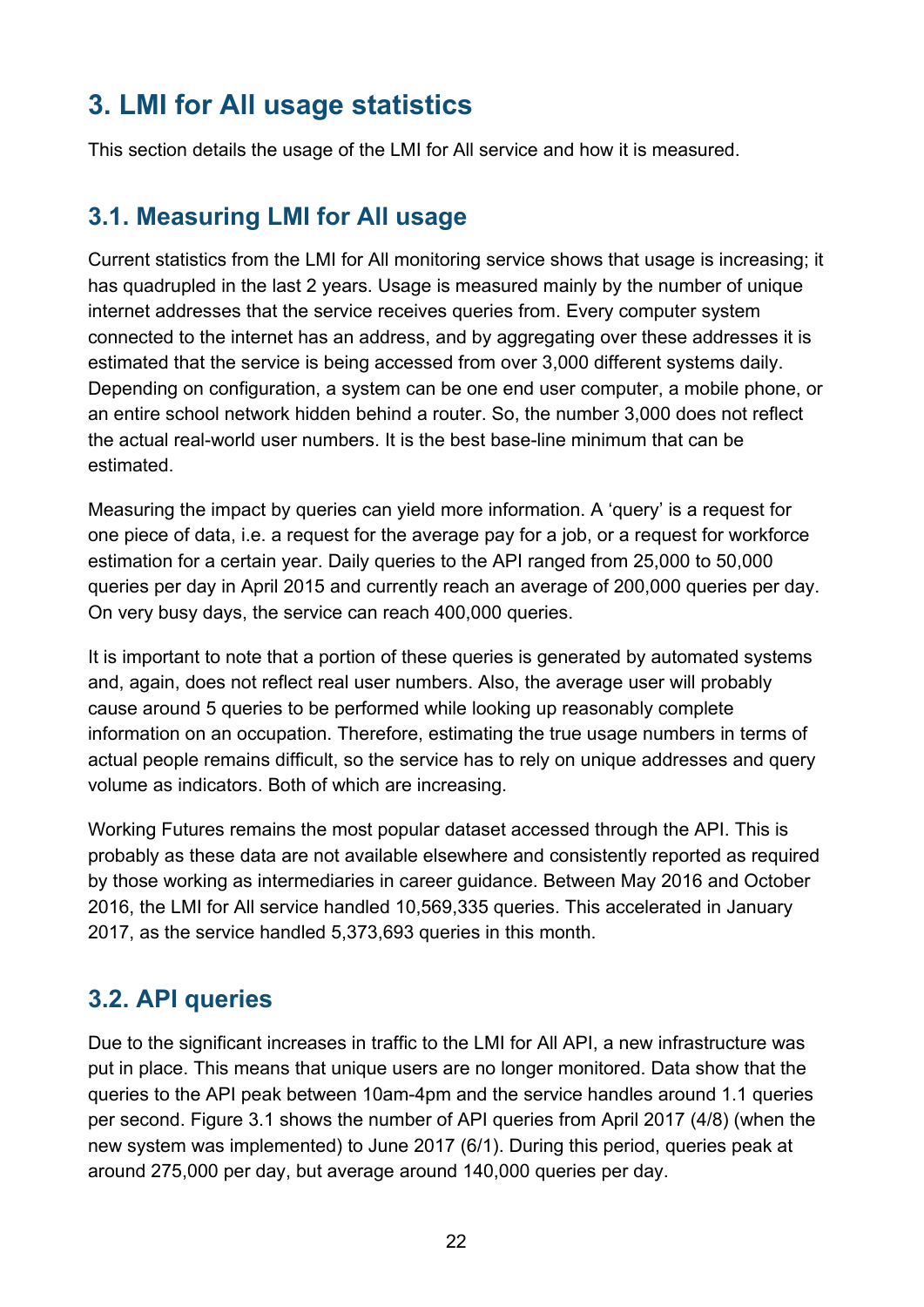

<span id="page-22-1"></span>Figure 3.1 LMI for All API queries, April – June 2017

Figure 3.2, below, shows the number of unique users of LMI for All between May 2016 and October 2016. It shows how the number of queries have steadily increased over the period. This trend has continued.

<span id="page-22-2"></span>Figure 3.2 LMI for All unique users, May 2016 – October 2016



#### <span id="page-22-0"></span>**3.3. Traffic by endpoint**

Evidence on usage statistics from earlier on in the project showed that vacancy data was the most requested data available from the LMI for All API. This has been overtaken with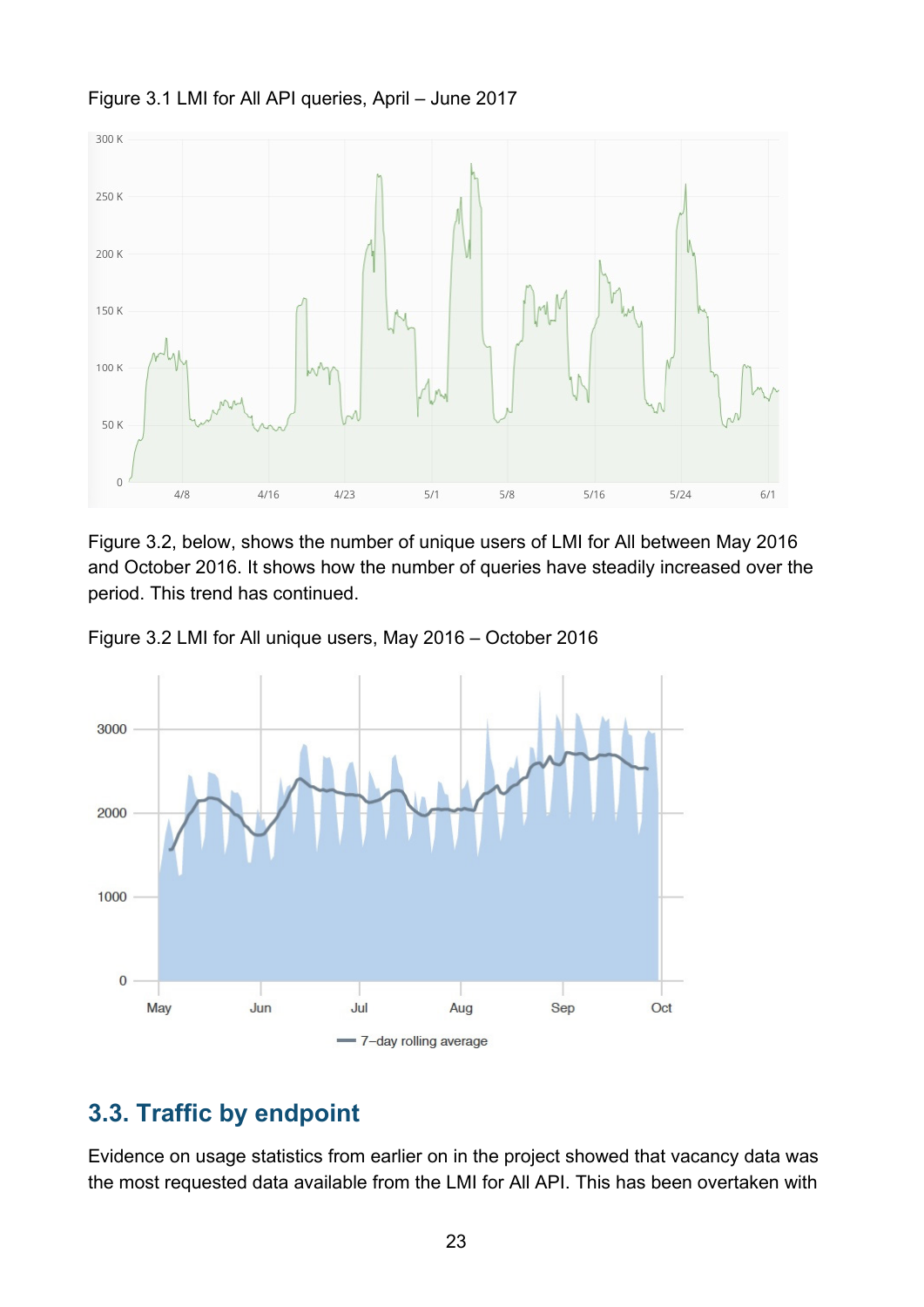the highest query by unique IP for Working Futures and ASHE data (see Figure 3.3). Figure 3.4 shows the number of queries by each data source in a recent 24-hour period; queries to Working Futures dominates.

<span id="page-23-1"></span>

<span id="page-23-0"></span>Figure 3.3 LMI for All traffic by endpoint, May 2016 – October 2016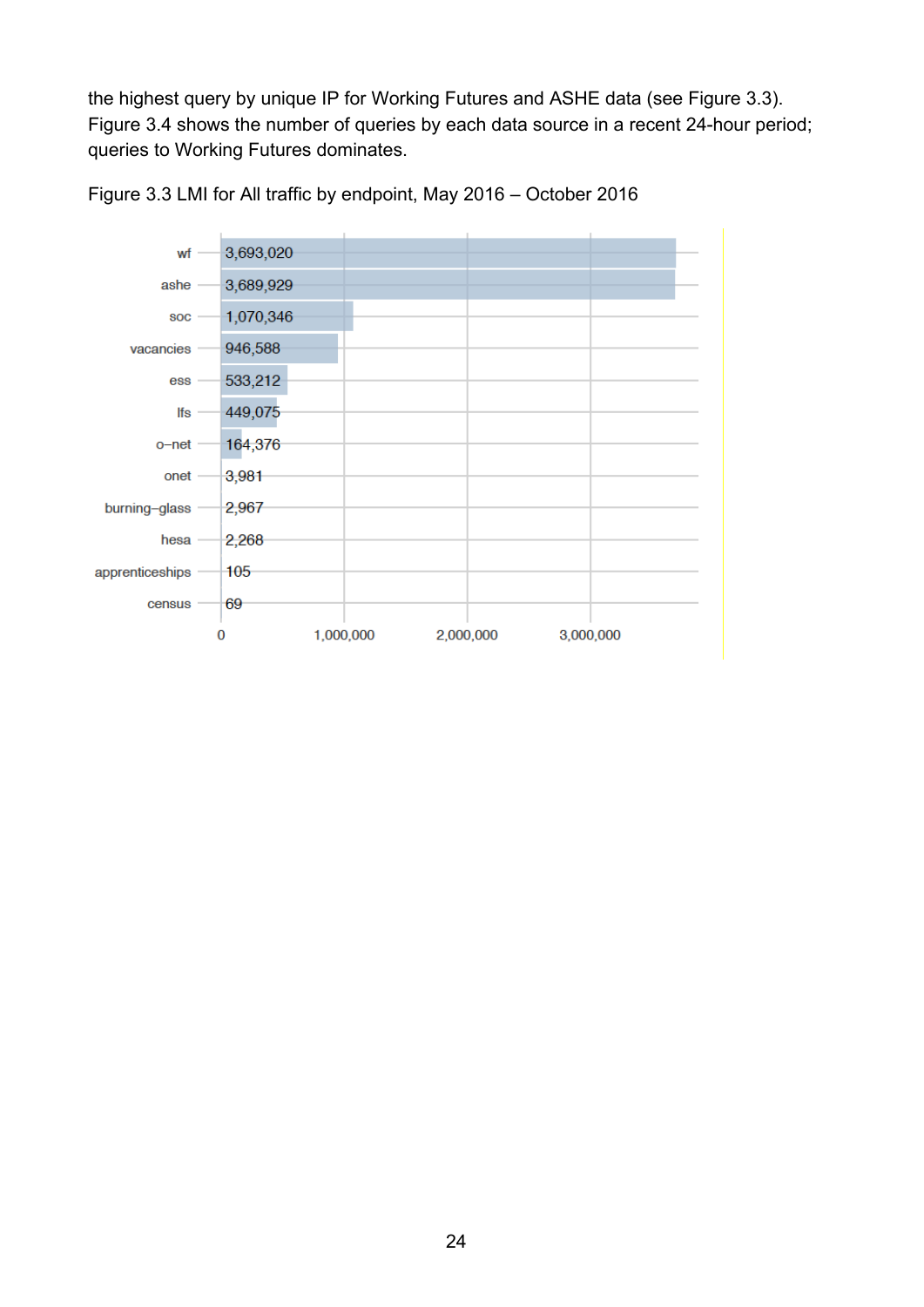

#### Figure 3.4 LMI for All traffic by endpoint, for a 24-hour period in May 2017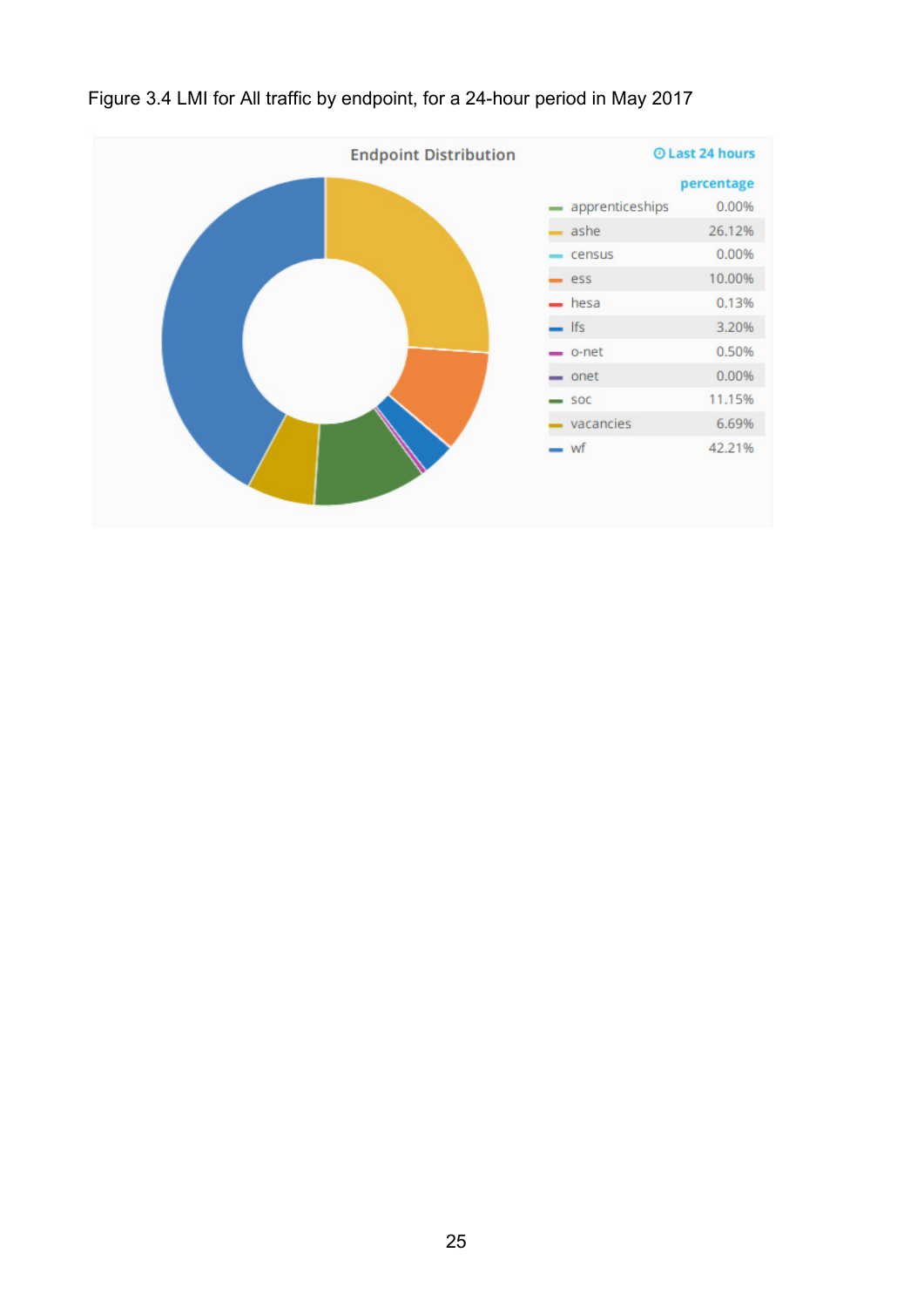# <span id="page-25-0"></span>**4. LMI for All users: Applications achieved and in progress**

There are a number of third-party websites, web interfaces and applications that have been developed throughout the lifetime of the project and targeted at a range of users, including careers guidance professionals, clients/customers, students in compulsory and post-compulsory education, schools and colleges, and policy-makers, etc. This section provides details of the developments achieved and those in progress. The LMI for All system does not allow us to easily identify third party users, so the list of users is likely to be incomplete.

58 organisations have requested access to the LMI for All API since it was initially launched in 2014 (a detailed list is provided in Appendix B). There is no way of assessing whether these requests have resulted in a development.

#### <span id="page-25-1"></span>**4.1. Third party users LMI for All: Websites, web interfaces and apps**

The following lists third pary users of LMI for All namely, websites, web interfaces and apps.

| <b>Active Informatics</b>           | Developed by Active Informatics.                 |
|-------------------------------------|--------------------------------------------------|
| http://www.activeinformatics.com    | Provide software applications for business and   |
|                                     | the public sector.                               |
| <b>Career Smart</b>                 | Developed by Prospect Union.                     |
| http://www.careersmart.org.uk       | Website aimed at professionals seeing career     |
|                                     | advice. LMI for All is embedded throughout their |
|                                     | site as part of the information package.         |
| <b>DWP work coach</b>               | Developed with Department for Work and           |
|                                     | Pensions.                                        |
| (Case study on LMI for All website: |                                                  |
| http://www.lmiforall.org.uk/case-   | The Department for Work and Pensions (i.e. the   |
| study intro/dwp)                    | public employment service in Great Britain) is   |
|                                     | collaborating with the European FP7-funded       |
|                                     | EmployID project. They have developed and        |
|                                     | implemented a dashboard, called Career Coach.    |
|                                     | This is being used by Job Centre Plus work       |

#### <span id="page-25-2"></span>**Table 4.1. Third party users of LMI for All: websites, web interfaces and apps**

*Websites and web interfaces*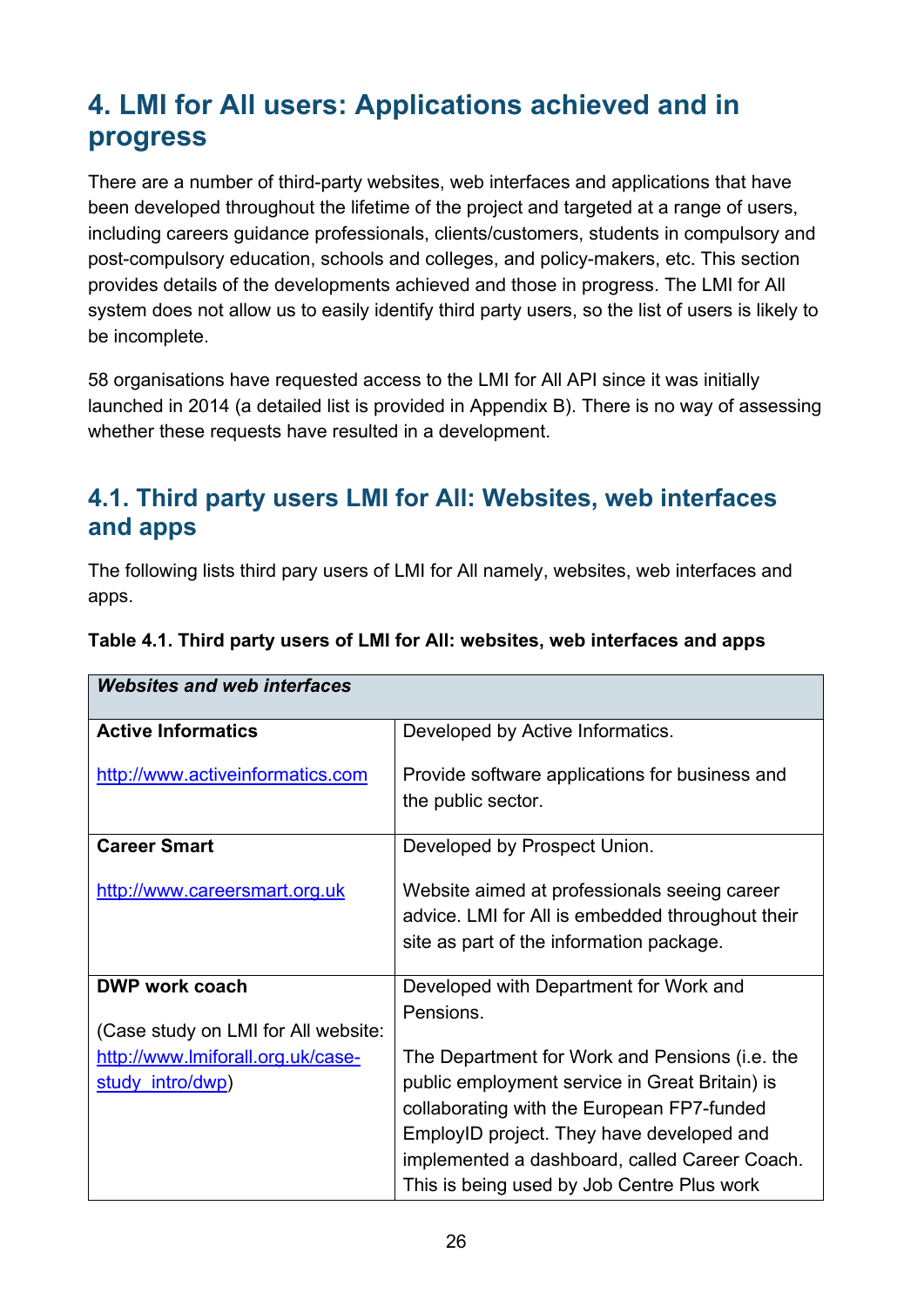|                                      | coaches as well as by Employment Advisers                                               |
|--------------------------------------|-----------------------------------------------------------------------------------------|
|                                      | working with companies. This has been rolled out                                        |
|                                      | to 16,000 work coaches in England.                                                      |
|                                      |                                                                                         |
| eCLIPS                               | Developed by Adviza.                                                                    |
| http://www.adviza.org.uk             | LMI for All part of a careers product aimed at                                          |
|                                      | schools and colleges, eCLIPS provides data on                                           |
|                                      |                                                                                         |
|                                      | over 1,000 jobs and careers.                                                            |
| icould                               | Careers videos and information aimed at young                                           |
|                                      | people.                                                                                 |
| http://icould.com                    |                                                                                         |
|                                      | LMI for All data presented at the bottom of the                                         |
| (Case study on LMI for All website:  | careers videos.                                                                         |
| http://www.lmiforall.org.uk/case-    |                                                                                         |
| study intro/icould/)                 |                                                                                         |
| <b>Labour Market Explore</b>         | Developed by SACU.                                                                      |
|                                      |                                                                                         |
| https://my.sacu-student.com/         | Source of careers information to students,                                              |
|                                      | parents and teachers.                                                                   |
|                                      |                                                                                         |
| <b>My World of Work</b>              | Developed by Skills Development Scotland.                                               |
|                                      |                                                                                         |
| https://www.myworldofwork.co.uk/     |                                                                                         |
| my-career-options                    | Source of careers information to students,                                              |
|                                      | parents and teachers.                                                                   |
| <b>Planit</b>                        | Planit is produced by Gateway Shared Services,                                          |
|                                      |                                                                                         |
| https://www.planitplus.net/          | a not-for-profit organisation managed by a<br>consortium of Scottish local authorities. |
|                                      |                                                                                         |
|                                      | Interactive careers tools for young people in                                           |
|                                      | Scotland, LMI for All part of job profiles.                                             |
|                                      |                                                                                         |
| <b>Plotr</b>                         | Careers software aimed at young people,                                                 |
| http://www.plotr.co.uk               | parents/carers, teachers and employers.                                                 |
|                                      | Careers profiles contain LMI for All data.                                              |
|                                      |                                                                                         |
| <b>RCU Ltd.</b>                      | Developed by RCU Ltd and Association of                                                 |
| https://datahub.rcultd.co.uk/blocks/ | Colleges.                                                                               |
| labour-market-information            |                                                                                         |
|                                      | Provides data for colleges, mainly uses forecast<br>data.                               |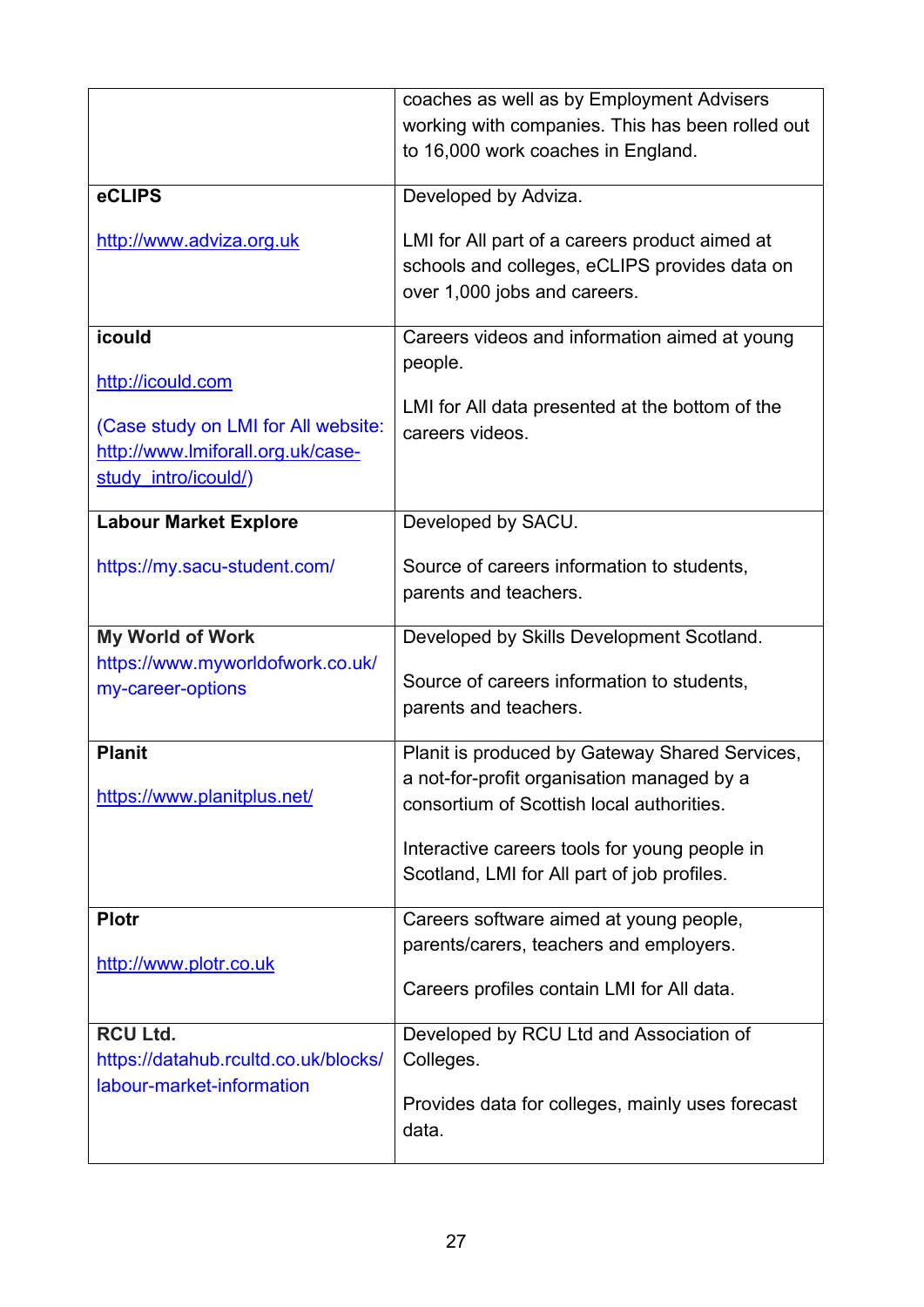| <b>SkillsMatch London</b>             | Developed by London Councils.                    |
|---------------------------------------|--------------------------------------------------|
| http://skillsmatch.intelligentlondon. |                                                  |
| org.uk                                | Interactive website that uses LMI for All,       |
|                                       | alongside a number of other datasets and local   |
| (Case study on LMI for All website:   | information.                                     |
| http://www.lmiforall.org.uk/case-     |                                                  |
| study intro/skillsmatch/)             |                                                  |
| <b>Start</b>                          | Developed by u-explore.                          |
| https://app.startprofile.com          | Brings together LMI for All, with other data     |
| (Case study on LMI for All website:   | Aimed at students, parents/carers, and teachers. |
| http://www.lmiforall.org.uk/case-     |                                                  |
| study intro/uexplore/)                |                                                  |
|                                       |                                                  |
| <b>Applications</b>                   |                                                  |
| <b>Help Build London</b>              | Construction industry app developed by           |
| http://helpbuildlondon.co.uk          | Prospects (careers service organisation with     |
|                                       | several National Careers Service contracts)      |
| (Case study on LMI for All website:   |                                                  |
| http://www.lmiforall.org.uk/case-     | Available to download from Google Play:          |
| study intro/prospects/)               | https://play.google.com/store/apps/details?id=co |
|                                       | m.prospects.helpbuildlondon&hl=en_GB             |
|                                       | Available to download from Microsoft phone       |
|                                       | apps store: https://www.microsoft.com/en-        |
|                                       | gb/store/p/help-build-london/9nblggh4qn9v        |
| <b>Careers Advisor</b>                | Developed by LogToMobile.                        |
|                                       |                                                  |
|                                       | Application has been designed to support those   |
|                                       | making career choices. It provides access to     |
|                                       | information and visualisations on jobs, salary,  |
|                                       | skills information and job descriptions.         |
|                                       | Available to download from Google Play:          |
|                                       | https://play.google.com/store/apps/details?id=co |
|                                       | m.logtomobile.jobscomparsion                     |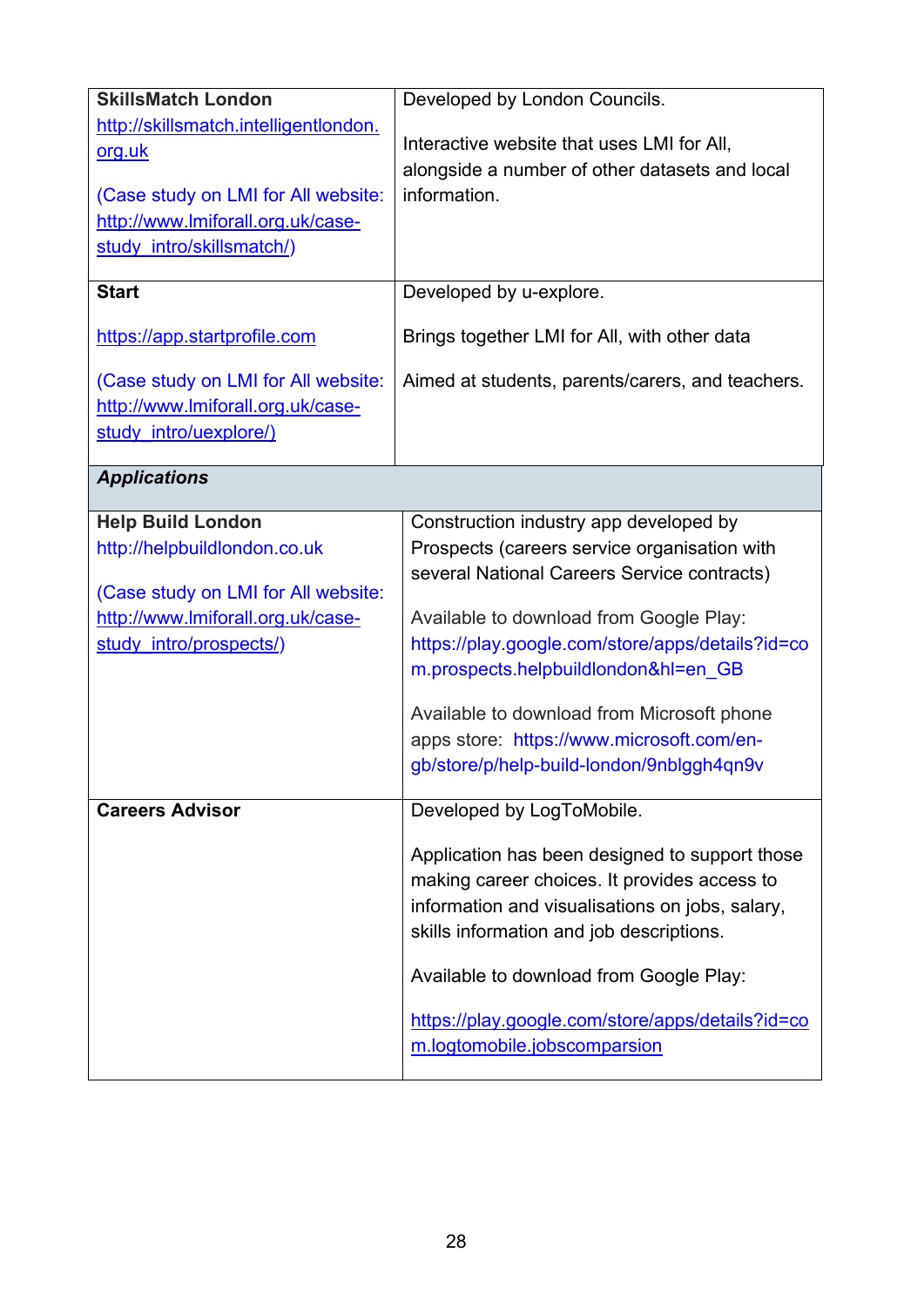| <b>LMI for You</b>                                                                                                                                                  | Developed by CogniSoft Limited.                                                                                                                                                                                                                                                                                 |
|---------------------------------------------------------------------------------------------------------------------------------------------------------------------|-----------------------------------------------------------------------------------------------------------------------------------------------------------------------------------------------------------------------------------------------------------------------------------------------------------------|
|                                                                                                                                                                     | Free application for advisers, work programme<br>staff and those wishing to view information on<br>jobs.                                                                                                                                                                                                        |
|                                                                                                                                                                     | Available to download from itunes:<br>https://itunes.apple.com/gb/app/lmi-for-<br>you/id726216936?mt=8                                                                                                                                                                                                          |
| <b>Other developments using LMI for All</b>                                                                                                                         |                                                                                                                                                                                                                                                                                                                 |
| <b>Next Steps Career Card</b><br><b>Challenge</b><br>https://www.nextstepscornwall.co.u<br>k/info-and-resources/for-teachers-<br>and-advisers/career-card-challenge | Developed by Next Steps Cornwall.<br>A freely available game that can be downloaded<br>from the Next Steps Cornwall website. The<br>game has been developed to be used in schools<br>with both large and small groups. It is one of a<br>number of resources made available to teachers<br>and careers advisers |

## <span id="page-28-0"></span>**4.2. LMI for All developments in progress**

The following lists developments using the LMI for All service that we are aware of. These organisations had contacted IER and, where requested, have been provided with support and guidance.

| <b>Websites and web interfaces</b>  |                                                  |  |
|-------------------------------------|--------------------------------------------------|--|
| <b>KareerHub</b>                    | NI website which is currently under              |  |
| http://kareerhub.co.uk              | development.                                     |  |
|                                     | Aim at young people, will link LMI for All       |  |
| (Case study on LMI for All website: | information to courses.                          |  |
| http://www.lmiforall.org.uk/case-   |                                                  |  |
| study intro/kareerhub/)             | More information at:                             |  |
|                                     | http://www.lmiforall.org.uk/case-                |  |
|                                     | study intro/kareerhub/                           |  |
|                                     |                                                  |  |
| <b>Next Steps Plymouth</b>          | Early stages of developing a careers website for |  |
|                                     | the South West, collaborative venture between    |  |
|                                     | Next Steps Plymouth, universities and colleges.  |  |

<span id="page-28-1"></span>**Table 4.2. LMI for All developments in progress**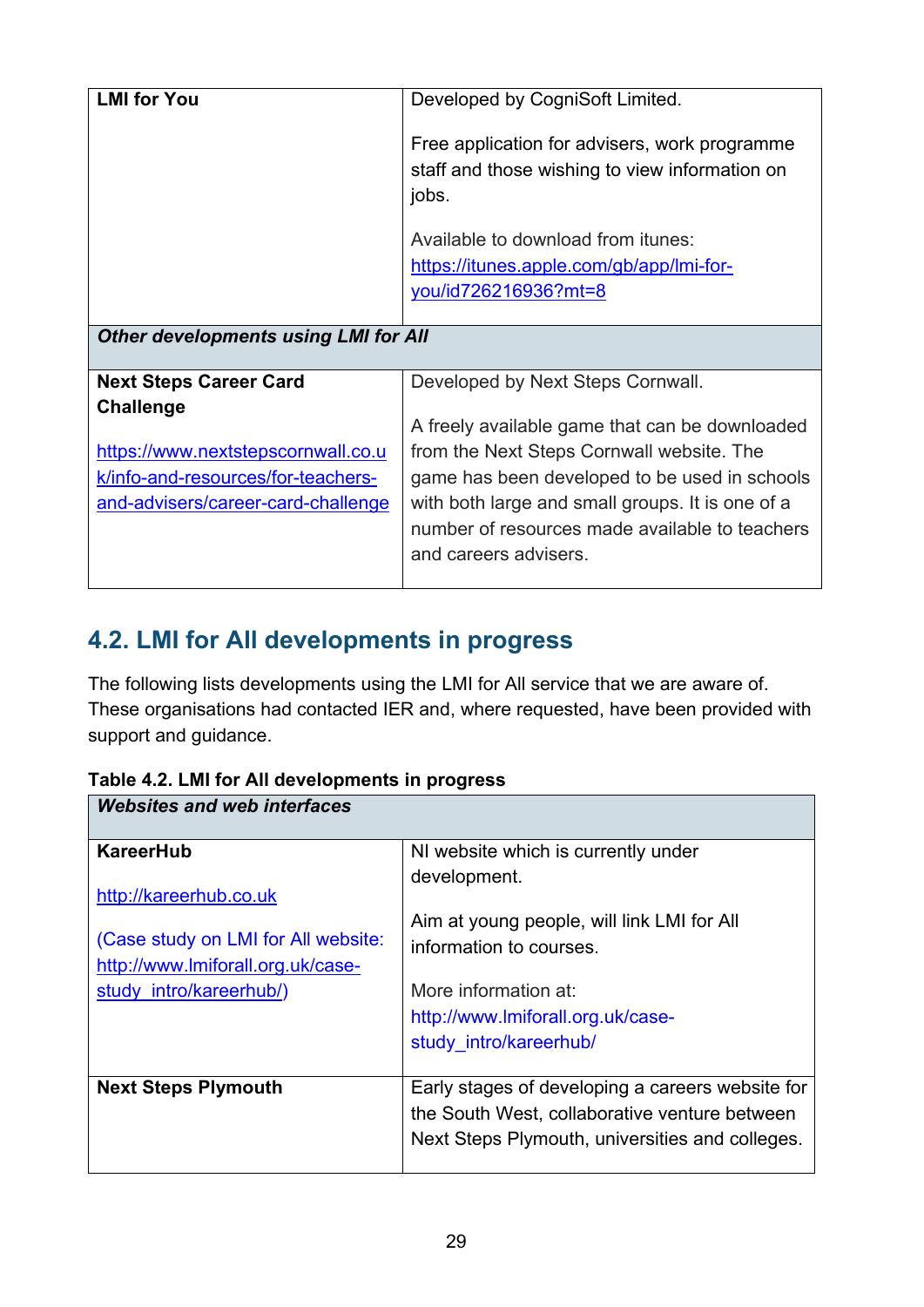| <b>Skills Planner</b>                     | To be developed by a consortia of businesses,               |
|-------------------------------------------|-------------------------------------------------------------|
|                                           | training providers and colleges across the UK.              |
| http://www.skillsplanner.net              |                                                             |
|                                           | Open linked data platform aimed at the                      |
|                                           | construction industry.                                      |
| <b>North East schools and colleges</b>    | Developing a website for schools and college                |
|                                           | students, led by a consortia of 16 schools and              |
|                                           | colleges.                                                   |
|                                           | Funded by the Gatsby Foundation.                            |
|                                           |                                                             |
| <b>Health Careers Information</b>         | To be developed by Health Education England.                |
|                                           |                                                             |
| http:// www.healthcareers.nhs.uk          |                                                             |
| Edform                                    | (n.b. no further information known).                        |
|                                           |                                                             |
| https://www.edform.org                    |                                                             |
| <b>Construction/HS2</b>                   | To be developed by a consortia of organisations             |
|                                           | working on HS2 in the West Midlands, including              |
|                                           | careers organisations, schools and colleges,                |
|                                           | LEP and the combined authority.                             |
| <b>Apps</b>                               |                                                             |
|                                           |                                                             |
| Website to be used by                     | To be developed by Prospects/representatives                |
| ex/offenders                              | from the National Careers Service, led by                   |
|                                           | Wandsworth Prison. This will be a local pilot.              |
| <b>Next Steps Career Card</b>             | Under development by Next Steps Cornwall.                   |
| <b>Challenge</b>                          |                                                             |
|                                           | Next Steps Cornwall are developing the Next                 |
|                                           | Steps Challenge App to be launched in 2017,                 |
|                                           | which is based on the card game detailed in<br>section 4.1. |
|                                           |                                                             |
|                                           |                                                             |
|                                           |                                                             |
| Prospects app for London retail<br>sector | Under development by Prospects.                             |
|                                           | To be based on the 'Help Build London' app                  |
|                                           | detailed in section 4.1.                                    |
|                                           |                                                             |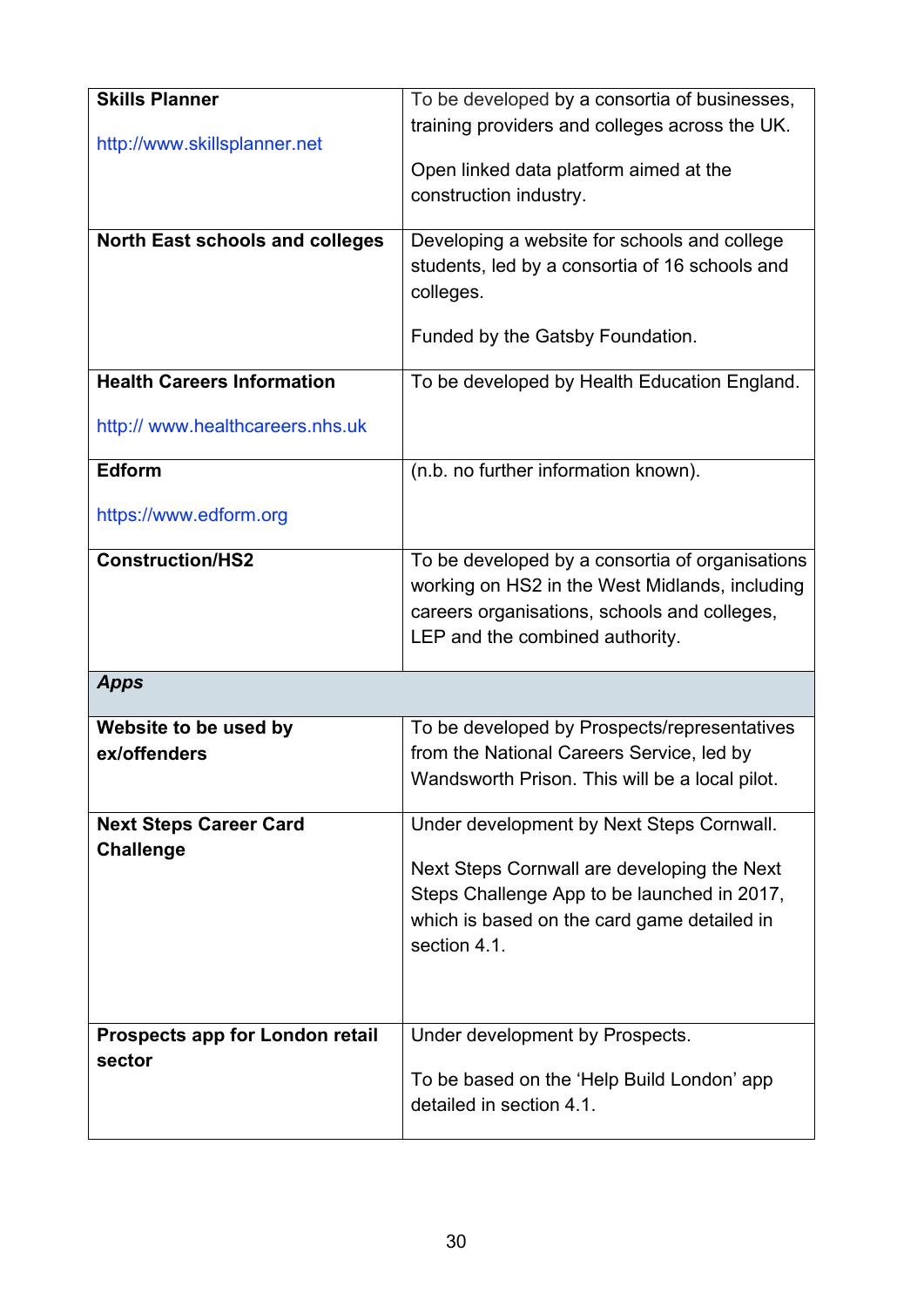#### <span id="page-30-0"></span>**4.3. Careerometer users**

As part of the LMI for All service, the UKCES commissioned the development of a customisable widget, called Careerometer (see [http://www.lmiforall.org.uk/widget/\)](http://www.lmiforall.org.uk/widget/). This has been made freely available for third parties to embed in their websites as an easy interface to LMI for All. As part of improving the LMI for All service, Careerometer was redeveloped in 2016 to improve its operation and extend the data available. Careerometer 2 was launched in December 2016.

#### **4.3.1. Redevelopment of Careerometer**

Careerometer allows website developers and administrators to embed the widget on their own sites, thus providing easy access to a limited range of LMI for All data. Version 1 of Careerometer proved popular, but contained several technical bugs. The major problem was that the widget interfered with navigation tabs of common Content Management Systems. It was easier to redesign the widget from scratch than to attempt to modify the original code.

<span id="page-30-1"></span>There was some discussion on what and how much data should be displayed in the redeveloped widget, with final agreement to provide access to occupational descriptions, pay, numbers employed and future predictions of employment numbers. Figure 4.1 shows the information provided in Careerometer when a user has typed in an occupation.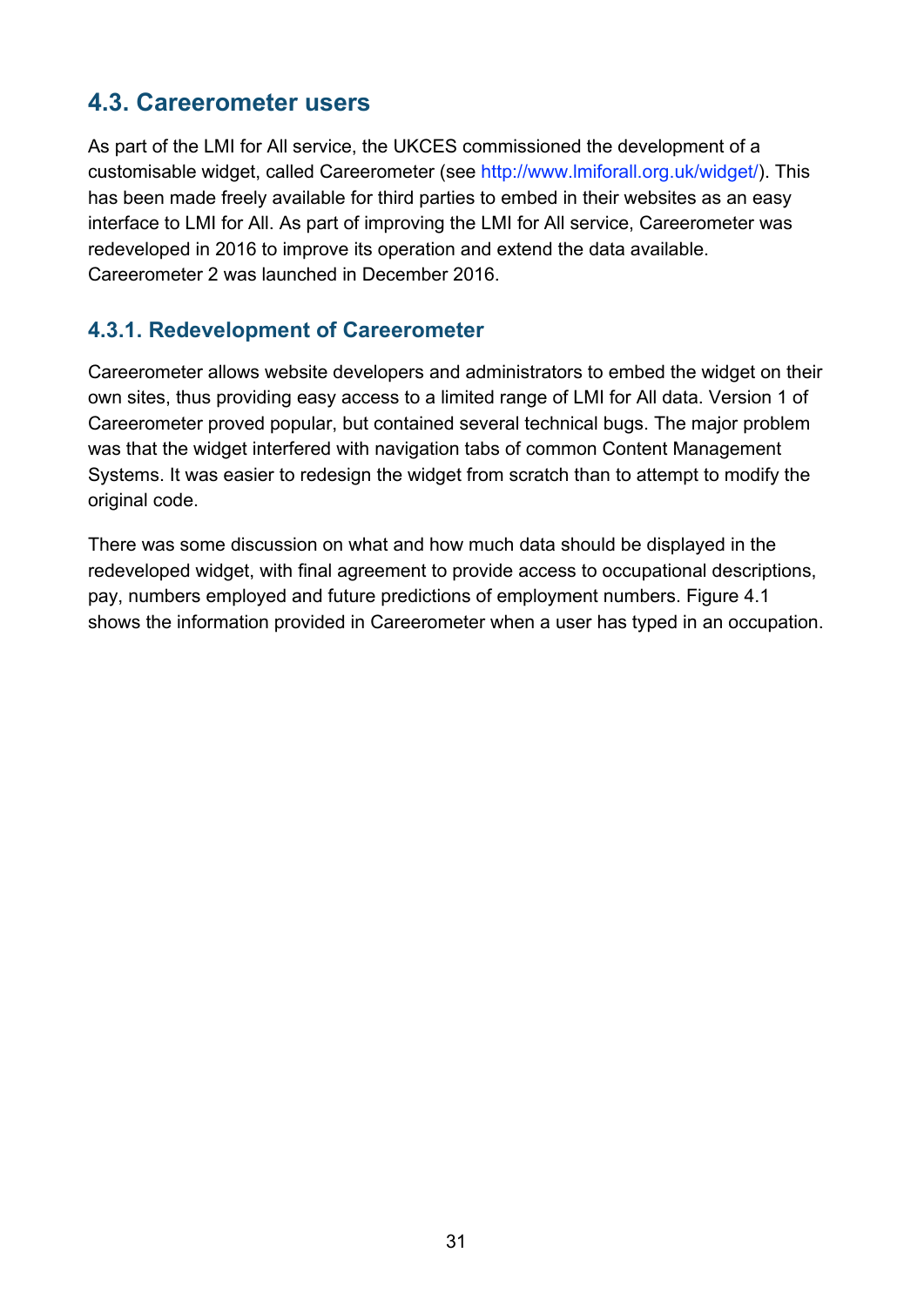#### Figure 4.1 Screenshot of Careerometer 2



#### **4.3.2. Current usage of Careerometer**

In June 2016, Careerometer had been embedded in an estimated 32 websites. One year later (June 2017) this had increased to 60 websites and spread to Northern Ireland. Those currently using the widget that we are aware of include:

- An online careers magazine, which a number of other websites point to as a resource (see Moving On magazine [http://movingonmagazine.co.uk/careerometer/\);](http://movingonmagazine.co.uk/careerometer/))
- A campaign to promote a technical education (see The Gatsby Technicians make it happen campaign have also embedded Careerometer in their website: [http://technicians.org.uk/make-it-happen/\);](http://technicians.org.uk/make-it-happen/))
- 5 online UK-wide careers resources and 1 Northern Ireland online resource;
- 5 higher education institutions, higher education and colleges consortia websites;
- 25 schools, academies and UTC:
- 6 further education colleges and sixth forms; and,
- 16 career organisations and services.

A detailed list of users is available in Appendix C. A number of organisations have also been in contact to get further information and plan to embed Careerometer in their websites in due course. So, the number of Careerometer users is likely to increase from the current 60.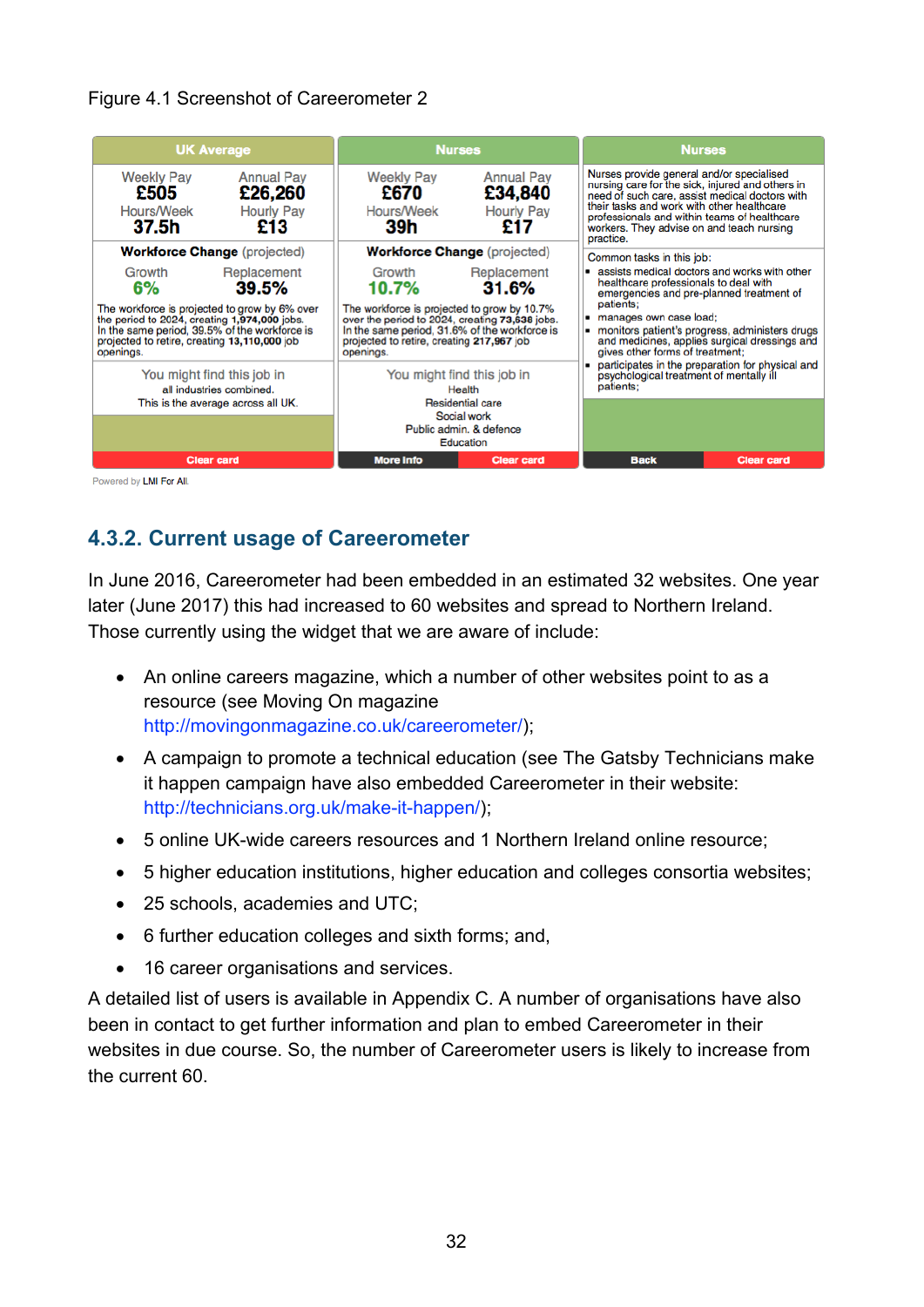# <span id="page-32-0"></span>**5. Data developments**

This section provides information on the datasets updated during this fourth phase of the project, any new processes and outlines data that could be added to the database to enhance the LMI for All service.

## <span id="page-32-1"></span>**5.1. Objectives and outcomes for 2016-2017**

The primary objective for the project during the year 2016-2017 was to increase and broaden the use of robust sources of labour market information. The project follows open data principles in developing a system which brings these sources together in an automated, single, and accessible location.

The LMI required for the data tool includes data on salaries, vacancy rates, qualification levels and training from diverse data sources, linked together by occupation classified at the unit group (4-digit) level of the 2010 SOC. An index of around 28,000 job titles mapped to SOC enables the end-user to search for and access data of interest and relevance to careers in an intuitive fashion.

These key data sources have been refreshed during the year and the capabilities of the system extended by adding new data sets and information as detailed in section 6.4.

# <span id="page-32-2"></span>**5.2. Summary of current data and indicators in LMI for All**

The labour market information within the system includes:

- Actual and projected employment trends from 1990 to 2024 (from *Working Futures* data set);
- Projected number of workers needed by employers to replace those retiring between 2014 and 2024 ('replacement demand') (from *Working Futures* data set);
- Pay (for employees only) (from ASHE data set);
- Hours worked (for employees only, not the self-employed) (from ASHE data set);
- Changes in pay by detailed 4-digit occupation (modelled on ASHE and Labour Force Survey (LFS) data);
- Unemployment rates (based on LFS data);

 $\overline{a}$ 

• Vacancy data by occupation and industry (from the UKCES Employer Skills Survey  $(ESS^{14})$  $(ESS^{14})$  $(ESS^{14})$ ;

<span id="page-32-3"></span><sup>&</sup>lt;sup>14</sup> The Employer Skills Survey conducted by UKCES provides information on business management, recruitment, skills gaps and vacancies. The surveys are designed to be representative of the employer population across geography and sector.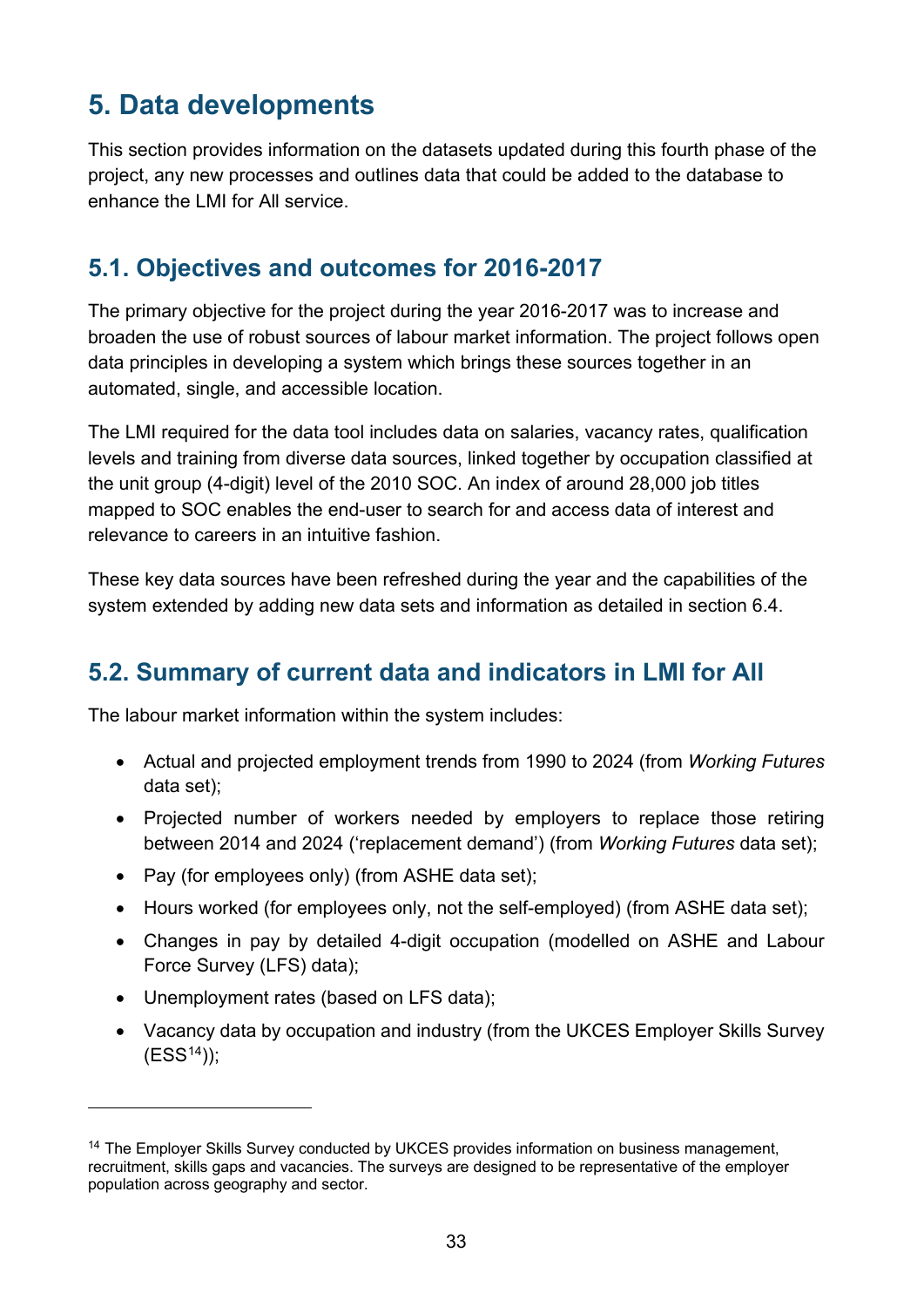- 2011 Census of Population; and,
- Destinations of graduates (based on HESA data).

These data are enriched by linking to contextual information about occupations, such as:

- Occupational descriptions of 4-digit occupations (based on the Office for National Statistics ( $ONS<sup>15</sup>$  $ONS<sup>15</sup>$  $ONS<sup>15</sup>$ ) information); and,
- Skills, abilities and interests data mapped to 4-digit occupations based on US O\*NET information.

In addition, the system contains 'lookup tables', which allow the information in LMI for All to link to other sources of information related to careers choices, such as:

- Apprenticeships (Mapping of occupation to apprenticeship frameworks and live vacancy information from the Skills Funding Agency AV Live online vacancy feed); and
- Online vacancy information provided by the Universal Job Match board API with query results returned from a fuzzy matching approach in the API.

# <span id="page-33-0"></span>**5.3. Methodology and approach to providing data**

The aim of LMI for All is to provide an open source interface to the detailed data required by services that support individuals in making better informed decisions about learning and work. This includes information on the jobs available currently and in the future by industry and occupation, presenting the qualifications and other attributes necessary to obtain a job and the pay associated with those jobs (as detailed above). The 4-digit SOC occupation code provides the organising framework through which data sets are linked and searches of the data base are made.

The initial approach to developing the LMI for All database focussed on using the APIs from data providers to facilitate quick and automatic updates. However, the conditions on which data producers make data available mean that this automated approach to updating is not practical. Instead, any data which might potentially disclose information about respondents have been checked and transformed into a synthetic form which preserves useful information or presented in the form of information from a statistical model. For instance, this approach has been adopted for information on vacancies from the ESS, for which all information based on a sample size less than 50 is suppressed. A process of statistical modelling has been used for data on employment and replacement

 $\overline{a}$ 

<span id="page-33-1"></span><sup>&</sup>lt;sup>15</sup> The Office for National Statistics is an Executive Office of the UK Statistics Authority. It is responsible for the collection, compilation, analysis and dissemination of a range of economic, social and demographic statistics relating to the UK.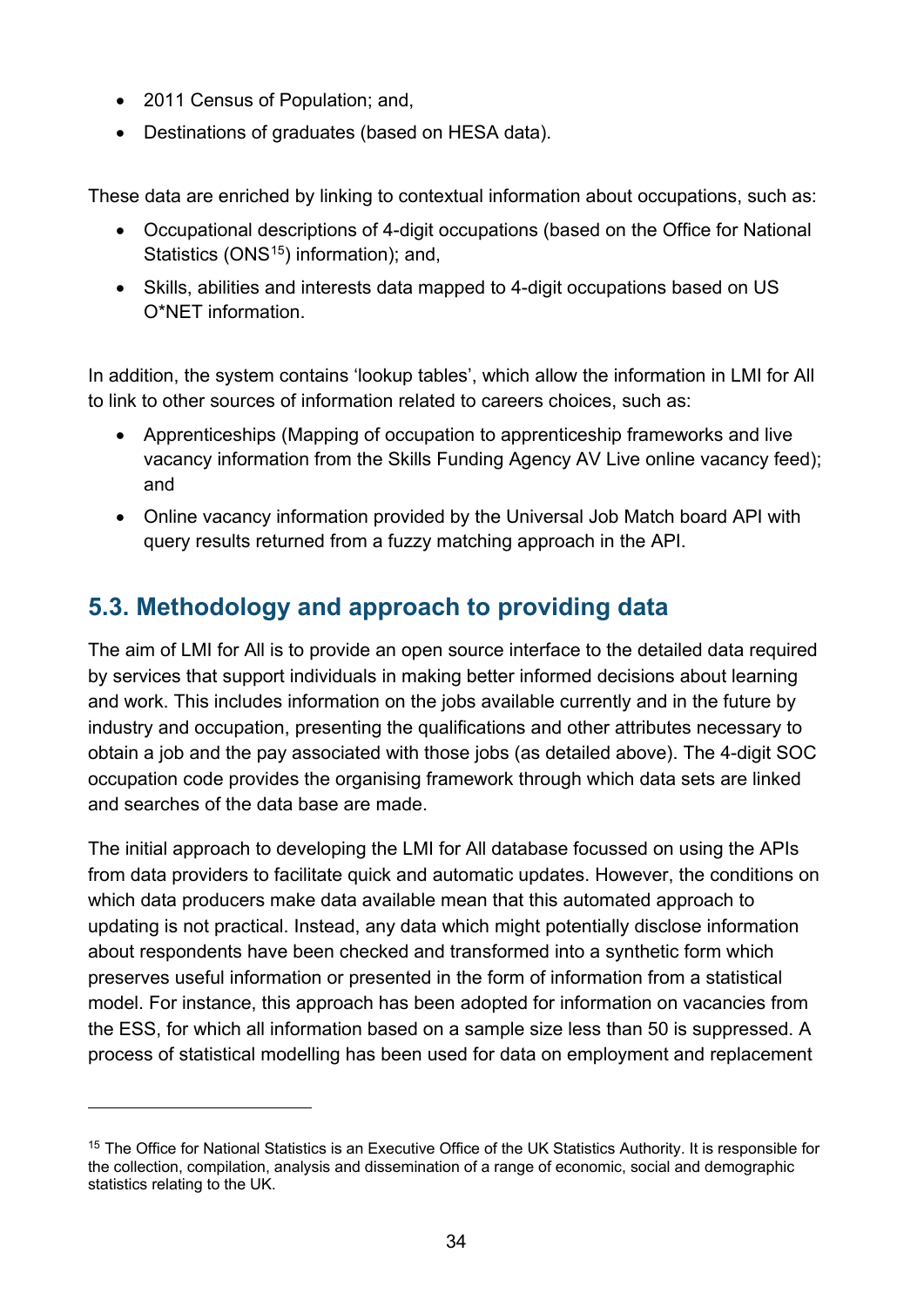demand from the *Working Futures* dataset. This combines the various official sources to create estimates of employment (which do not breach confidentiality nor are disclosive) at a more detailed level than it is possible to obtain from the official surveys alone. Estimates of pay and hours of work at 4-digit SOC have been produced by combining the ASHE and LFS data sets through a  $RAS^{16}$  $RAS^{16}$  $RAS^{16}$  model (a statistical process).

Other data sources added to the database do not run the risk of disclosing information about individuals (e.g. look-up tables), but require consistency checks and presenting in a suitable format for LMI for All. All of the data sources in LMI for All and their update histories are fully documented (see Table 1.1, section 1 above).

## <span id="page-34-0"></span>**5.4. Refreshing variables in the database: potential and additional data sources**

The LMI for All database must be kept up-to-date for it to remain relevant to users of the service. Most of the statistical data sources which it incorporates are regularly updated by the organisation generating the data, and thus new editions of data sources are added as they become available. For example, estimates of unemployment by occupation based on the LFS and HESA data on employment outcomes by course of study.

However, some of the data sets required new modelling work in order to generate updated information. Due to the limitations of sample size, survey estimates of pay and hours worked cannot be used directly. Therefore, the LMI for All database incorporates a set of estimates/predictions of these variables based on combining information from the ASHE and the LFS. Regression analysis is used to estimate an econometric model which predicts pay levels and hours worked by occupation, industry and other variables and these predicted values are then adjusted to ensure they match the published data. The following updates to the pay and hours data have been undertaken during this phase:

- Mean Weekly Pay;
- Medians and deciles;
- Estimates by age;
- Annual changes in pay; and
- Weekly Hours.

 $\overline{a}$ 

Two key elements of the database were not updated during 2016-2017:

• The core employment data sets are derived from the *Working Futures* employment projection exercise undertaken by the IER in conjunction with

<span id="page-34-1"></span> $16$  RAS is an iterative procedure where the rows and columns of preliminary estimates of a two dimensional array are iteratively changed using proportions that are based on 'target' row and column totals.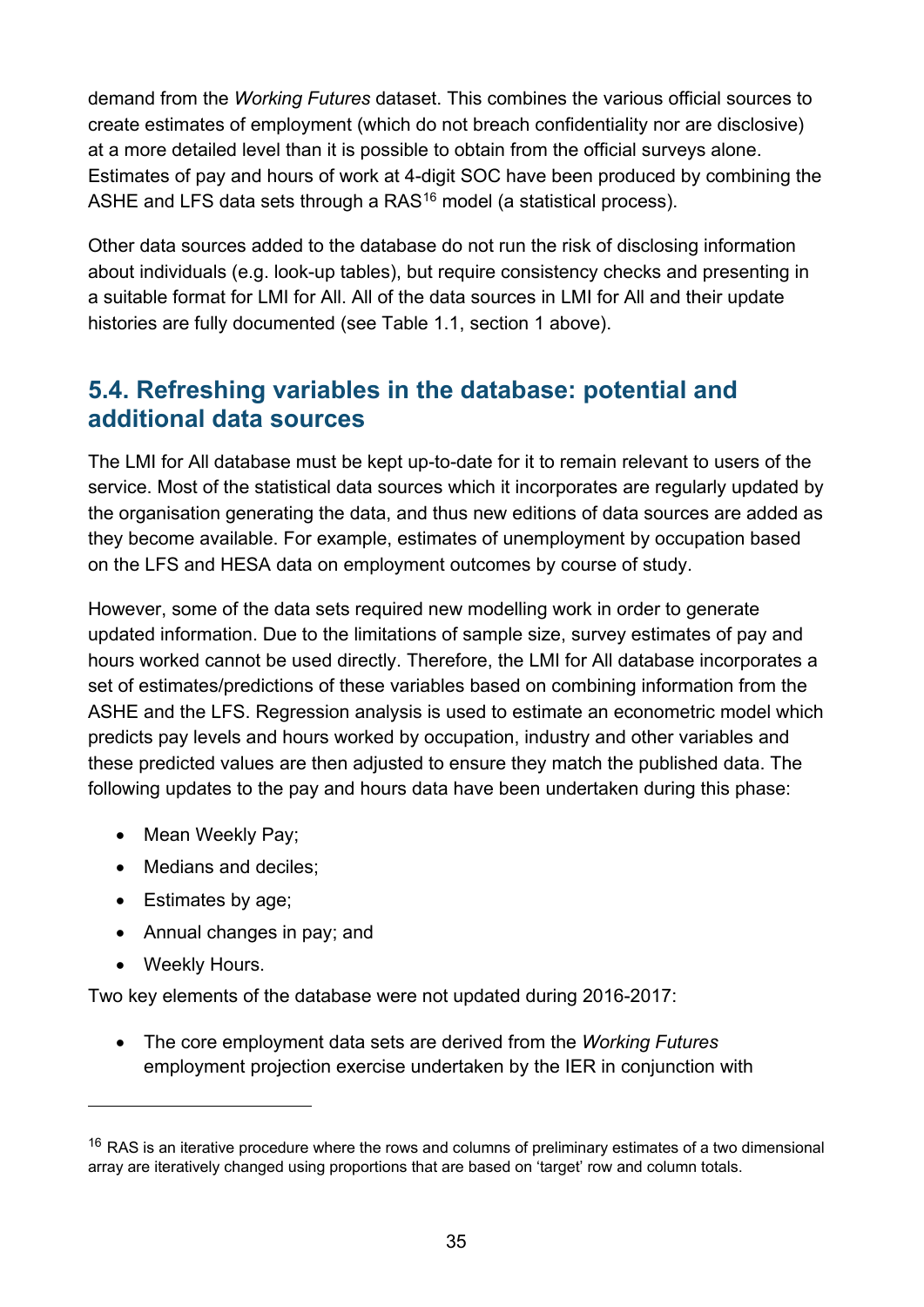Cambridge Econometrics. UKCES funded the production of new projections every 2-3 years. The latest set of projections (for 2014 to 2024) were added during 2015-2016, and hence there was no requirement to refresh the database during the year 2016-2017.

• The ESS, conducted every two years on behalf of the UKCES, collects information on the incidence and causes of vacancies and skills deficiencies within firms in all sectors of the economy. Since the ESS database was updated during 2015-2016 with the latest data from the 2015 ESS, there was no requirement to refresh the database during the year 2016-2017.

In addition to the quantitative data sources, new information was added on occupational job titles, O\*NET and lookup tables for apprenticeship frameworks.

The US O\*NET database contains detailed information relating to skills, abilities and interests associated with occupations. The US information has been adapted to the UK by matching the US occupational classification to the SOC. A new release of O\*NET (v21.0) became available in July 2016, so the following was undertaken:

- A refresh of the mapping of US to UK occupations; and,
- The identification, collation and incorporation of updated skills information.

The ONS releases a revised list of job titles mapped to SOC codes twice a year in order to take account of new and changed job titles. This index is used to power the search facility of LMI for All, yielding a SOC code to link to statistical data when information for a particular job is requested. Updating this information involved:

- Adding new job titles from the ONS file using the SOC code; and
- Updating existing job titles, including revised SOC codes.

The LMI for All database can be linked to information on apprenticeships held by the Apprenticeship Frameworks Online (AFO) service hosted by the Federation for Industry Sector Skills and Standards. These frameworks were derived from industry sectors, but were classified to SOC2010 occupation codes using the IER's CASCOT (see [http://go.warwick.ac.uk/ier/software/cascot/\)](http://go.warwick.ac.uk/ier/software/cascot/). More focussed Apprenticeship Standards linked to occupations have recently been developed (by employer groups known as Trailblazers), which are planned to replace the previous frameworks in 2017. The mappings of the Apprenticeship Standards to SOC2010 into LMI for All was undertaken during 2016-2017. The details of data sets added and updated during 2016-2017 are presented next.

#### <span id="page-35-0"></span>**5.5. Data updates and refreshing datasets**

The schedule of work undertaken to update the LMI for All data base during the year 2016-2017 was as follows: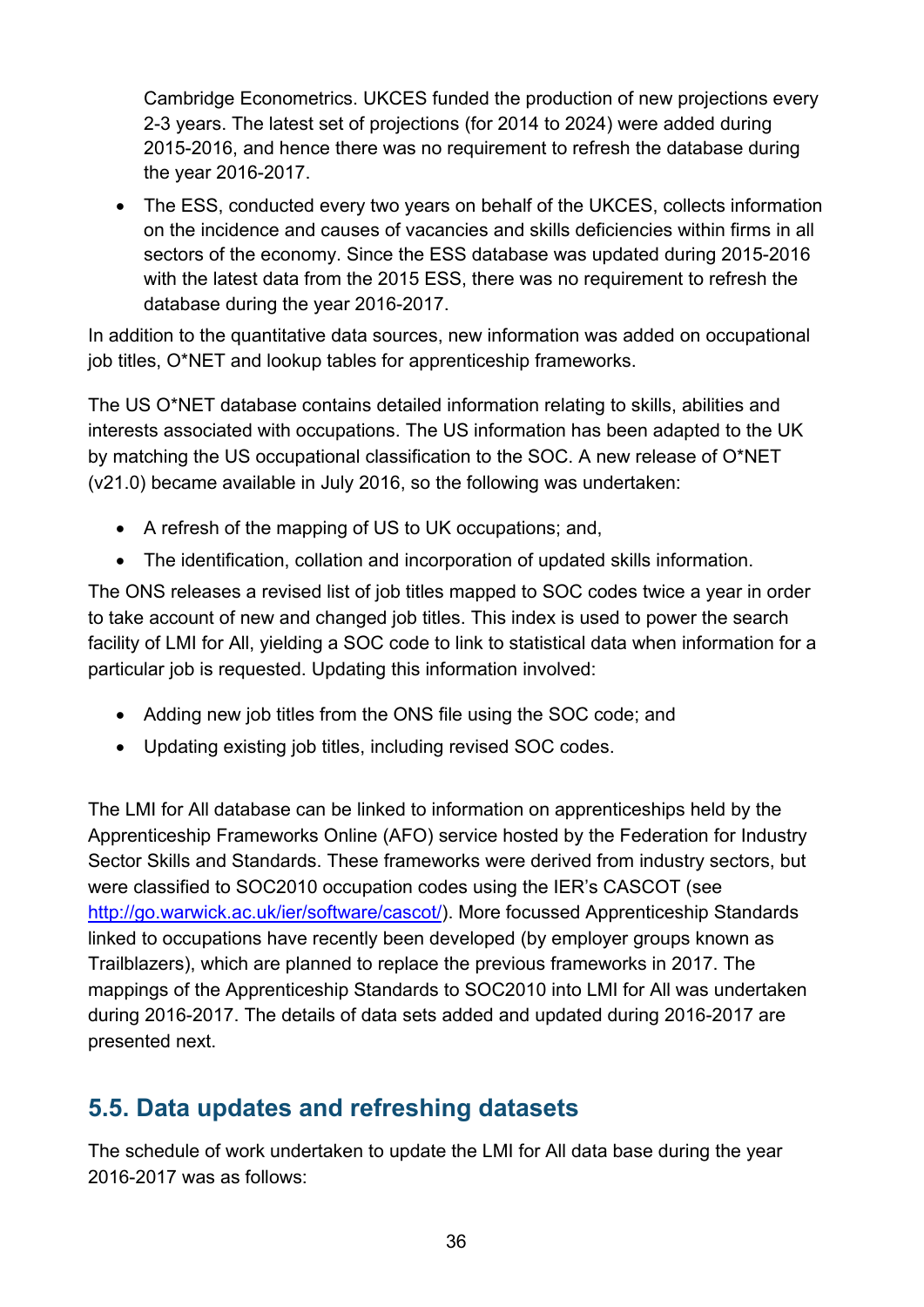| Data set                                         | <b>Update</b>                                                                                                                                                                              |
|--------------------------------------------------|--------------------------------------------------------------------------------------------------------------------------------------------------------------------------------------------|
| Unemployment rates by occupation,<br>from LFS.   | Data for 2016 added. Data for 2012-2015<br>revised, due to changes in the LFS<br>population weight. Data for previous years<br>unchanged.                                                  |
| Pay estimates, derived from ASHE                 | Change in weekly pay for years 2012-2013,                                                                                                                                                  |
| and the LFS (change in pay indicator             | 2013-2014 and 2014-2015.                                                                                                                                                                   |
| to enable time series data).                     |                                                                                                                                                                                            |
| Analysis of HE courses previously                | Updated the variables using data from                                                                                                                                                      |
| undertaken by people in particular               | HESA destination of leavers survey for                                                                                                                                                     |
| jobs, from HESA destination of                   | 2014-2015.                                                                                                                                                                                 |
| leavers survey.                                  |                                                                                                                                                                                            |
| O*NET data.                                      | Updated O*NET data relating to skills,<br>abilities, interests and knowledge<br>associated with occupations from v21.0<br>release, and link to SOC2014 4-Digit<br>occupational categories. |
| Updated apprenticeship frameworks                | Mapping of apprenticeship frameworks to                                                                                                                                                    |
| linked to SOC 2010 occupation                    | SOC2010 4 Digit occupations.                                                                                                                                                               |
| codes.                                           |                                                                                                                                                                                            |
| Update of index of job titles linked to          | Added new and revised job titles for                                                                                                                                                       |
| SOC2010 based on revisions                       | SOC2010 Occupation codes Index.                                                                                                                                                            |
| provided by ONS.                                 |                                                                                                                                                                                            |
| Pay estimates, derived from ASHE<br>and the LFS. | Data for 2016 added.                                                                                                                                                                       |

<span id="page-36-1"></span>**Table 5.1. Updates to LMI for All data undertaken in 2016-2017**

#### <span id="page-36-0"></span>**5.6. Potential future developments**

There are a number of possible areas for further development of LMI for All so as to provide a more comprehensive picture of career opportunities for potential users. These would enhance the LMI for All service.

#### **5.6.1. Labour market projections data**

Occupational and industrial projections are of key importance for understanding future job opportunities, and the shape and structure of the future labour market. The labour market data and projections at the core of LMI for All are derived from the *Working Futures* database. As there seems to be no plans to update these projections, there needs to be consideration about how the absence of these data will impact on the LMI for All service. Currently, there is no alternative source of comparable data publically available.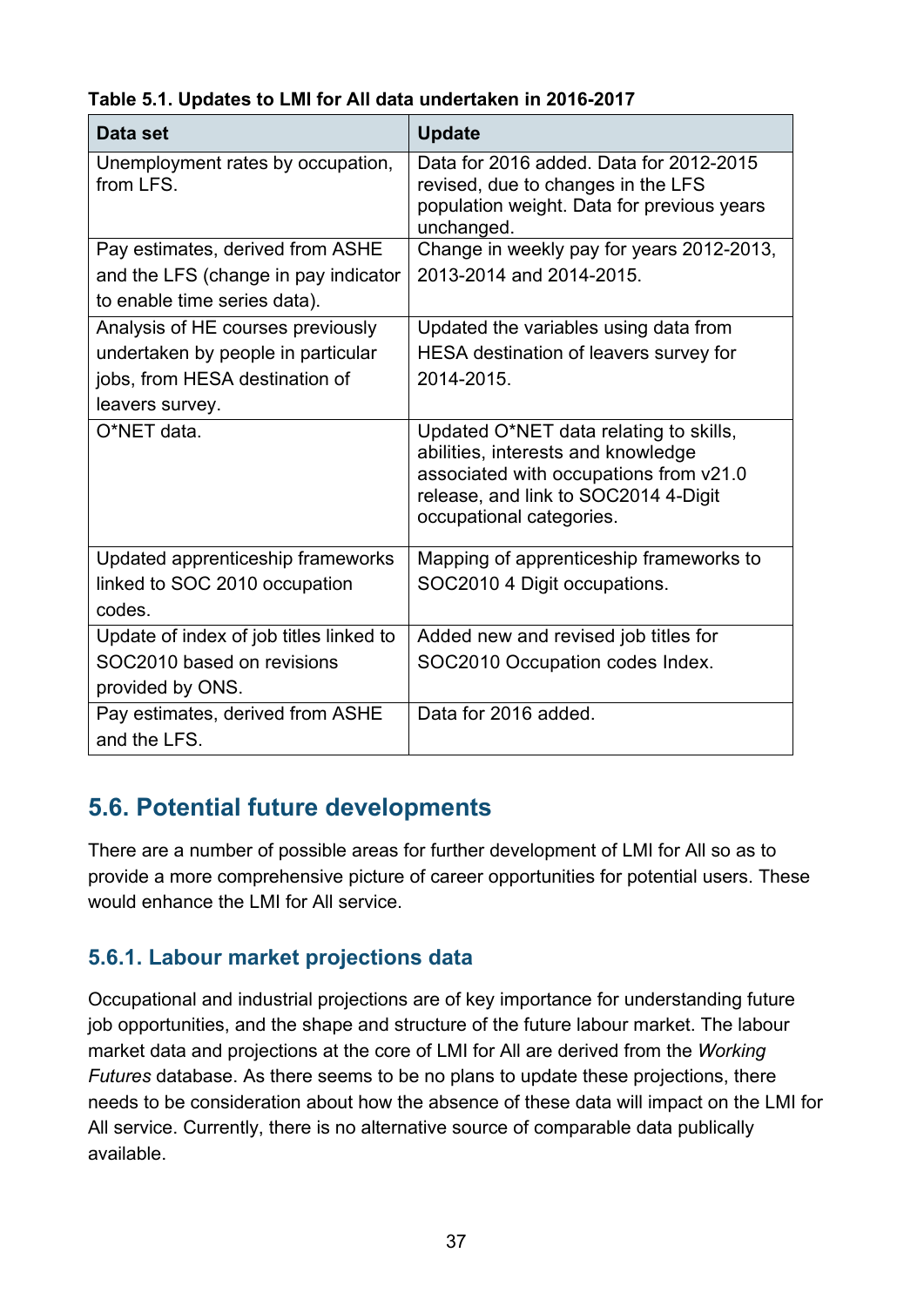#### **5.6.2. Vacancy data**

The most important missing element is comprehensive and up-to-date data on vacancies (the number of jobs potentially available to jobseekers), which could be linked with data in the LMI for All database. Vacancy data coded by occupation has not existed in the UK since the Department for Work and Pensions ended the collection of notified and unfilled vacancy data by Jobcentre Plus in November 2012. This was replaced by real-time vacancy data collected by Monster which formed the basis of the DWP Universal Jobmatch service<sup>[17](#page-37-0)</sup>. Whilst LMI for All uses the Universal Jobmatch API (run by DWP) to bring in live vacancies, these are not mapped to UK SOC, so within LMI for All an automated matching process is used (which results in numerous gaps in the data).

A key aspiration is to incorporate real-time vacancy data (complemented by data on trends over time in vacancies), coded to SOC2010 4-digit occupation. European organisations have developed pilot projects which scrape real time vacancies and classify them to an occupational classification, map the skills and competencies within the text of the vacancy, record pay and create a geographical mapping. In the absence of changes to the current system, consideration should be made on drawing upon such scraping technology and explore the possibility of repeating this in the UK in order to provide a robust source of vacancy data. The pilot with real-time job analytic information from Burning Glass in early 2016 demonstrated the potential and problems involved in incorporating vacancy data.

The ESS, conducted every two years, collects information on the incidence and causes of vacancies and skills deficiencies within firms in all sectors of the economy. It is a sample survey of around 5 per cent of employers across the UK, yielding information for around 80 thousand establishments. The ESS yields estimates of the total number of vacancies, hard-to-fill vacancies and skill shortage vacancies by industry and occupation for local authority districts, English regions, the other UK nations and the UK as a whole. Data from ESS 2018 will become available later in 2017 and should be incorporated into LMI for All to update the current level of information on vacancies.

#### **5.6.3. Course data**

 $\overline{a}$ 

Another gap in the coverage of LMI for All from the perspective of people who want to plan their careers is the lack of information on educational and vocational courses. There are two main problems with incorporating course data – locating databases and the classification of courses. A number of course databases exist, maintained by individual institutions, awarding bodies and professional organisations and there are databases managed by the devolved nations. Whilst a database is known to exist at the ESFA for England, the database was reported as partial and unreliable by stakeholders. Thus, in

<span id="page-37-0"></span><sup>&</sup>lt;sup>17</sup> Universal Jobmatch is the Department for Work and Pensions (DWP) online service, which is open to all jobseekers, regardless of whether or not they are claiming a benefit. It works by matching jobseekers to jobs based on their skills and CV.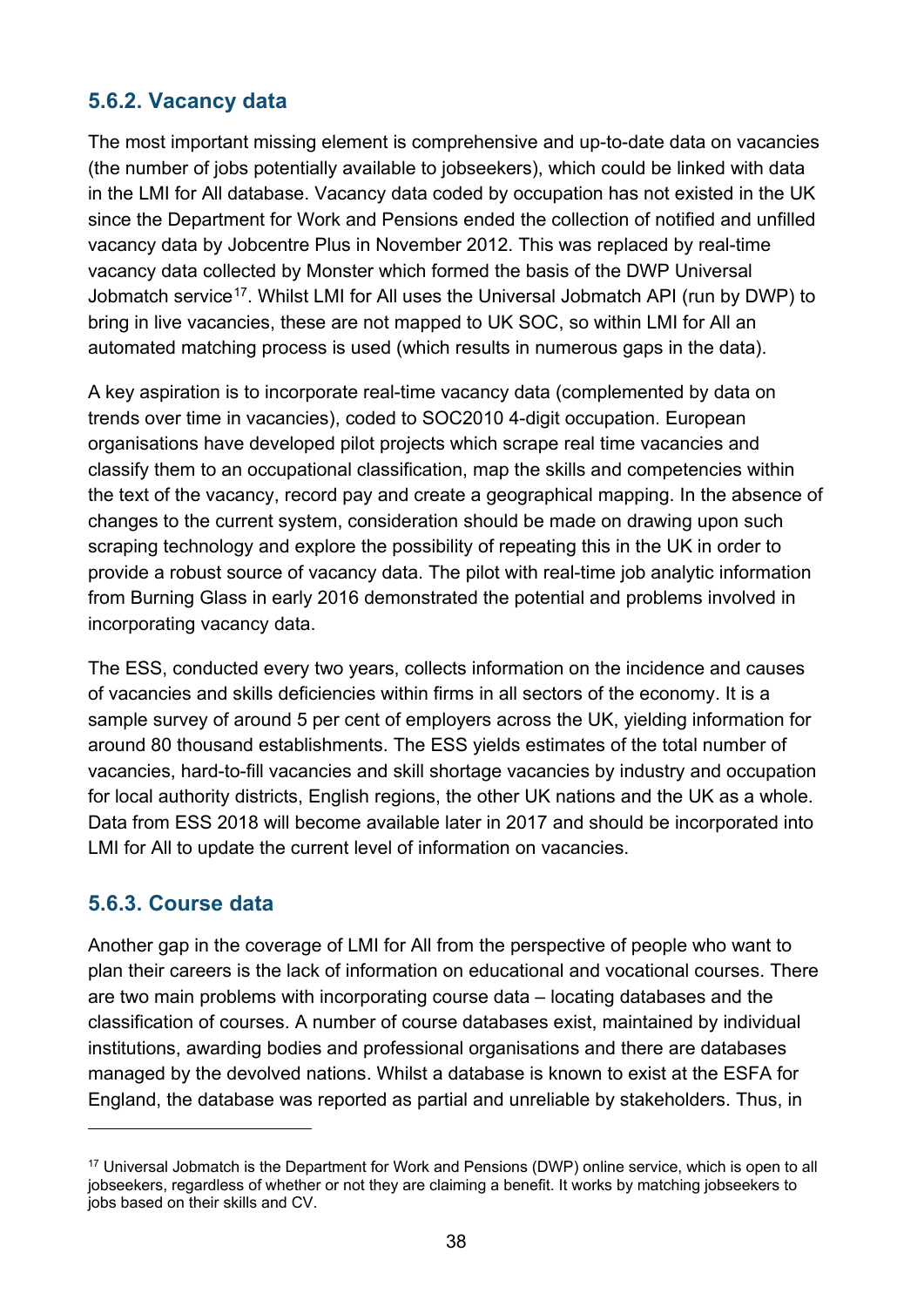order to establish comprehensive coverage, the various databases have to be linked, implying the need to create robust systems of data collection, input and subject classification for course data. Much of the onus for improving course data lies with data owners.

While eXchanging Course Related Information (XCRI<sup>18</sup>) and Joint Academic Coding of Subjects (JACS<sup>[19](#page-38-1)</sup>) systems of classifying courses to UK SOC are available, there is neither standard practice nor a widely used system. Whilst it is possible to map course data to UK SOC (as demonstrated by the 'look up' table for the apprenticeship vacancy data), courses need some form of classification in order to create a mapping. Potentially, each course dataset could have their own classification system, which may be updated and/or changed. Yet, to be useful there must be a common link to the Standard Occupational Classification.

#### **5.6.4. Educational destination data**

Whilst LMI for All includes data on the employment destinations of graduates from higher education, there is no information on the journey from compulsory education to postcompulsory education to the labour market destinations. This returns again to the issue of how courses are coded in order that they may be mapped to UK SOC. Mapping these data to SOC enables pathways through the labour market to be created. The LMI for All database would, as a result, be significantly enhanced. There is some potential to use the Longitudinal Education Outcome (LEO) data in the future, but exploration of the data are needed.

#### **5.6.5. Commuting data**

 $\overline{a}$ 

To provide a complete picture of the operation of the labour market, it is necessary to incorporate information on the geographical accessibility of job opportunities and the likelihood of having to commute to a job opportunity. The LFS includes questions on commuting, but the small sample numbers yielded mean that occupationally coded information would be subject to considerable uncertainty. The most geographically comprehensive and detailed data on commuting is provided by the 2011 Census of Population, but the data is now 6 years old and the ONS is sensitive about the potentially disclosive nature of detailed information.

<span id="page-38-0"></span><sup>&</sup>lt;sup>18</sup> XCRI stands for eXchanging Course Related Information. It is the UK standard for describing course information.

<span id="page-38-1"></span><sup>&</sup>lt;sup>19</sup> JACS (Joint Academic Coding of Subjects) is the subject classification system used to describe the subject content of courses at UK Higher Education institutions. JACS3 is used from 2012/13. This was developed jointly by HESA (Higher Education Statistics Agency) and UCAS.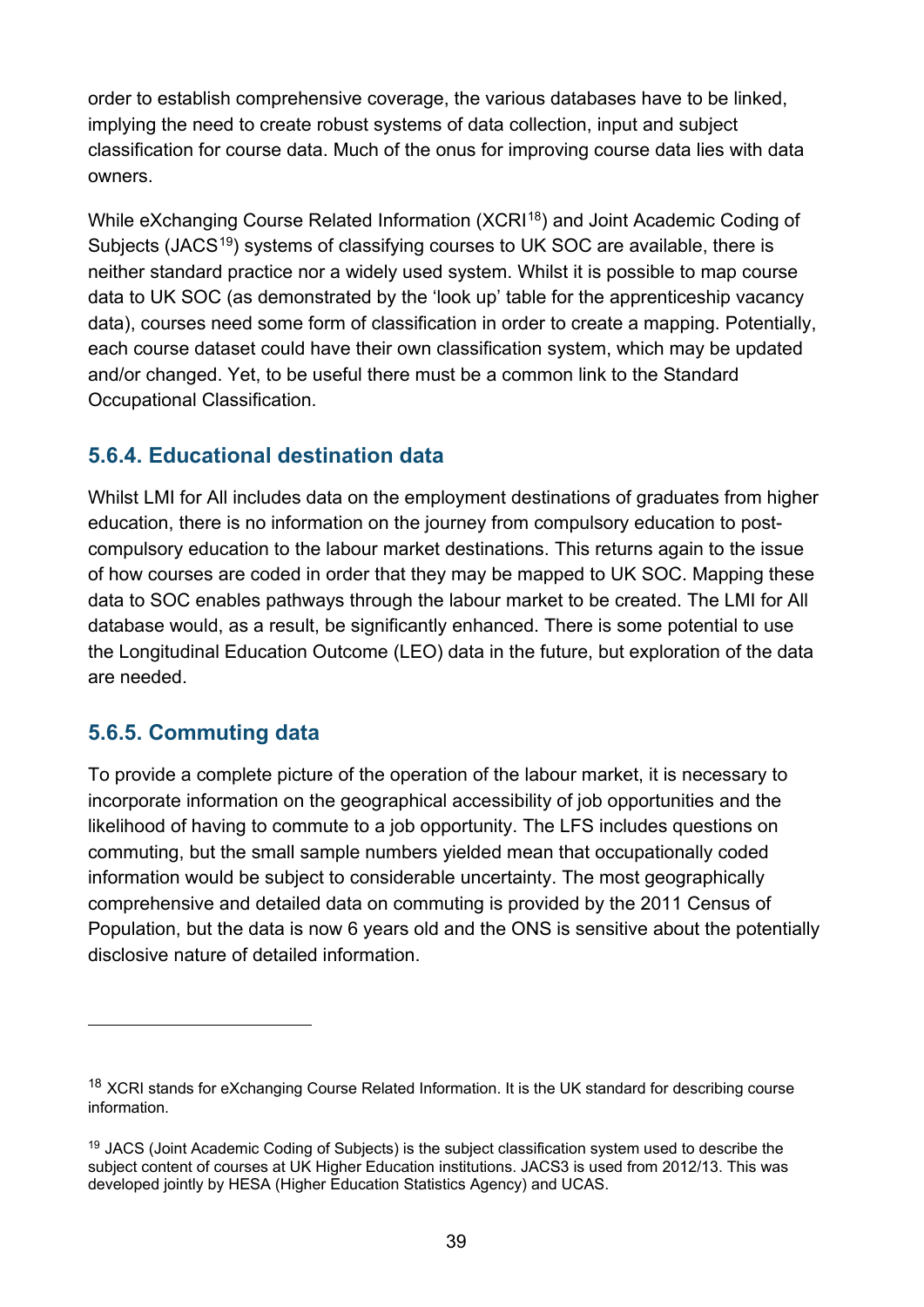However, "big data" sources such as Oyster cards, social media and mobile phone records have the potential to provide up-to-date and geographically detailed information on travel patterns. However, these data are rarely coded to occupation and obtaining useful information involves substantial costs. It would be useful to undertake a pilot study to investigate whether such sources could yield useful information economically.

#### **5.6.6. Better local information and geocoding**

One issue that has emerged in discussions with careers professionals is the desire for more local and geocoded data. It is possible to combine data from LMI for All with NOMIS<sup>[20](#page-39-0)</sup> data for smaller geographical areas in order to provide a picture of local labour market conditions. Ideally, the core employment data sets should also be available for smaller geographical areas. However, as data becomes more local, the sample size becomes smaller and thus less fine-grained results are possible for a given minimum level of reliability. Also, the risk of data being regarded as disclosive of individual characteristics increases.

One way around this problem would be to create synthetic data sets at the local scale, using the labour market data in LMI for All. Because of the risk of disclosing confidential information, local area data is generally one-dimensional. For example, there may be information on employment by industry, but this is not further broken down by occupation or qualifications. Microsimulation is a technique which can apply a multi-dimensional relationship for a larger geographical scale (e.g. the region) to a 1-dimensional vector of data at the local scale to estimate the multidimensional matrix at the local scale. The greater the difference in size between the areas for which the actual relationship is measured and the areas for which estimates are made, the greater the degree of uncertainty in the estimates yielded. It might be worth investigating whether these techniques could yield useful information (which would be presented as central estimates with a range of uncertainty around them).

An alternative approach may be the 'crowdsourcing' – in which employment and careers advisers and other end-users themselves add local 'intelligence' to the LMI provided at national and regional levels. There is nothing to stop application developers adding these features themselves. Yet, there may be benefit in including such intelligence within the national database for scaling purposes. A further possibility would be to develop scrapers to collect data from for example local newspaper websites to add to the official LMI.

 $\overline{a}$ 

<span id="page-39-0"></span><sup>&</sup>lt;sup>20</sup> Web-based database of labour market statistics from ONS, includes statistical information on the UK labour market (i.e. Employment, Unemployment, Earnings, Labour Force Survey and Jobcentre Plus vacancies).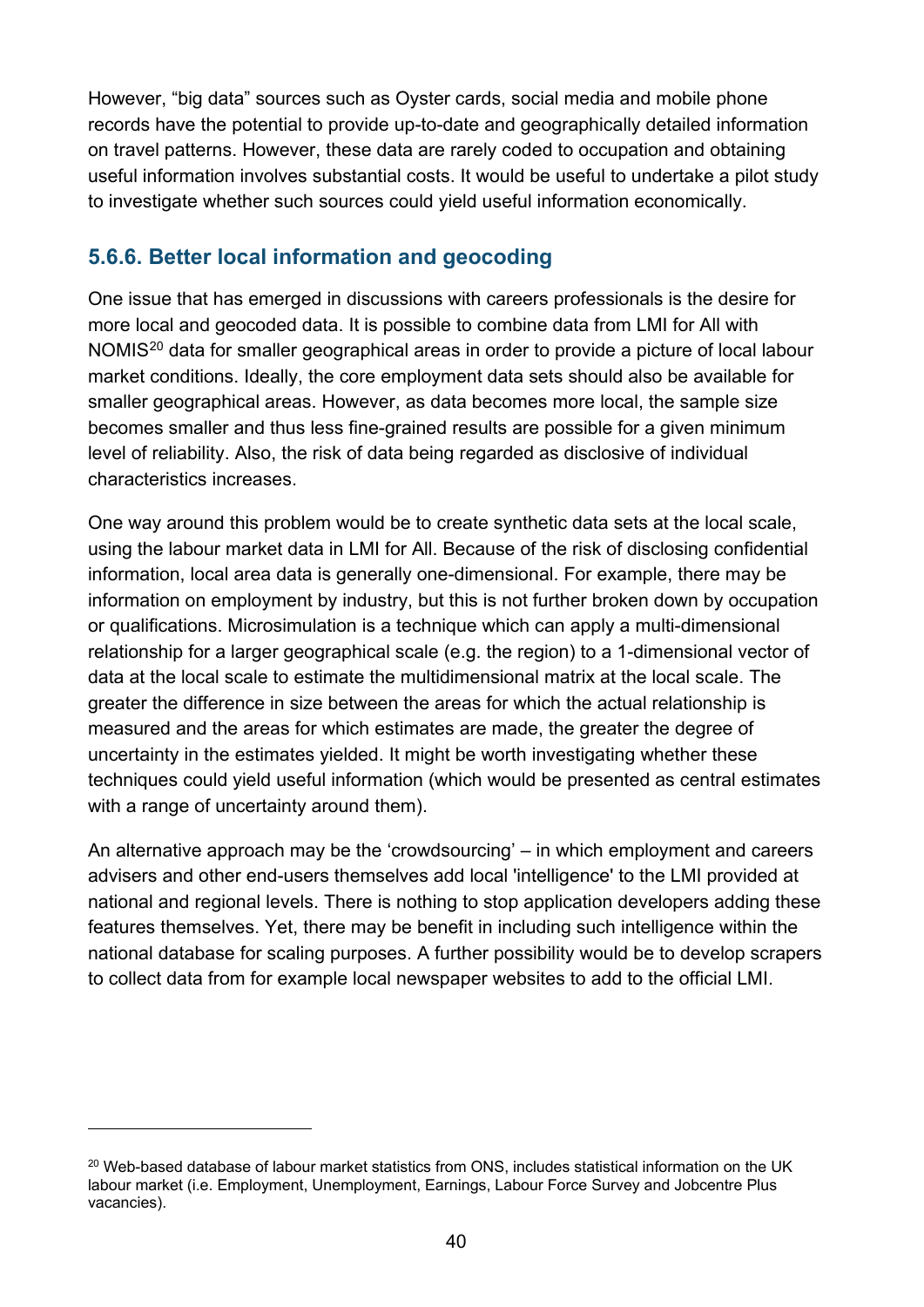#### **5.6.7. European sources**

Planned revisions of the EURES job portal (see

[https://ec.europa.eu/eures/public/homepage\)](https://ec.europa.eu/eures/public/homepage)) and the mainstreaming of European Skills/Competences, qualifications and Occupations (ESCO) framework for 2016/17 may provide useful information on vacancies and skills in a Europe-wide context, including the UK.

#### <span id="page-40-0"></span>**5.7. Recommendations for data developments**

A number of areas for further development of LMI for All have been identified so that it can link to information and provide more comprehensive information for career planning. These are summarised next:

- The key priority for future data development is to ensure that the projections of employment and replacement demand at the core of LMI for All are updated, to ensure that the system remains relevant;
- Another pressing need is to find a way of incorporating comprehensive information on courses coded to S 4-digit occupation;
- The system would be greatly improved by adding a way of linking to vacancies coded to 4-digit occupation. Given that this data is not collected, this would involve investment in developing techniques to generate information as close to the ideal as possible by web-scraping and automatic classification (or similar); and,
- Another improvement would be to provide more detailed geographical information on the current and projected structure of employment. Given the limitations of official data sources, this might require creating synthetic data (e.g. using microsimulation techniques).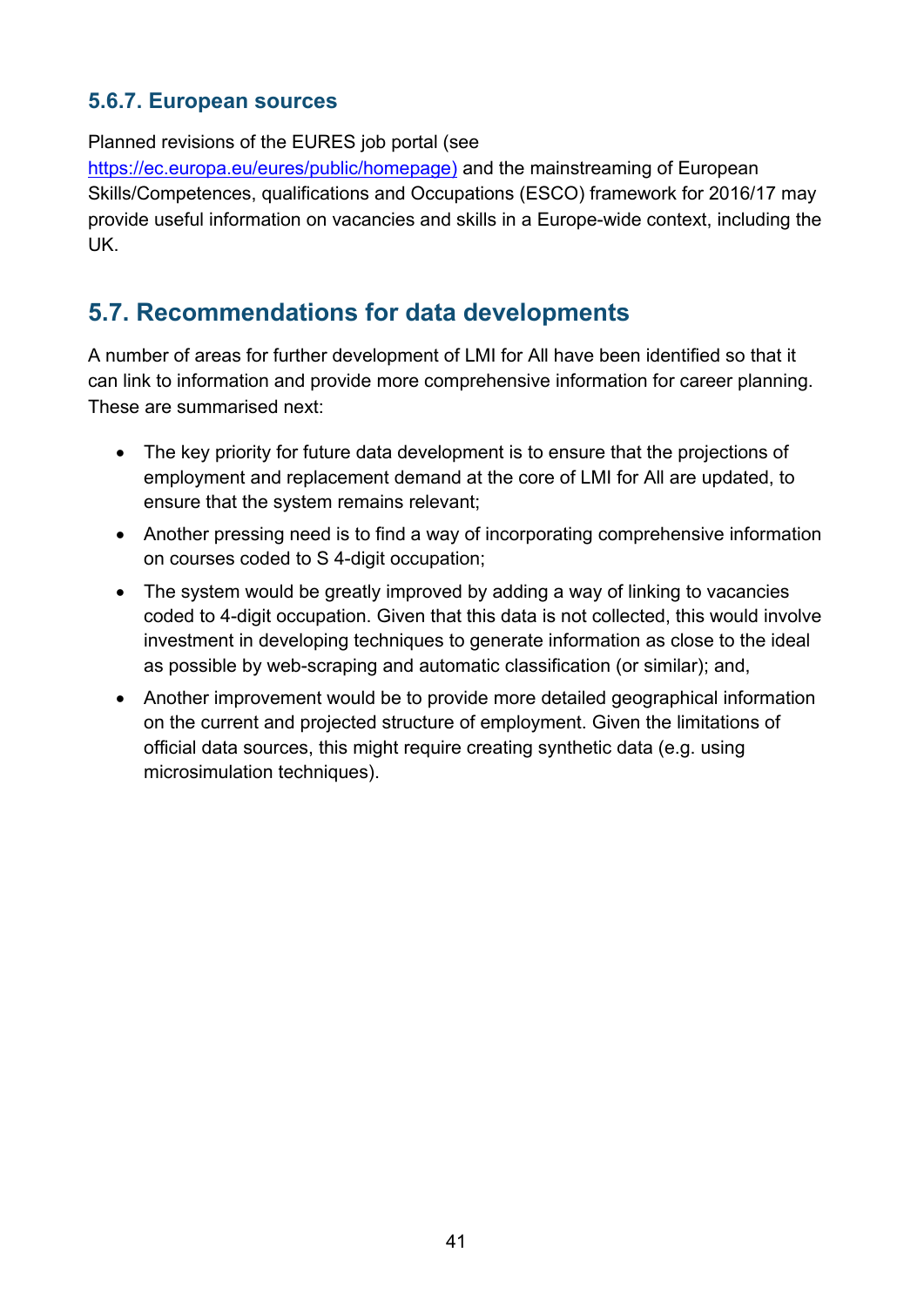# <span id="page-41-0"></span>**6. Technical developments**

This section details the technical developments for the fourth phase of the LMI for All development.

#### <span id="page-41-1"></span>**6.1. Objectives and outcomes for 2016-2017**

While at the outset of the current project phase the focus was on completion of the Extract, Transform and Load ( $ETL^{21}$  $ETL^{21}$  $ETL^{21}$ ) system, it became apparent over the course of this phase that growing usage numbers would necessitate an infrastructure upgrade to adequately prepare LMI for All for the future. Since the most important datasets (especially the ASHE data set) are now covered by automated ETL testing and the others can be managed manually with comparatively little effort, development resources were shifted to the new infrastructure design.

#### <span id="page-41-2"></span>**6.2. Database - upgrades, maintenance and monitoring**

#### **6.2.1. Extract, Transform and Load System (ETL)**

While work on the ETL system has progressed, development resources were shifted to building a new IT infrastructure to manage the increased traffic to LMI for All. Automated ETL and testing processes have been developed and made available for the largest datasets (namely ASHE Pay and ASHE Hours).

#### **6.2.2. Data cubes**

 $\overline{a}$ 

Data cubes were originally introduced to allow cross-sectioning of ASHE data across years in a time series. However, this was determined to be statistically infeasible, and the data, once retrieved, were not reliable. As such, there was no productive use for the data cubes, so their development did not move beyond the beta stage. Data cubes have been retired since the infrastructure upgrade so as to simplify API server deployment.

#### **6.2.3. Analytics/API Dashboard, usage data and monitoring**

Regular, manually generated usage reports were discontinued with the infrastructure move, since the report generation relied on usage data coming from only one server. As part of the new infrastructure, automated real-time monitoring of current API status, distributed server load and an automated 3-month usage report has been developed.

<span id="page-41-3"></span> $21$  Extract. Transform and Load processes are for database usage, including: extracting data from external sources; transforming it to fit operational needs, which can include quality levels; plus loading it into the end database.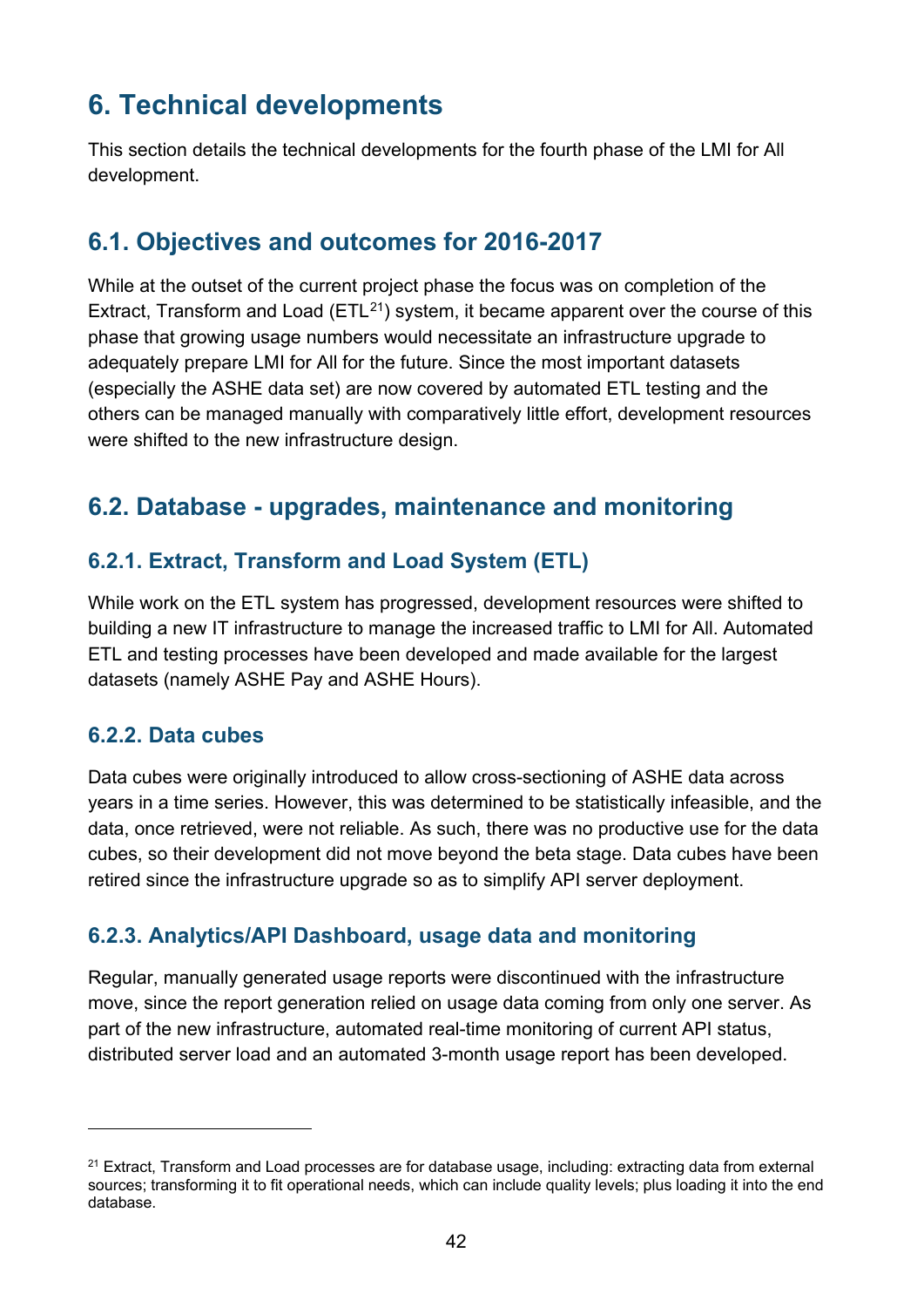These reports can be viewed in the API status dashboard at: [https://api.lmiforall.org.uk/status/.](https://api.lmiforall.org.uk/status/)

#### **6.2.4. Query error monitoring**

Query error (a message that is reported when there is a problem, request, or query to the database) monitoring has also been re-developed in accordance with the new IT infrastructure. Instead of monitoring one server for query errors and e-mailing these to the developer team, each of the new redundant API servers now runs its own error monitoring agent. The agent sends any errors that occur to an error aggregation service [\(https://sentry.io\)](https://sentry.io/) that generates reports and code inspections. These are much more detailed than the previous error reports, so developers can identify and fix errors more easily. LMI for All is an established project, so production errors are rare.

#### **6.2.5. Outage monitoring**

LMI for All continues to be monitored for server outages from the outside by Uptime Robot [\(https://uptimerobot.com/\)](https://uptimerobot.com/). The new API monitoring dashboard also uses a system called Prometheus on the back-end that installs reporting agents on every API server. This system can be used to create very fine-grained internal monitoring alerts in the future if the need arises.

#### **6.2.6. Technical support and customer care**

Technical support has been provided by the development team, answering technical questions and providing code samples to interested developers. This support also includes helping developers with bug fixes supporting the development process. In response to queries from developers and other interested parties, a set of *Frequently Asked Questions* have been developed by the team and made available from the LMI for All website at: [http://www.lmiforall.org.uk/questions-and-answers/.](http://www.lmiforall.org.uk/questions-and-answers/)

#### **6.2.7. Data security and data disclosure**

Data are stored in a secure database with the only access to users being made through the API. Disclosive data are filtered for and restricted. If data are deemed to be disclosive, due to limitations in sample sizes, the API returns data based on a larger scale of disaggregation.

#### <span id="page-42-0"></span>**6.3. Development and maintenance of the API**

LMI for All previously relied on a single API server with no redundancy, making it a single point of failure. Over the course of the development, the API was transitioned to a multiserver redundant design behind a load balancer. The load balancer accepts queries and distributes them among a set of identical API servers, which fulfil the query. In case of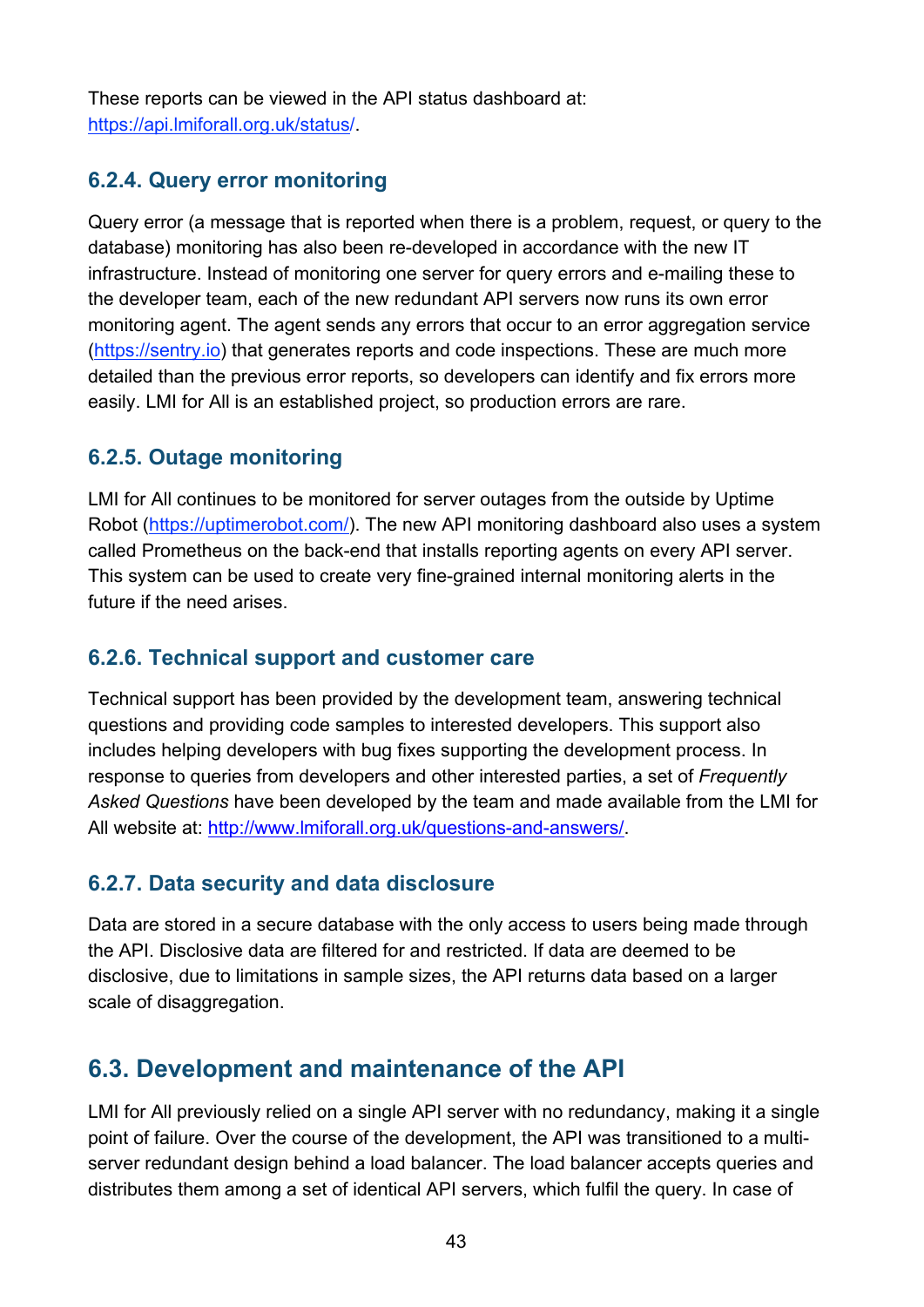one of the API servers being unavailable due to upgrades or technical failure, the queries will automatically be redistributed to the remaining servers. This allows continuous operation of the API as a whole and upgrades with zero noticeable downtime.

Provision and deployment of new API servers has been automated. If usage increases further, additional API server installations can be automatically constructed from a programmatic blueprint and put into operation within minutes (typically less than five minutes). Together with the automatic load balancing, this makes LMI For All future-proof against increasing usage. A remaining concern is the database server, whose deployment has not been automated. However, a database server generally supplies multiple API servers with data, so usage would have to increase considerably to necessitate upgrades on the database layer as well.

Increased usage and the move to a new infrastructure have had an impact on the monitoring systems. While a new monitoring dashboard has been developed, the previous API key system could not be transitioned to the new infrastructure due to resource constraints (it would require additional servers and software licenses). However, due to the newly added capacity, throttling queries via keys is currently not necessary.

## <span id="page-43-0"></span>**6.4. Enhancement of the LMI for All website**

The LMI for All website has continued to be developed over the fourth phase of the project, mainly through iterative improvements and updating of content. Blogs have been introduced into the 'news and blogs' section covering a number of topics based on user queries. Topics have included:

- The LMI for All symposium;
- What you can do with LMI for All;
- The redeveloped Careerometer widget;
- Understanding pay data and how to use the change in pay indicator;
- How is careers labour market information and intelligence being used and making an impact across the world?; and,
- What is replacement demand?

Additionally, the Frequently Asked Questions (FAQs) page has been rewritten both to reflect changes in the project, but also to provide answers to common questions that have been received by email.

Over the fourth phase, there have been approximately 11,500 visitors to the LMI for All website; the vast majority are from the UK, although there has been some interest from Brazil and Denmark. Of these visitors, 48% were new. The Bounce Rate, which refers to the number of people who left after only visiting one page, is around 60%. This is considered an average Bounce Rate for websites such as LMI for All. The average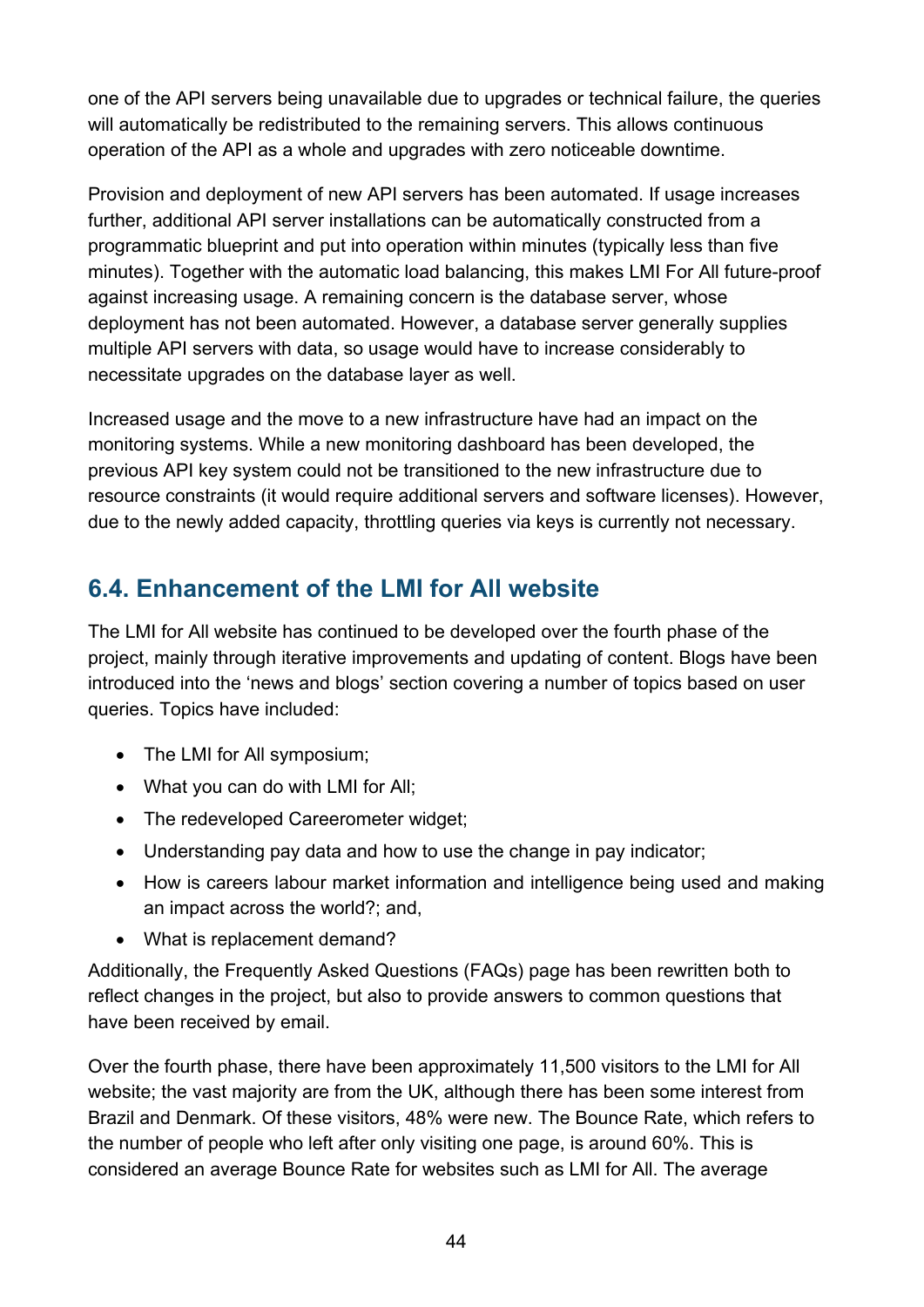number of pages viewed is around two, with the average length of visit around two minutes.

# <span id="page-44-0"></span>**6.5. Future developments**

The updated technical infrastructure, which was recently implemented, is robust. However, this forecast is dependent on the number of API queries resulting in requests to the database – currently request levels are manageable as well as daily spikes of around 400,000. It is estimated that the system can handle up to 800,000 requests per day, which is twice the current level of requests. However, the new infrastructure means that should requests increase beyond 400,000 a number of new API servers can be automatically deployed.

If there is a desire to monitor usage of LMI for All in more detail, then a new API key system should be considered.

• If traffic to LMI for All increases beyond those detailed above, then resources may be needed in the future to expand API and server capacity.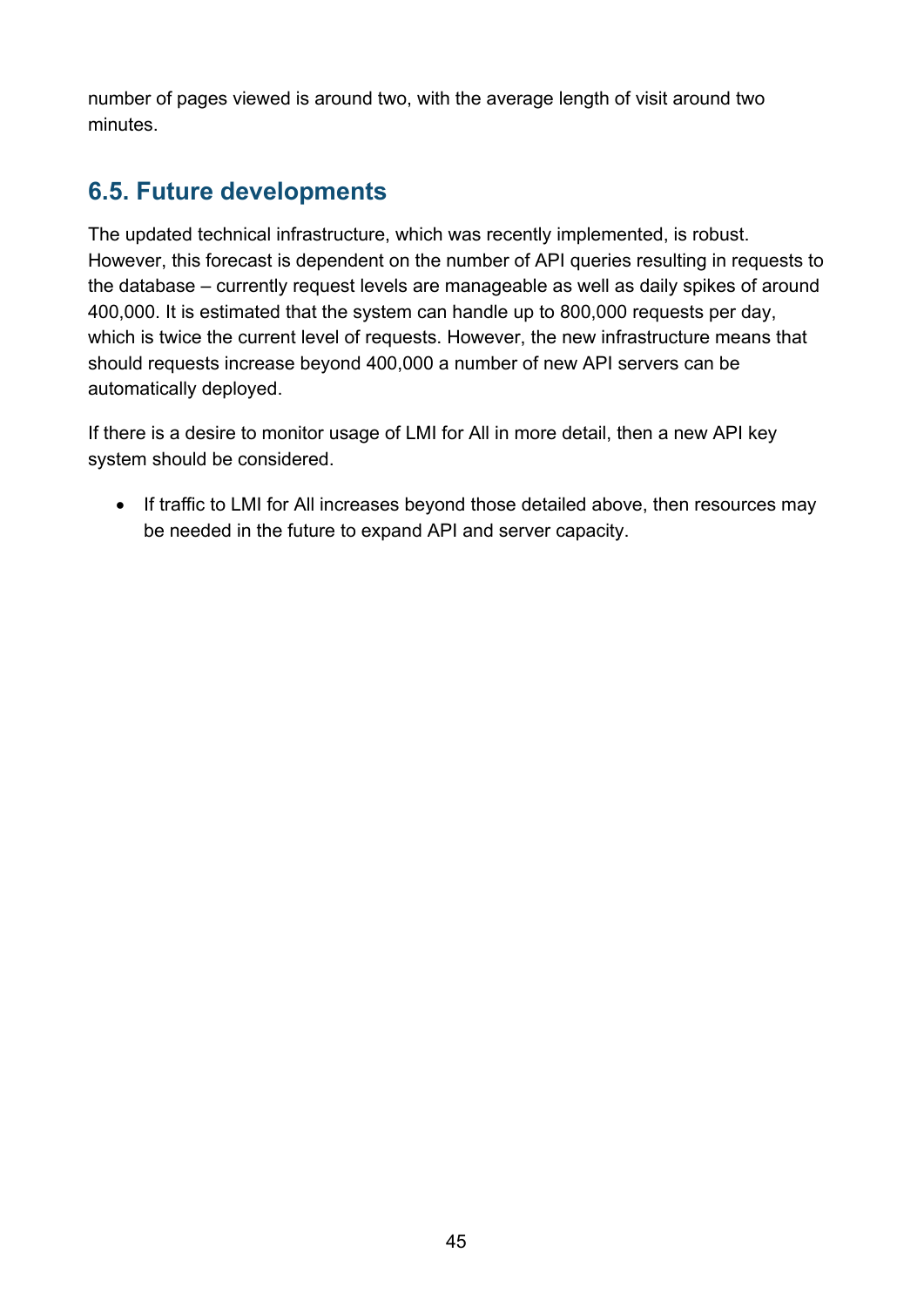# <span id="page-45-0"></span>**Appendix A: Overview of stakeholder dissemination activity**

| Dissemination activity - UK                                                                                                                                                                                                                                                                                                                               |             | Careers guidance service providers |                |              |   |     |        |                           | developers<br>as |
|-----------------------------------------------------------------------------------------------------------------------------------------------------------------------------------------------------------------------------------------------------------------------------------------------------------------------------------------------------------|-------------|------------------------------------|----------------|--------------|---|-----|--------|---------------------------|------------------|
|                                                                                                                                                                                                                                                                                                                                                           | Numbers     |                                    | <b>Schools</b> | 뿐            | 뿦 | LEP | Policy | <b>Training providers</b> | (such<br>Others  |
| <b>Employability and Skills Summit 2016, East Midlands</b><br>Chamber - Derbyshire, Nottinghamshire and<br>Leicestershire, Nottingham                                                                                                                                                                                                                     | 120<br>plus |                                    |                | X            |   |     |        | $\overline{\mathsf{X}}$   |                  |
| Audience: employers, schools, colleges, training providers,<br>universities.<br>Activity: presentation, http://www.emc-<br>dnl.co.uk/information/8922/employment-and-skills-summit-<br>2016-post-summit-detail<br>Impact/purpose: to promote project to teachers/schools,<br>interest in creating a web interface.                                        |             |                                    |                |              |   |     |        |                           |                  |
| Employer engagement in education and training,<br><b>Education and Employers Charity and Edge</b><br><b>Foundation conference, London</b>                                                                                                                                                                                                                 | 250         |                                    | $\mathsf{X}$   | $\mathsf{X}$ |   |     | X      |                           | X                |
| Audience: aimed at those in education and training sector,<br>and policy-makers.<br>Activity: LMI for All included within conference keynote, LMI<br>for All and Careerometer leaflets distributed.<br>Impact/purpose: to promote project to a non-careers<br>audience in the education and training sector; and, to<br>promote interest in Careerometer. |             |                                    |                |              |   |     |        |                           |                  |
| 'Future of Education' organised by the Education<br>Select Committee (Chaired by Neil Carmichael),<br>London                                                                                                                                                                                                                                              | 100         |                                    | X              | X            | X |     | X      |                           |                  |
| Audience: policy makers, educationalists, employers and<br>employer bodies.<br>Activity: chaired session 'Employability and Functional<br>Skills', in which LMI for All was introduced:<br>http://www.parliament.uk/business/committees/committees-<br>a-z/commons-select/education-committee/news-                                                       |             |                                    |                |              |   |     |        |                           |                  |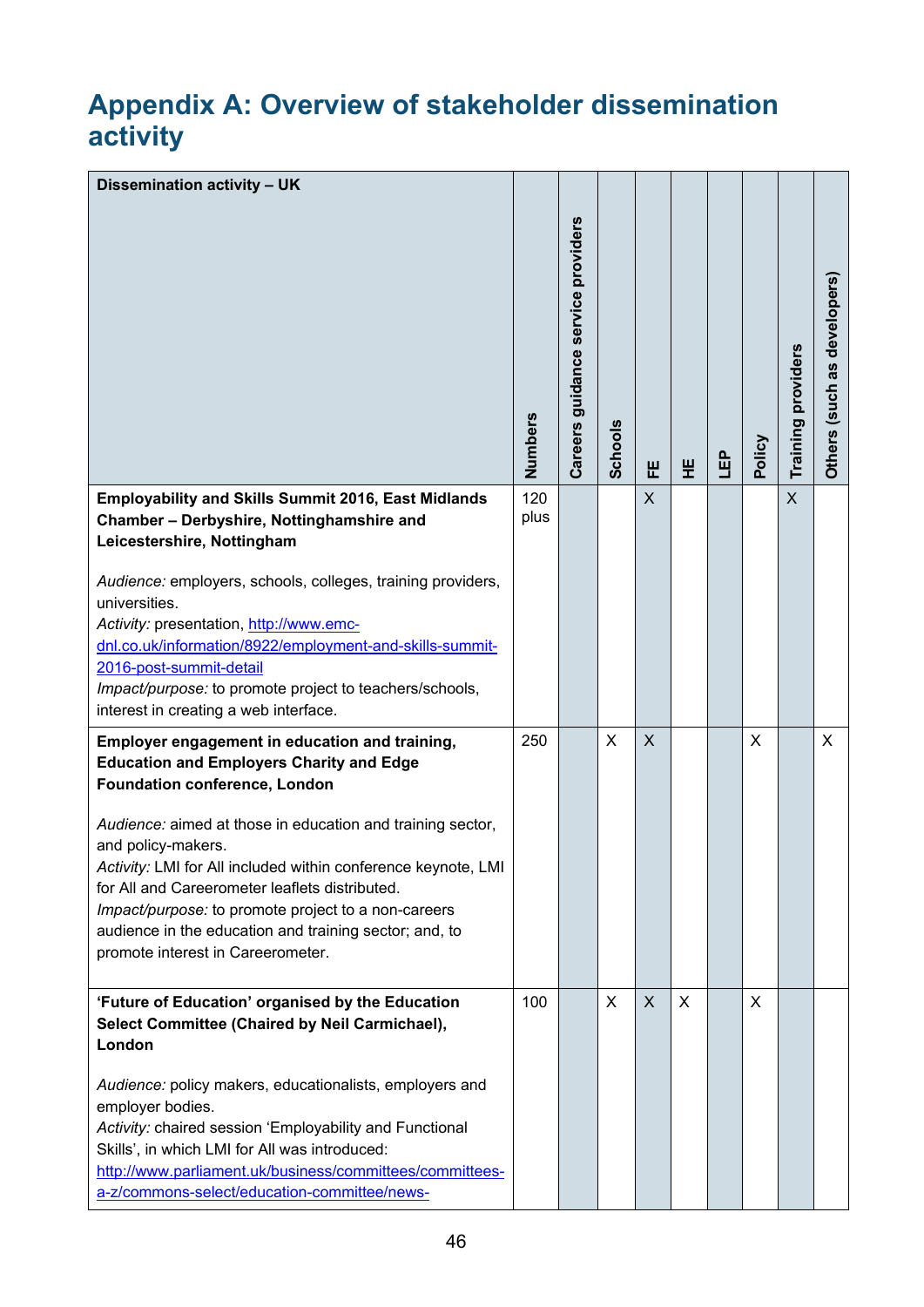| Dissemination activity - UK                                                                                                                                                                                                                                                                                                                                                                                                                                                                                                                                                                                   |             |                                    |                |   |   |     |        |                    |                                            |
|---------------------------------------------------------------------------------------------------------------------------------------------------------------------------------------------------------------------------------------------------------------------------------------------------------------------------------------------------------------------------------------------------------------------------------------------------------------------------------------------------------------------------------------------------------------------------------------------------------------|-------------|------------------------------------|----------------|---|---|-----|--------|--------------------|--------------------------------------------|
|                                                                                                                                                                                                                                                                                                                                                                                                                                                                                                                                                                                                               | Numbers     | Careers guidance service providers | <b>Schools</b> | 뿐 | 뿦 | LEP | Policy | Training providers | developers<br>as<br>(such<br><b>Others</b> |
| parliament-2015/purpose-quality-education-conference-16-<br>17/<br>Impact/purpose: to introduce and foster understanding<br>about LMI for All to a new audience.                                                                                                                                                                                                                                                                                                                                                                                                                                              |             |                                    |                |   |   |     |        |                    |                                            |
| London Ambitions, Senior Advisory Group meeting,<br>London<br>Audience: policy makers, educationalists from London<br>schools and academies.<br>Activity: follow up to London Ambitions.<br>Impact/purpose: to promote LMI for All and Skillsmatch<br>with policy makers and LEP representatives.                                                                                                                                                                                                                                                                                                             | 14          |                                    | $\mathsf{X}$   | X |   | X   | X      |                    |                                            |
| <b>Excellence Squared: Quality Assessors' Annual</b><br>Conference, Stoke Rochford, Lincolnshire<br>Audience: Merlin, matrix and Customer Excellence<br>Assessors across England, Scotland, Northern Ireland and<br>Wales.<br>Activity: LMI for All flyer distributed.<br>Impact/purpose: to introduce and foster understanding<br>about LMI for All to new audience, promoted as a resource<br>for schools trying to attain matrix standard.                                                                                                                                                                 | 100         | $\mathsf{X}$                       |                |   |   |     |        |                    | X                                          |
| Northern Ireland Skills Show, Titanic Exhibition Area,<br><b>Belfast</b><br>Audience: schools, colleges, training providers, employers<br>and careers providers from across Northern Ireland.<br>Activity: distribution of flyers in teachers and advisers'<br>packs, chaired workshop where raised awareness of LMI<br>for All and its potential, plus chaired an employer breakfast<br>session with links made to the NI Skills Barometer and LMI<br>for All.<br>Impact/purpose: to promote LMI for All to NI and Irish<br>careers community, KareerHub stand showcasing the<br>application of LMI for All. | 150<br>plus | $\mathsf{X}$                       | $\mathsf{X}$   | X | X |     | X      | X                  | X                                          |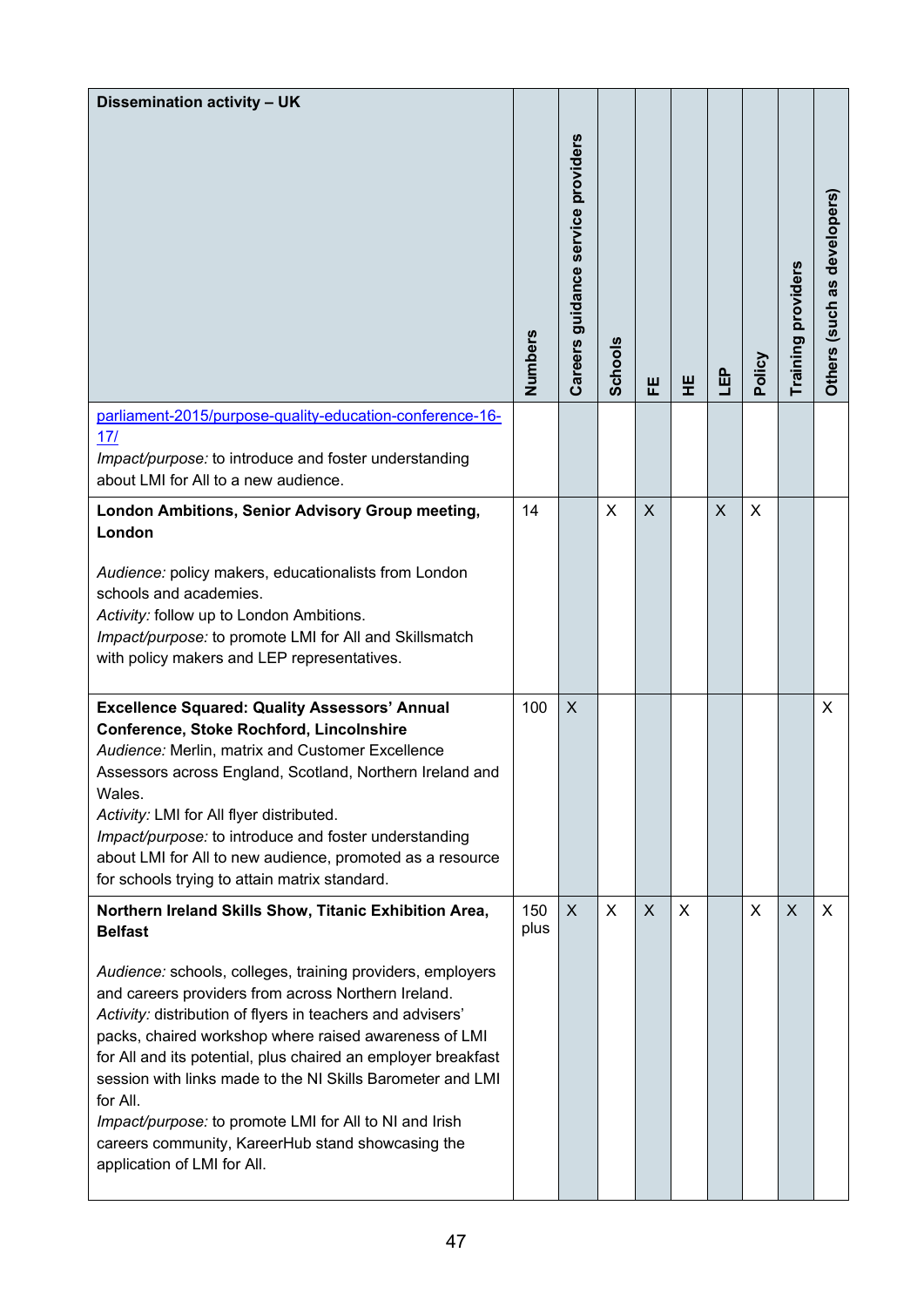| Dissemination activity - UK                                                                                                                                                                                                                                                                                                                                                                                                                                   |                |                                    |                |              |   |            |        |                    |                                            |
|---------------------------------------------------------------------------------------------------------------------------------------------------------------------------------------------------------------------------------------------------------------------------------------------------------------------------------------------------------------------------------------------------------------------------------------------------------------|----------------|------------------------------------|----------------|--------------|---|------------|--------|--------------------|--------------------------------------------|
|                                                                                                                                                                                                                                                                                                                                                                                                                                                               | Numbers        | Careers guidance service providers | <b>Schools</b> | 뿐            | 뿦 | <u>LEP</u> | Policy | Training providers | developers<br>8g<br>(such<br><b>Others</b> |
| Minister Weir, the Education Minister for Northern Ireland<br>and 5,849 visitors attended across two days, including<br>post-primary schools and further education colleges.                                                                                                                                                                                                                                                                                  |                |                                    |                |              |   |            |        |                    |                                            |
| <b>CDI Scottish Student Conference and Exhibition,</b><br><b>Edinburgh Napier University, Scotland</b>                                                                                                                                                                                                                                                                                                                                                        | 60             | $\mathsf{X}$                       | $\mathsf{X}$   | $\mathsf{X}$ | X |            | X      | X                  |                                            |
| Audience: QCGD students, student careers professionals<br>and a number of leaders in the careers field.<br>Activity: LMI for All included within conference keynote, and<br>distribution of leaflets.<br>Impact/purpose: to introduce project to those new to the<br>careers community and present LMI for All as offering a<br>possible future for careers LMI.                                                                                              |                |                                    |                |              |   |            |        |                    |                                            |
| <b>London Councils Careers Clusters Network meeting</b>                                                                                                                                                                                                                                                                                                                                                                                                       | 40             |                                    | X.             | $\sf X$      |   | X          |        |                    |                                            |
| Audience: network of London schools and colleges.<br>Activity: presentation introducing LMI for All, data, third<br>party users appropriate to audience, and promoted new<br>widget and webinars.<br>Impact/purpose: to promote the project and Careerometer,<br>follow up from one school to help with LMI in practice,<br>interest from GLA Economics about API, and a number of<br>people signed up for a webinar.                                         |                |                                    |                |              |   |            |        |                    |                                            |
| Gatsby                                                                                                                                                                                                                                                                                                                                                                                                                                                        | $\overline{2}$ |                                    |                |              |   |            |        |                    | X                                          |
| Audience: two senior level members of Gatsby team.<br>Activity: update on LMI for All, discussed new data<br>available, funding, technical aspects, and Gatsby updated<br>on their work on Benchmarks and STEM.<br>Impact/purpose: to promote project and Careerometer,<br>discussion on NE pilot, also discussion on how their<br>activities could be linked up (what they could produce using<br>LMI for All and where the gap in the market is). Asked IER |                |                                    |                |              |   |            |        |                    |                                            |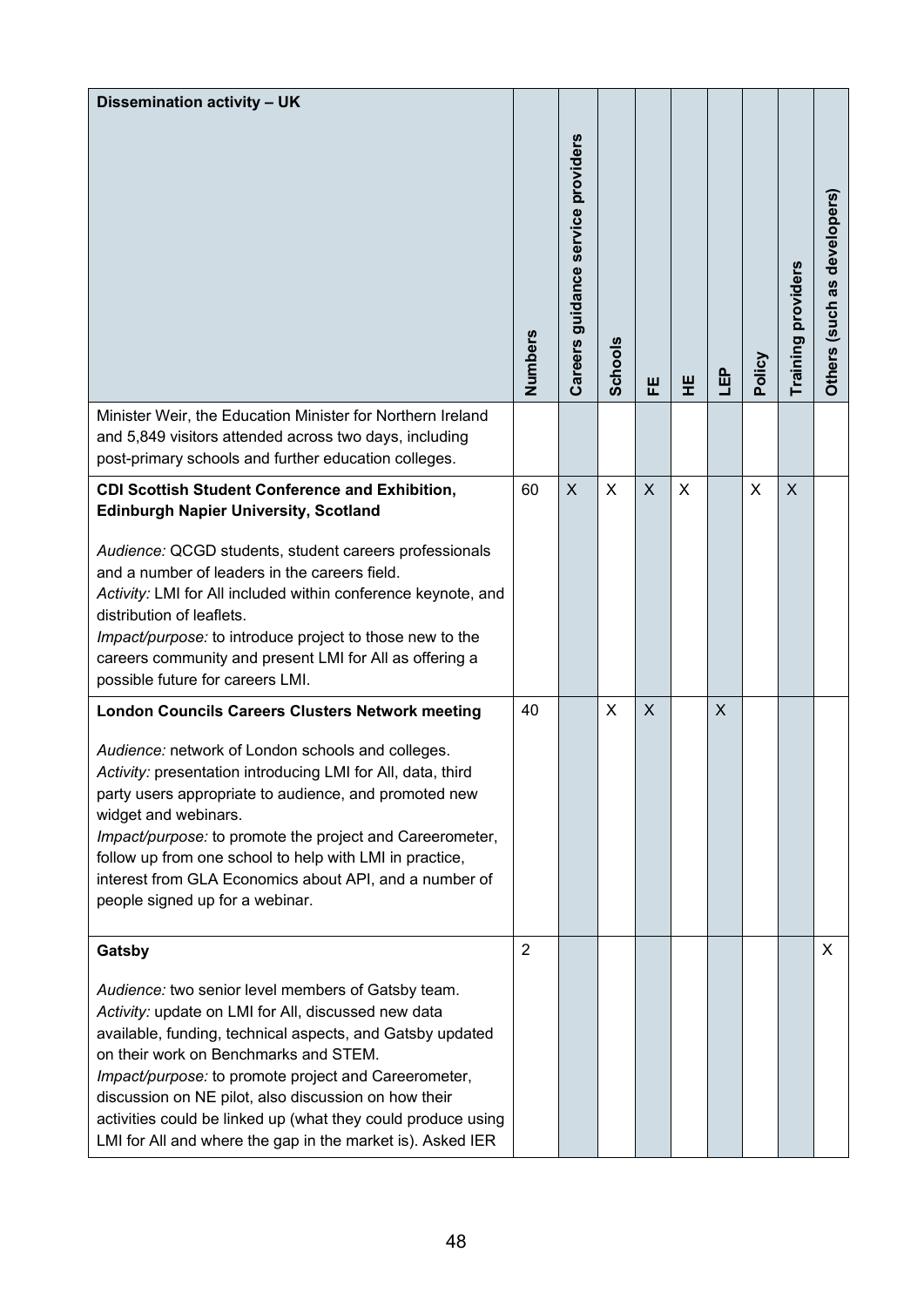| Dissemination activity - UK                                                                                                                                                                                                                                                                                                                                                                                                          |                |                                    |                |         |   |            |        |                           |                             |
|--------------------------------------------------------------------------------------------------------------------------------------------------------------------------------------------------------------------------------------------------------------------------------------------------------------------------------------------------------------------------------------------------------------------------------------|----------------|------------------------------------|----------------|---------|---|------------|--------|---------------------------|-----------------------------|
|                                                                                                                                                                                                                                                                                                                                                                                                                                      | Numbers        | Careers guidance service providers | <b>Schools</b> | 뿐       | 뿦 | <u>LEP</u> | Policy | <b>Training providers</b> | Others (such as developers) |
| to help with extend SOC mapping with the aim of creating a<br>website showing technical pathways.                                                                                                                                                                                                                                                                                                                                    |                |                                    |                |         |   |            |        |                           |                             |
| <b>Oxfordshire County Council Annual CEIAG</b><br><b>Conference, Oxford</b><br>Audience: senior leaders, careers coordinators, careers<br>advisers, work experience coordinators, governors, and<br>early intervention workers.<br>Activity: keynote on careers landscape including mention of<br>LMI for All.<br>Impact/purpose: to promote project and upcoming<br>webinars.                                                       | 100            | X                                  | X              | X       |   | X          |        | $\mathsf{X}$              | X                           |
| Prospects Group, London, Wandsworth Prison<br>Audience: Strategic Director for work in prison,<br>Wandsworth Prison Training Provider, and Head of<br>Learning and Skills.<br>Impact/purpose: to assess the feasibility of making use of<br>LMI for All in a prison context, two follow up meetings to<br>discuss scope for a customised app for work with<br>prisoners, and embedding LMI in curriculum and training<br>programmes. | $\overline{4}$ | X                                  |                |         |   |            |        | X                         | X                           |
| <b>City of London, Employability Team</b><br>Audience: Sophie Hulme, Head of Employability, City of<br>London.<br>Activity: invitational meeting.<br>Impact/purpose: to promote LMI for All third-party users as<br>an up-to-date source of careers information.                                                                                                                                                                     | 1              |                                    | X              | $\sf X$ | X |            | X      |                           |                             |
| <b>Somerset Headteachers' Association</b>                                                                                                                                                                                                                                                                                                                                                                                            | 48             | $\boldsymbol{\mathsf{X}}$          |                |         |   |            | X      |                           |                             |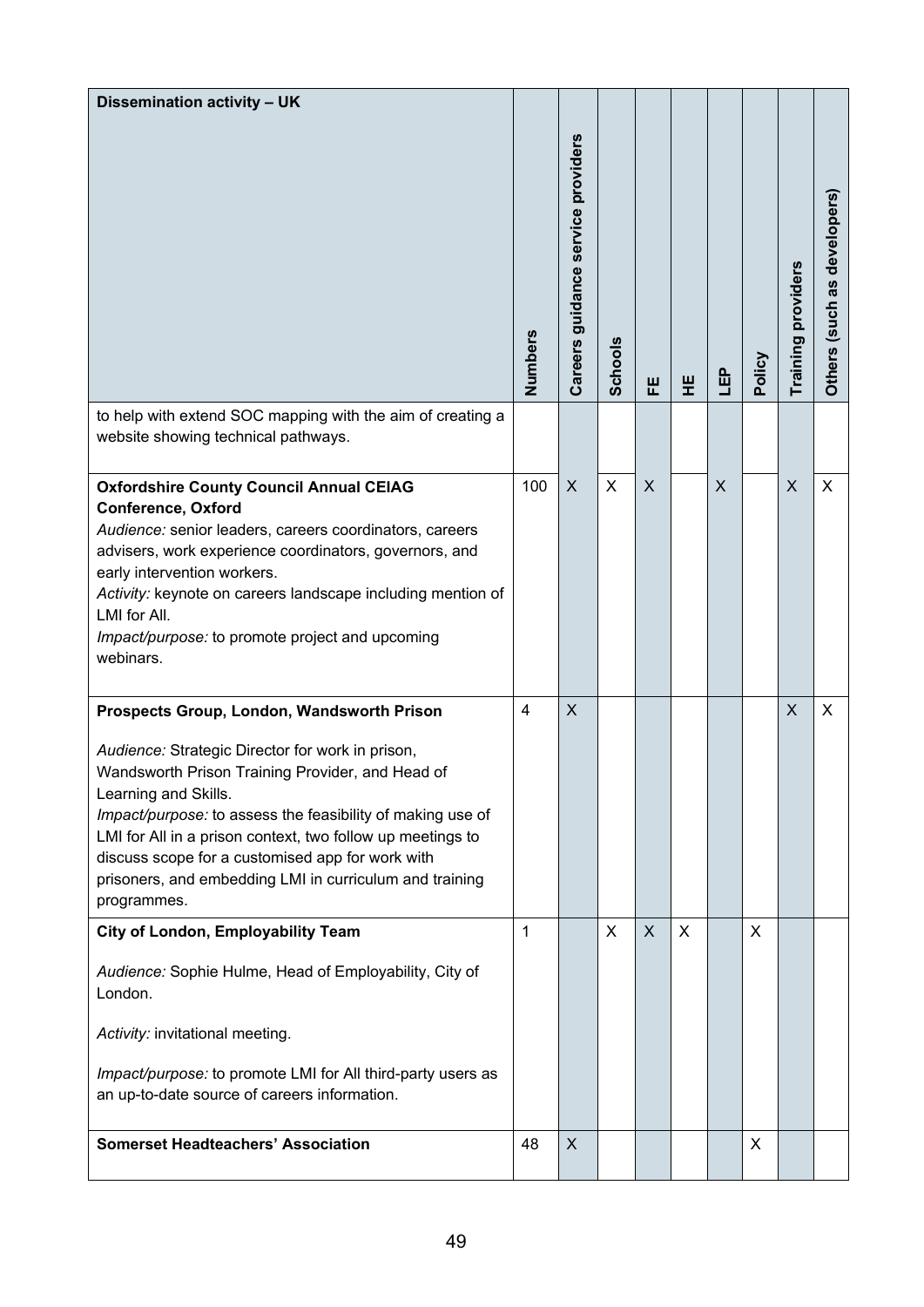| Dissemination activity - UK                                                                                                                                                                                                                                                                                                                                                                                                                                                 |                |                                    |                |         |              |     |        |                    |                                            |
|-----------------------------------------------------------------------------------------------------------------------------------------------------------------------------------------------------------------------------------------------------------------------------------------------------------------------------------------------------------------------------------------------------------------------------------------------------------------------------|----------------|------------------------------------|----------------|---------|--------------|-----|--------|--------------------|--------------------------------------------|
|                                                                                                                                                                                                                                                                                                                                                                                                                                                                             | Numbers        | Careers guidance service providers | <b>Schools</b> | 뿐       | 뿦            | LEP | Policy | Training providers | developers<br>as<br>(such<br><b>Others</b> |
| Audience: Headteachers/Deputy Headteachers, Local<br>Authority representatives 'careers policies'.<br>Activity: half-day session on career developments in a<br>school context facilitated with LMI for All and third-party<br>users promoted, and power-point and fliers distributed.<br>Impact/purpose: to heighten awareness of LMI for All and<br>its application within schools and colleges, and, ongoing<br>dialogue regarding the embedding LMI for All in schools. |                |                                    |                |         |              |     |        |                    |                                            |
| National Careers Service, West Midlands CEIAG<br><b>Conference</b><br>Audience: NCS advisers and managers.<br>Activity: keynote.<br>Impact/purpose: to promote LMI for All third-party users as<br>an up-to-date source of careers information, and to<br>promote webinars.                                                                                                                                                                                                 | 120            | $\mathsf{X}$                       | $\mathsf{X}$   | $\sf X$ | $\mathsf{x}$ | X   | X      | X                  |                                            |
| Kingsley School, Leamington Spa<br>Audience: parents and carers and pupils.<br>Activity: presentation to parents/carers and pupils, plus<br>promotion of LMI for All and Careerometer to careers<br>coordinator and teachers.<br>Impact/purpose: to promote LMI for All third-party users as<br>up-to-date source of careers information.                                                                                                                                   | 45             |                                    | X.             |         |              |     |        |                    | X                                          |
| <b>National College for High Speed Rail</b><br>Audience: senior level representatives from Prospects.<br>Activity: initial meeting presented on LMI for All and its<br>potential, follow up meetings to support process of app<br>development.                                                                                                                                                                                                                              | $\overline{4}$ |                                    |                | X.      | X            |     |        | X.                 |                                            |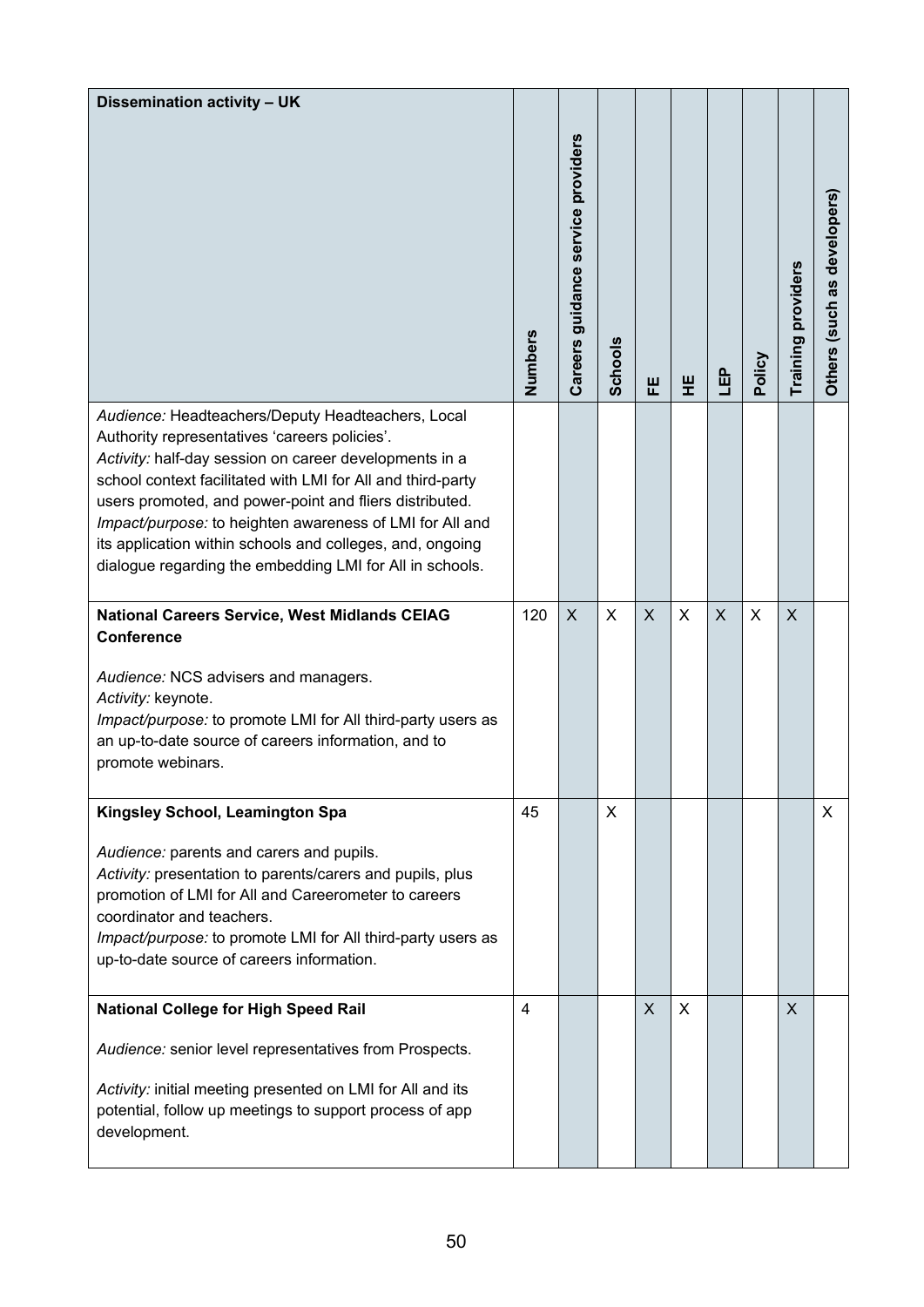| Dissemination activity - UK                                                                                                                                                                                                                                                                                                                                                                                                                                                                                                                                                                                                     |         |                                    |                |    |   |            |        |                    |                                     |
|---------------------------------------------------------------------------------------------------------------------------------------------------------------------------------------------------------------------------------------------------------------------------------------------------------------------------------------------------------------------------------------------------------------------------------------------------------------------------------------------------------------------------------------------------------------------------------------------------------------------------------|---------|------------------------------------|----------------|----|---|------------|--------|--------------------|-------------------------------------|
|                                                                                                                                                                                                                                                                                                                                                                                                                                                                                                                                                                                                                                 | Numbers | Careers guidance service providers | <b>Schools</b> | 뿐  | 뿦 | <u>LEP</u> | Policy | Training providers | developers<br>as<br>(such<br>Others |
| Impact/purpose: to promote LMI for All and to explore<br>options for app development. App development now in<br>process.                                                                                                                                                                                                                                                                                                                                                                                                                                                                                                        |         |                                    |                |    |   |            |        |                    |                                     |
| <b>Careers network, University of Birmingham</b><br>Audience: Higher education career services advisers and<br>managers.<br>Activity: keynote on the future labour market and sources<br>of LMI, using LMI for All and third party users as example<br>of robust LMI, activity on assessing sources, and<br>distribution of leaflets.<br>Impact/purpose: to promote LMI for All and forecast data<br>included in database, plus to discuss future possibilities of<br>LMI for All.                                                                                                                                              | 47      | X                                  |                |    | X |            |        |                    |                                     |
| Invitational meeting with Department for Transport,<br>chaired by Minister Hayes, supported by Catherine De<br><b>Macros, Deputy Director, Infrastructure Skills</b><br>Audience: industry experts from STEM sectors, employers<br>e.g. Crossrail, higher education e.g. Universities UK,<br>University of Bolton.<br>Activity: LMI for All discussed as a means to support the<br>Infrastructure Skills Strategy e.g. strengthening LMI in<br>schools and colleges.<br>Impact/purpose: LMI for All features within a HE and<br>Businesses paper presented to the Deputy Director,<br>Infrastructure Skills in late April 2017. | 30      |                                    |                |    | X |            | X      | X                  | X                                   |
| <b>Black Country Career Development Partnership</b><br><b>Meeting</b><br>Audience: EBPs, Local Authorities x 4, CEC, National<br>Careers Service - Inspiration Team, Wolverhampton                                                                                                                                                                                                                                                                                                                                                                                                                                              | 23      | X                                  |                | X. | X | X          | X      | X                  | X                                   |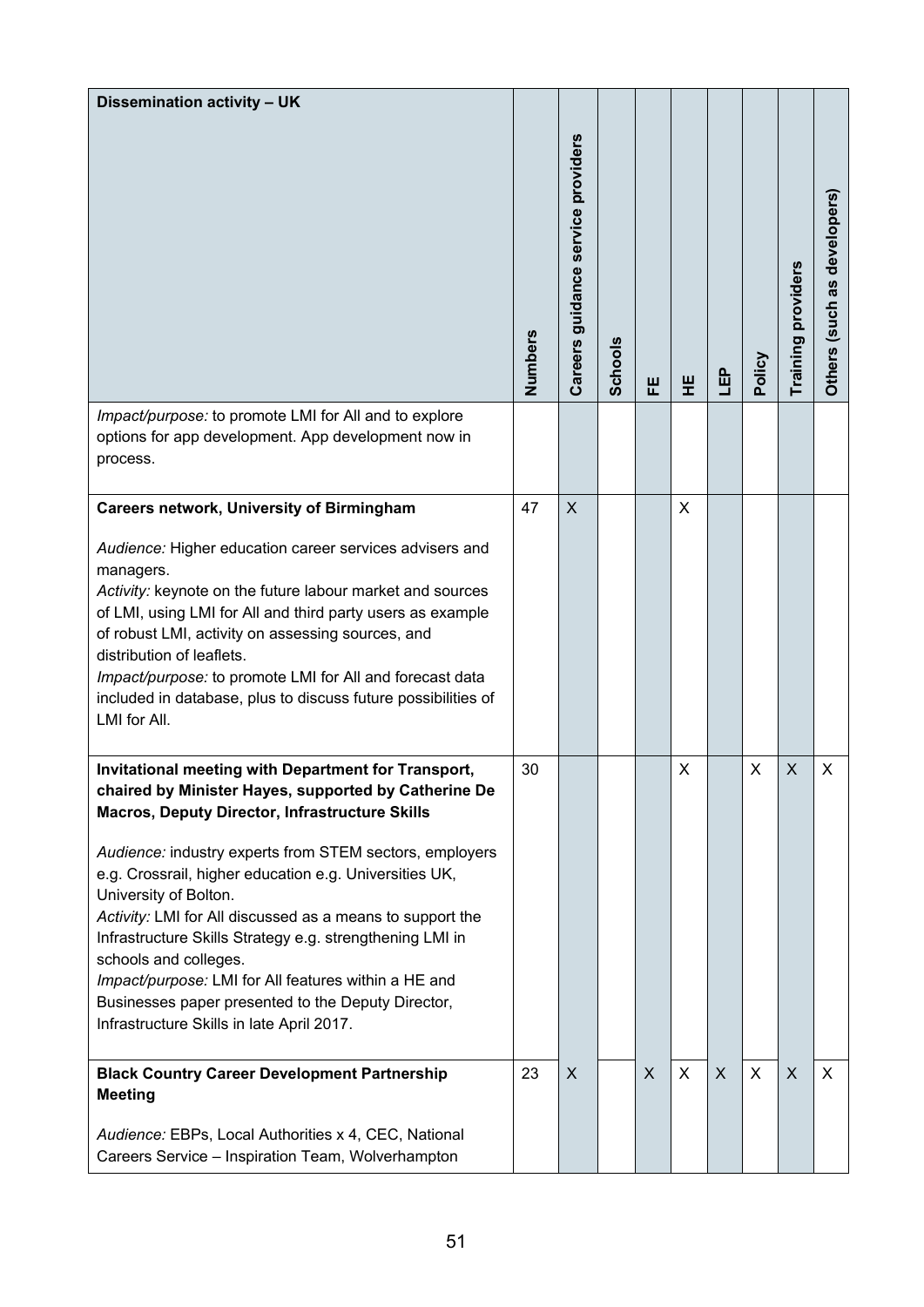| <b>Dissemination activity - UK</b>                                                                                                                                                                                                                                                                                                                                                                                                                                                       | Numbers | Careers guidance service providers | <b>Schools</b> | 뿐            | 뿦        | LEP | Policy | Training providers | developers<br>8g<br>(such<br><b>Others</b> |
|------------------------------------------------------------------------------------------------------------------------------------------------------------------------------------------------------------------------------------------------------------------------------------------------------------------------------------------------------------------------------------------------------------------------------------------------------------------------------------------|---------|------------------------------------|----------------|--------------|----------|-----|--------|--------------------|--------------------------------------------|
| University, Black Country Colleges, Chamber of Commerce<br>and School Governors Regional Co-ordinator.<br>Activity: meeting participant.<br>Impact/purpose: to raise awareness of latest LMI for All<br>developments and to connect this into a draft Careers Offer<br>for Young People in the Black Country.                                                                                                                                                                            |         |                                    |                |              |          |     |        |                    |                                            |
| <b>CDI Student Conference, Coventry</b><br>Audience: student careers professionals and a number of<br>leaders in the careers field.<br>Activity: keynote, and distribution of leaflets.<br>Impact/purpose: to introduce those new to the careers<br>community sources of LMI and those using LMI for All<br>future possibilities.                                                                                                                                                        | 50      | X                                  | $\mathsf{X}$   | $\sf X$      |          |     |        | X                  |                                            |
| Adviza, Thames Valley with PEF Impetus - Annual<br><b>Conference, High Wycombe</b><br>Audience: Adviza and PEF Impetus staff members.<br>Activity: keynote.<br>Impact/purpose: to raise awareness of latest LMI for All<br>developments and its potential for work in schools and the<br>wider community.                                                                                                                                                                                | 137     | X                                  | X.             | $\mathsf{X}$ |          |     |        |                    | X                                          |
| <b>Wolverhampton City Council: Annual Partnerships</b><br><b>Conference</b><br>Audience: schools, colleges, Wolverhampton University,<br>Local Authority representatives, and training providers and<br>specialist community organisations.<br>Activity: keynote and dissemination of LMI for All<br>presentation and flyers.<br>Impact/purpose: to raise awareness of LMI for All and third<br>party users, and its potential to be used across a range of<br>educational institutions. | 90      | $\sf X$                            | $\mathsf{X}$   | $\mathsf{X}$ | $\times$ |     | X      | X                  | X                                          |
| <b>Cornwall County Council</b>                                                                                                                                                                                                                                                                                                                                                                                                                                                           | 35      | $\pmb{\times}$                     | X              | X            | X        | X   | X      | X                  | X                                          |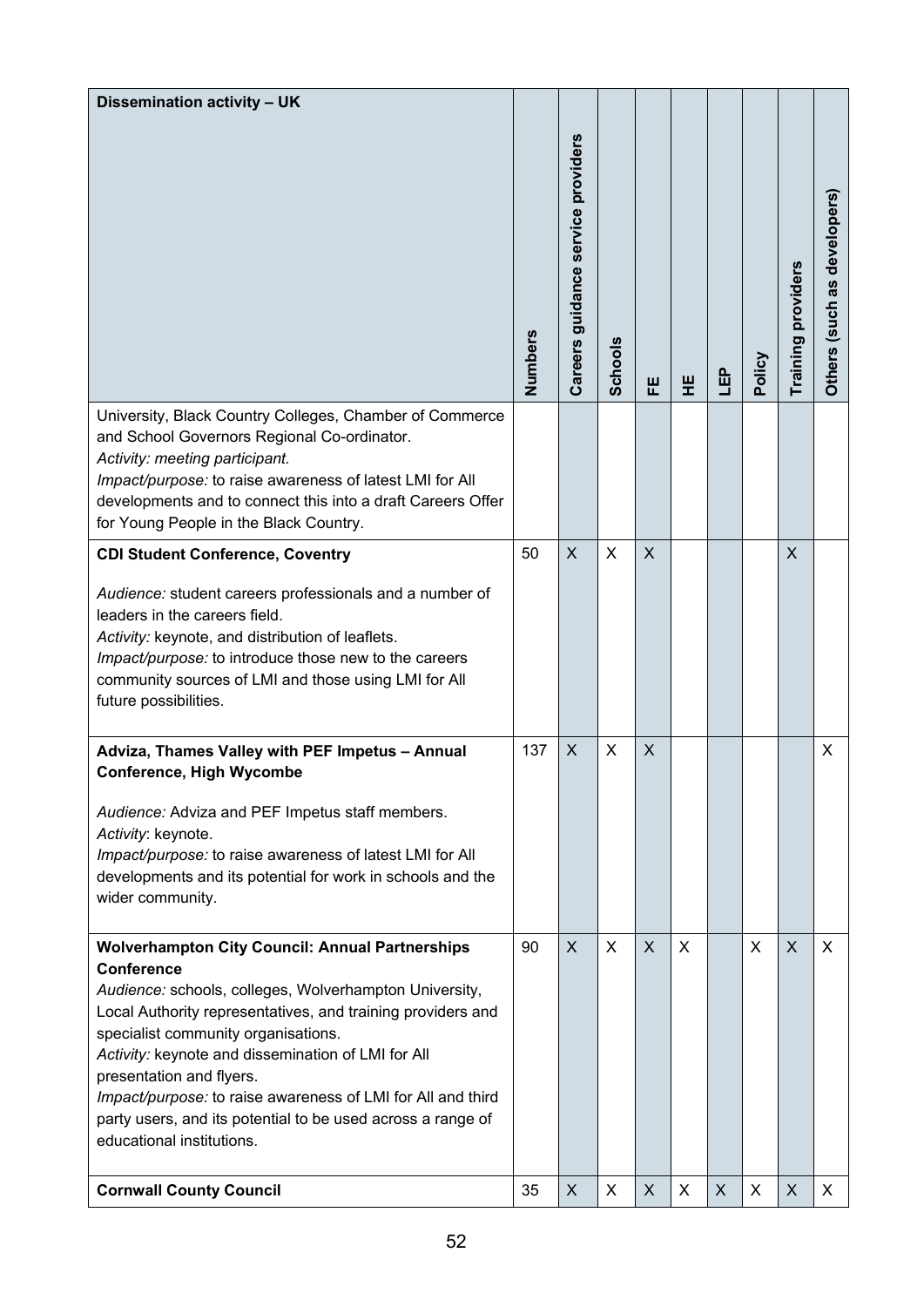| Dissemination activity - UK                                                                                                                                                                                                                                                                                                                                                                                                                                                    | Numbers | Careers guidance service providers | <b>Schools</b> |              |   |     | Policy | <b>Training providers</b> | developers<br>8g<br>Others (such |
|--------------------------------------------------------------------------------------------------------------------------------------------------------------------------------------------------------------------------------------------------------------------------------------------------------------------------------------------------------------------------------------------------------------------------------------------------------------------------------|---------|------------------------------------|----------------|--------------|---|-----|--------|---------------------------|----------------------------------|
| Audience: Cornwall Careers Offer lead by Cornwall County<br>Council working with local partners.<br>Activity: seminar presentation.<br>Impact/purpose: raised the profile of LMI for All - 19<br>references made to LMI in Cornwall Careers Offer 2016 -<br>2020,<br>http://www.cornwall.gov.uk/media/23345753/cornwall-<br>careers-offer-web.pdf                                                                                                                              |         |                                    |                | 뿐            | 뿦 | LЕP |        |                           |                                  |
| Yorkshire and the Humber - Aspire-igen and partners,<br><b>Leeds</b><br>Audience: The Humber LEP, Leeds City Council and<br>Sheffield City Council (All-age careers offer).<br>Activity: Ongoing meetings and discussion re: opportunities<br>to embed LMI for All within local careers offers for young<br>people and/or adults.<br>Impact/purpose: to raise the profile of LMI for All and to<br>embed good and interesting practices within local devolved<br>arrangements. | 30      | $\times$                           | $\mathsf{X}$   | $\mathsf{X}$ |   | X   |        |                           | X                                |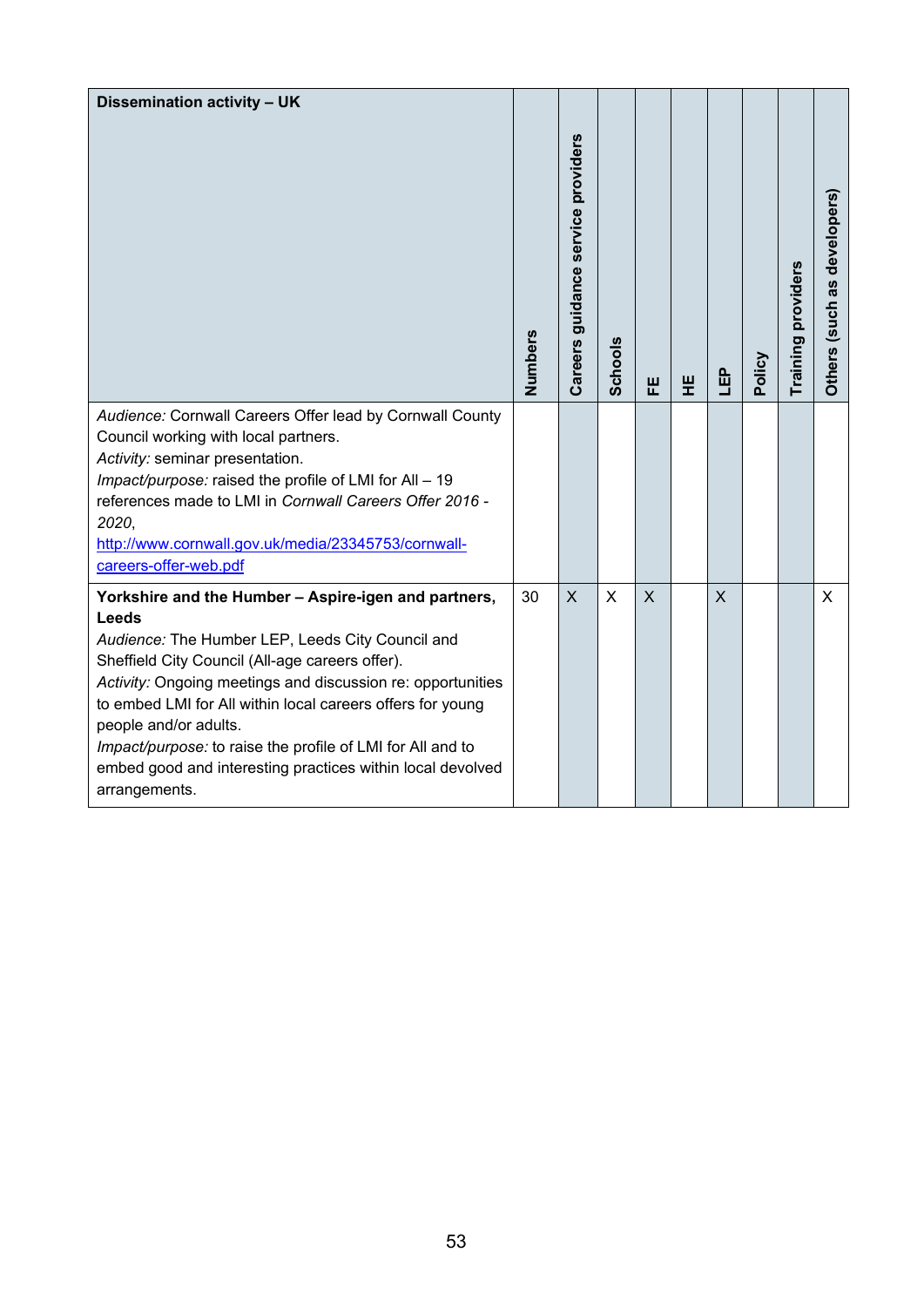| Dissemination activity - International                                                                                                                                                                                                                                                                                                                                                                                                                                                                        | Numbers | Careers guidance service providers | <b>Schools</b> | 뿐       | 뿦 | 山 | Policy | Training providers | developers<br>Others (such as |
|---------------------------------------------------------------------------------------------------------------------------------------------------------------------------------------------------------------------------------------------------------------------------------------------------------------------------------------------------------------------------------------------------------------------------------------------------------------------------------------------------------------|---------|------------------------------------|----------------|---------|---|---|--------|--------------------|-------------------------------|
| <b>Aarhus University, Denmark</b><br>Audience: Different educational and labour market<br>institutions, federal agencies, policymakers and<br>practitioners.<br>Activity: keynote.<br>Impact/purpose: to promote project to international<br>careers guidance community.                                                                                                                                                                                                                                      | 100     | $\mathsf{X}$                       |                |         |   |   |        |                    | $\mathsf{X}$                  |
| <b>Department of Employment and Social</b><br>Development, Canadian federal government<br>Department symposium on "Learning and Labour<br>Market Information (LLMI)", Ottawa, Canada<br>Audience: domestic and foreign experts involved in the<br>production and dissemination of LLMI, and senior<br>government officials.<br>Activity: keynote.<br>Impact/purpose: to promote LMI for All and foster<br>interest amongst an international audience of LMI<br>experts, gain feedback and comment on project. | 75      |                                    |                |         |   |   | X      |                    |                               |
| <b>LMI and Careers, Oslo, Norway</b><br>Audience: careers guidance, HE, researchers and<br>Norwegian policy makers.<br>Activity: keynote.<br>Impact/purpose: to promote LMI for All to international<br>audience - for Norway to examine the viability of<br>model for country context.                                                                                                                                                                                                                       | 40      | X                                  |                |         |   |   | X      |                    | X                             |
| e-guidance & e-governance, Oslo, Norway<br>Audience: European seminar for representatives from<br>the Baltic States.<br>Activity: keynote.                                                                                                                                                                                                                                                                                                                                                                    | 25      | $\sf X$                            | X              | $\sf X$ |   |   | X      | $\sf X$            | X                             |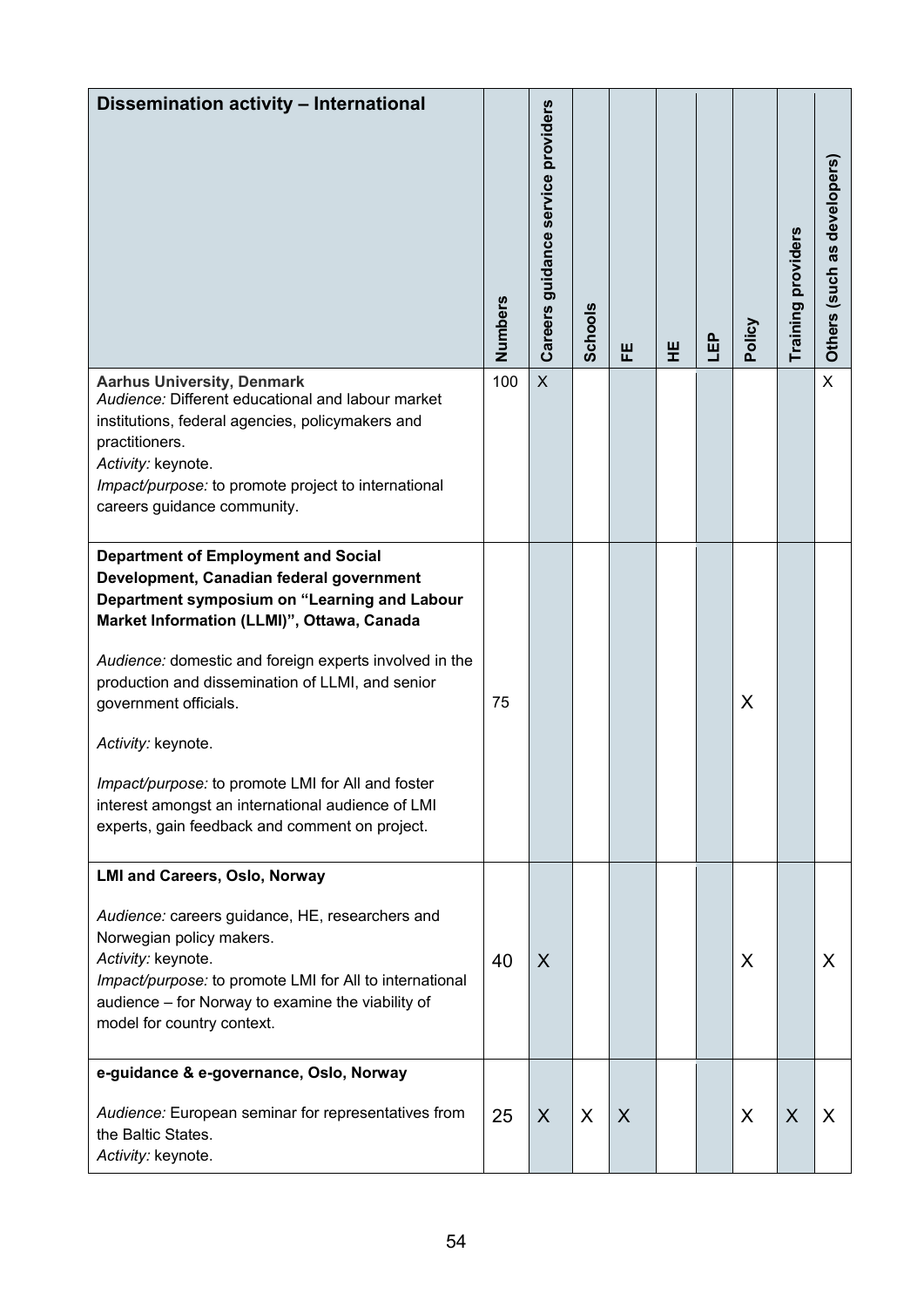| Dissemination activity - International<br>Impact/purpose: to present on LMI for All as exemplar                                                                                                                                                                                                                                                                                                                                                                                                                                                                                                                                  | Numbers | Careers guidance service providers | <b>Schools</b> | 뿐       | 뿦 | 凸 | Policy | Training providers | developers<br>as<br>Others (such |
|----------------------------------------------------------------------------------------------------------------------------------------------------------------------------------------------------------------------------------------------------------------------------------------------------------------------------------------------------------------------------------------------------------------------------------------------------------------------------------------------------------------------------------------------------------------------------------------------------------------------------------|---------|------------------------------------|----------------|---------|---|---|--------|--------------------|----------------------------------|
| of integration of ICT into guidance.                                                                                                                                                                                                                                                                                                                                                                                                                                                                                                                                                                                             |         |                                    |                |         |   |   |        |                    |                                  |
| Cedefop Skills Panorama, Thessaloniki<br>Audience: Cedefop, Skills Panorama team, Eworx<br>(developers), representative of real time LMI project.<br>Activity: presentation 'Inspiration of LMI for All API'.<br>Impact/purpose: to promote project, share lessons<br>learnt, to forge links with real time LMI project as<br>possible source of future data.                                                                                                                                                                                                                                                                    | 14      |                                    |                |         |   |   |        |                    | X                                |
| Boston University, USA webinar - LMI for All and<br><b>SkillsMatch London</b><br>Audience: careers guidance and counselling advisers<br>that work across a range of institutions, service<br>managers, and policy makers.<br>Activity: webinar with Yolande Burgess (Strategy<br>Director, London Councils) and Dr Scott Solberg (US<br>State Leaders Career Development Network Co-<br>ordinator) on 'Developing Partnerships with Education<br>and Industry for Work-based Learning Opportunities:<br>An International Perspective'.<br>Impact/purpose: to promote LMI for All as a model of<br>good and interesting practice. | 25      | $\sf X$                            | $\sf X$        | $\sf X$ | X |   | X      |                    |                                  |
| <b>IAEVG Promoting Equity through Guidance,</b><br><b>Madrid</b><br>Audience: international audience and careers<br>professionals.<br>Activity: distribution of leaflets and networking.<br>Impact/purpose: to promote project to international<br>careers guidance community, update those who are<br>aware of project, and interest from lectures based in<br>Ireland and the National Centre for Guidance in<br>Education (NCGE).                                                                                                                                                                                             | 12      | $\sf X$                            |                |         |   |   |        | X                  | X                                |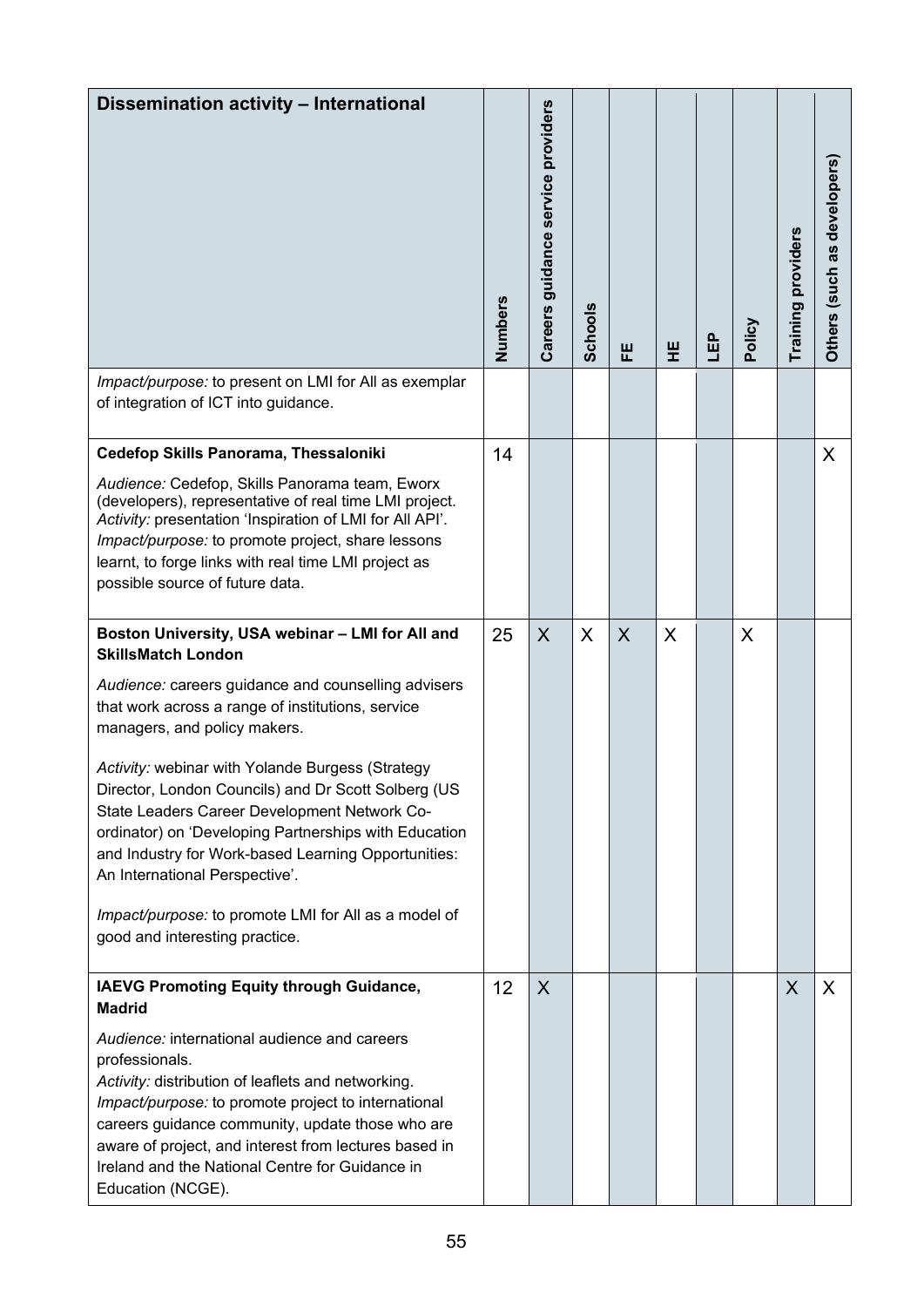# <span id="page-55-0"></span>**Appendix B: Organisations requesting API key**

- 1. Active Informatics Ltd
- 2. Addison Group
- 3. Adviza
- 4. App Brahma, Inc
- 5. ats Community Employment
- 6. BDC
- 7. Blue Crystal Web Design
- 8. BlueLinkMedia
- 9. Bury Council
- 10.Cambridge Education Group
- 11. Careers South West Ltd.
- 12.CASCAiD Ltd
- 13.CIAG
- 14.City & Guilds
- 15.Dark Pie Studio
- 16.Digital Contraptions Imaginarium Ltd.
- 17.DWP
- 18.Education for Employability
- 19.Furness College
- 20.Gradcore
- 21.Greater Merseyside Connexions Partnership
- 22.Grizzly Games
- 23.Reizon Studios
- 24.icould
- 25.i-education Ltd
- 26.Incremental Productions Ltd
- 27.Kaikoda
- 28.Kanzi
- 29.MadMouse
- 30.Monster
- 31.Newcastle College
- 32.Occupus
- 33.Owens Consulting (UK) Ltd
- 34.Passbx Developers
- 35.Photz Tech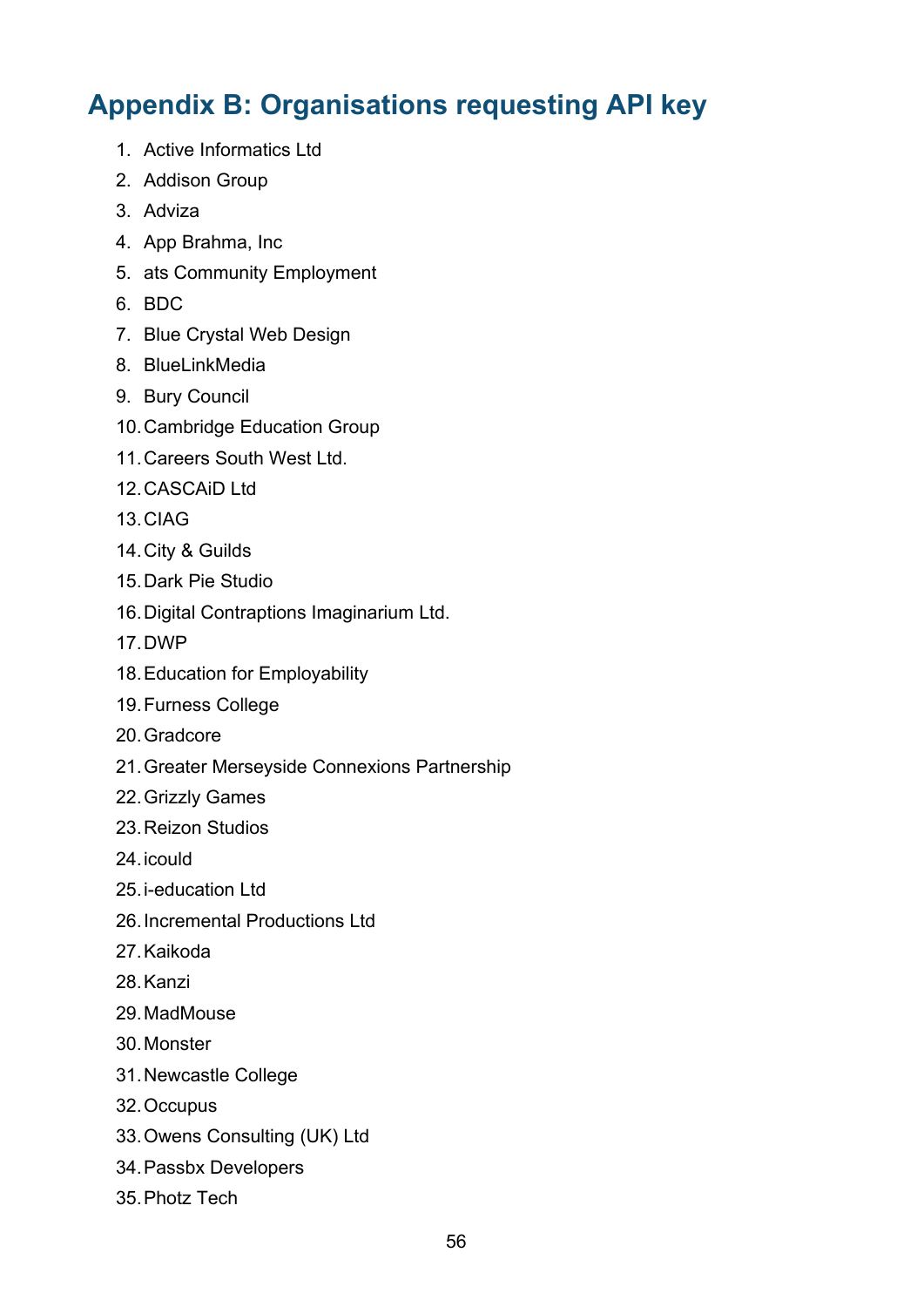- 36.popsicles
- 37.PwC
- 38.Qlue
- 39.Red Ant
- 40.Reed NCFE
- 41.Rotherham Metropolitan Borough Council
- 42.Royal Borough of Windsor and Maidenhead
- 43.SACU Ltd
- 44.Screenmedia
- 45.Second-Dust
- 46.SFA
- 47.sinecode
- 48.Skills Development Scotland
- 49.Skills Funding Agency
- 50.SPS Training Solutions Limited
- 51.The Careers Group, University of London
- 52.The Work People CIC
- 53.Tribal
- 54.U-Explore
- 55.University of Warwick
- 56.Vision West Nottinghamshire College
- 57.West Nottinghamshire College
- 58.XTargetProductionsX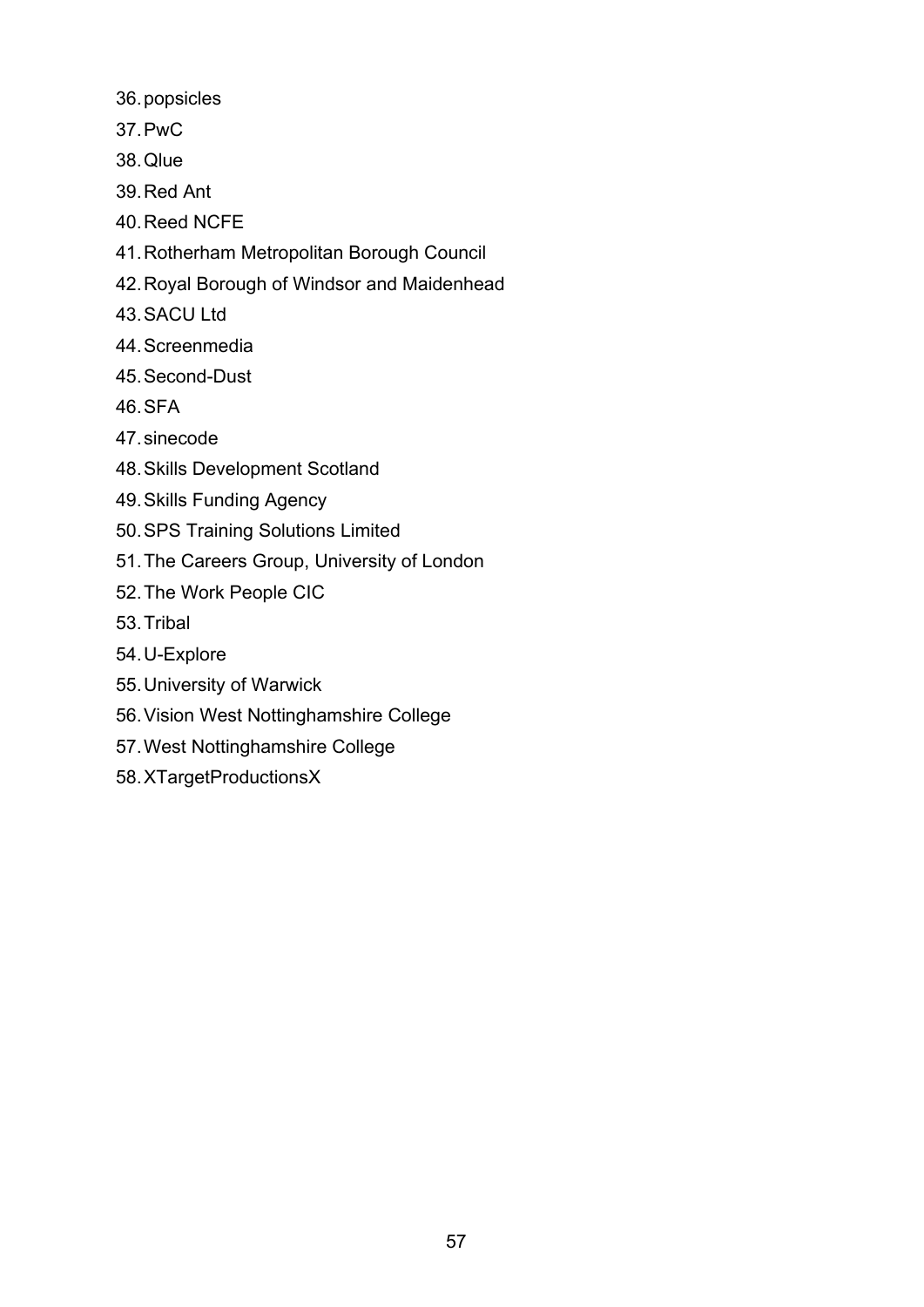# <span id="page-57-0"></span>**Appendix C: Users of Careerometer up to 1 June 2017**

Those organisations marked with an asterix (\*) have implemented Careerometer since June 2016.

## <span id="page-57-1"></span>**UK-wide**

- 1. Moving On magazine (an online careers magazine which a number of other websites point to as a resource)<http://movingonmagazine.co.uk/careerometer/>
- 2. The Gatsby Technicians make it happen campaign [http://technicians.org.uk/make](http://technicians.org.uk/make-it-happen/)[it-happen/](http://technicians.org.uk/make-it-happen/)
- 3. Careercomp@nion http://www.careercompanion.co.uk/pages/lmi \*
- 4. Talking Jobs http://www.talkingjobs.net/blog/lmi-for-all-careerometer \*
- 5. Amazing People<http://www.amazingpeople.co.uk/lmi/> \*
- 6. Prospects<http://www.prospects.co.uk/Home.aspx>
- 7. I can be a... https://www.icanbea.org.uk/?page\_id=3675 \*

#### <span id="page-57-2"></span>**East**

- 8. Youth Connexions Hertfordshire, Hertford [http://connexions](http://connexions-hertfordshire.co.uk/careers/info-on-jobs-and-apprenticeships/careerometer/)[hertfordshire.co.uk/careers/info-on-jobs-and-apprenticeships/careerometer/\\*](http://connexions-hertfordshire.co.uk/careers/info-on-jobs-and-apprenticeships/careerometer/)
- 9. SPS Training Solutions Ltd., Stevenage<http://www.sps-training.com/> \*
- 10.John Masefield High School and Sixth Form Centre, Ledbury <http://www.jmhs.hereford.sch.uk/sixth-form/information/careers/> \*
- 11.The Skills Service, Peterborough [http://www.theskillsservice.co.uk/stand-out/job](http://www.theskillsservice.co.uk/stand-out/job-hunting-advice/labour-market-information/)[hunting-advice/labour-market-information/](http://www.theskillsservice.co.uk/stand-out/job-hunting-advice/labour-market-information/) \*

#### <span id="page-57-3"></span>**East Midlands**

- 12. Ducere [http://ducere.org.uk](http://ducere.org.uk/)
- 13.Vision West Nottinghamshire College, Mansfield <http://iag.wnc.ac.uk/4098-2/>
- 14.Da Vinci Community School, Derby<http://www.davinci.derby.sch.uk/careerometer> \*
- <span id="page-57-4"></span>15.Landau Forte Charitable Trust, Derby<https://lfct.org.uk/> \*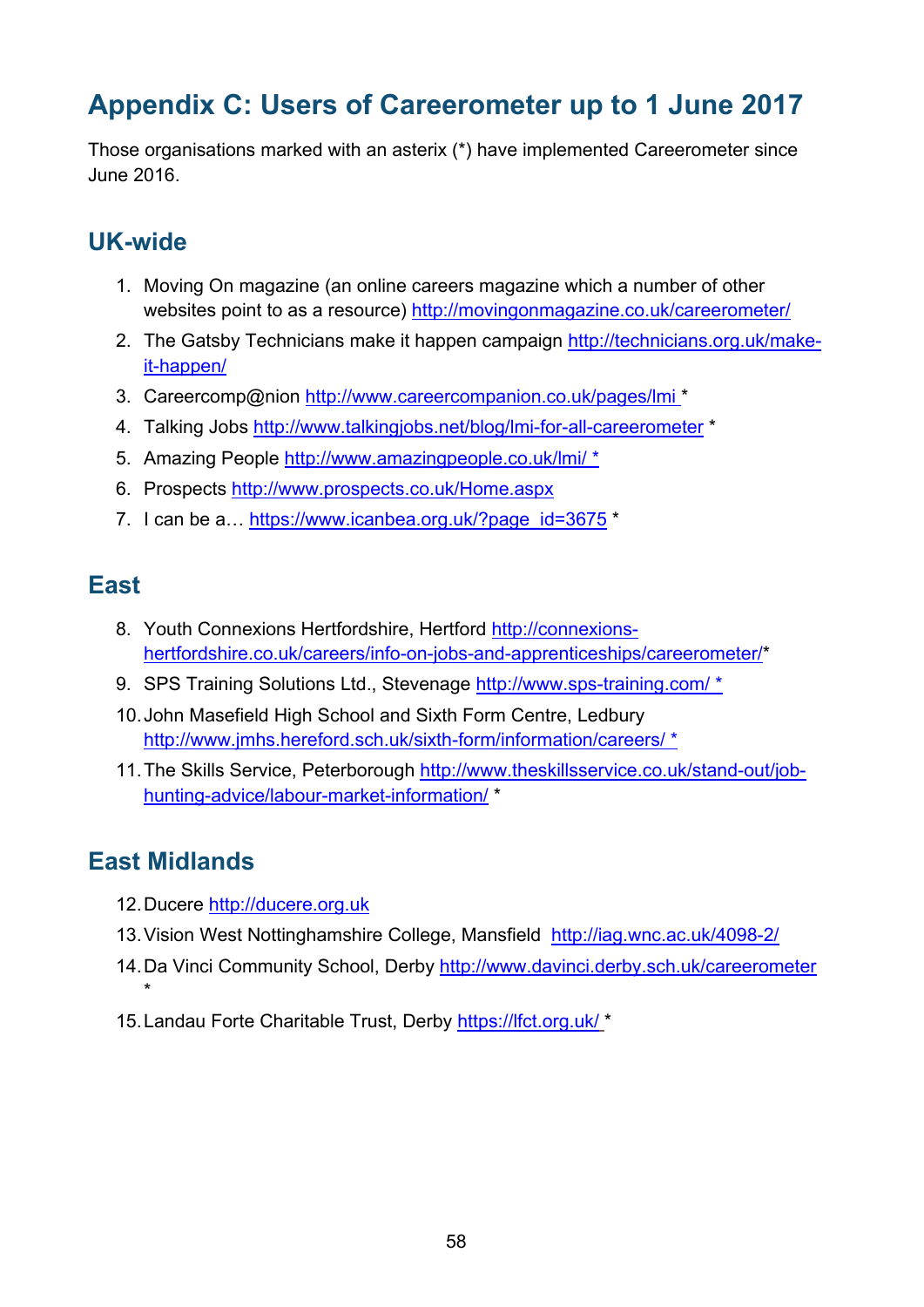#### **London**

- 16.Connexions Ealing at Northolt High School, West Ealing, Greater London <http://northolthighconnexions.weebly.com/lmi-and-other-resources.html>
- 17.The College of Haringey, Enfield and North East London <http://www.conel.ac.uk/courses.html>
- 18.Spark! Kick Starting Careers, Hounslow [http://sparklondon.org/students-and](http://sparklondon.org/students-and-parents/advice/careerometer/)[parents/advice/careerometer/](http://sparklondon.org/students-and-parents/advice/careerometer/)
- 19.Central London Careers Hub (CLCH) <http://www.centrallondoncareershub.co.uk/stuff/lmi-for-all>
- 20.CLC Building Futures, (Organisation Now Closed)\*
- 21.Bishopshalt School, Uxbridge [http://www.bishopshalt.hillingdon.sch.uk/page/?title=CV+Builder%2C+Vacancy+B](http://www.bishopshalt.hillingdon.sch.uk/page/?title=CV+Builder%2C+Vacancy+Bulletin+%26amp%3B+Labour+Market+Info&pid=577) [ulletin+%26amp%3B+Labour+Market+Info&pid=577](http://www.bishopshalt.hillingdon.sch.uk/page/?title=CV+Builder%2C+Vacancy+Bulletin+%26amp%3B+Labour+Market+Info&pid=577) \*

## <span id="page-58-0"></span>**North East**

- 22.The King Edward VI School, Morpeth<http://www.kevi.info/careerometer/>
- 23.Kenton Multi Academy Trust, Newcastle upon Tyne <http://www.kenton.newcastle.sch.uk/careerometer.php>
- 24.Hartlepool College of Further Education, Hartlepool<http://www.hartlepoolfe.ac.uk/>
- 25.Greenfields School (on their moodle), Newton Aycliffe <http://www.greenfieldschool.net/>
- 26.Teeside University, Middlesbrough [http://www.tees.ac.uk/depts/careers/careers\\_help/occupational\\_information.cfm](http://www.tees.ac.uk/depts/careers/careers_help/occupational_information.cfm)
- 27.East Durham College, Durham<http://www.eastdurham.ac.uk/careerometer>
- 28.Connexions-TW, Tyne and Wear [http://www.connexions-tw.co.uk/compare](http://www.connexions-tw.co.uk/compare-careers)[careers](http://www.connexions-tw.co.uk/compare-careers)
- 29.Hillsview Academy, Cleveland [http://www.hillsviewacademy.org/careers/labour](http://www.hillsviewacademy.org/careers/labour-market-careerometer)[market-careerometer](http://www.hillsviewacademy.org/careers/labour-market-careerometer) \*
- 30.St Joseph's Catholic Academy, Newcastle [http://www.stjosephs.uk.net/?page\\_id=1419](http://www.stjosephs.uk.net/?page_id=1419) \*
- 31.Park View School, County Durham <http://www.parkviewlearning.net/?s=careerometer> \*

## <span id="page-58-1"></span>**North West**

- 32.Burnage Academy for Boys, Manchester <http://www.burnage.manchester.sch.uk/index.php/school-life/ceiag/careerometer>
- 33.Fazakerley High School, Liverpool<http://www.fazakerleyhigh.org/careers.php>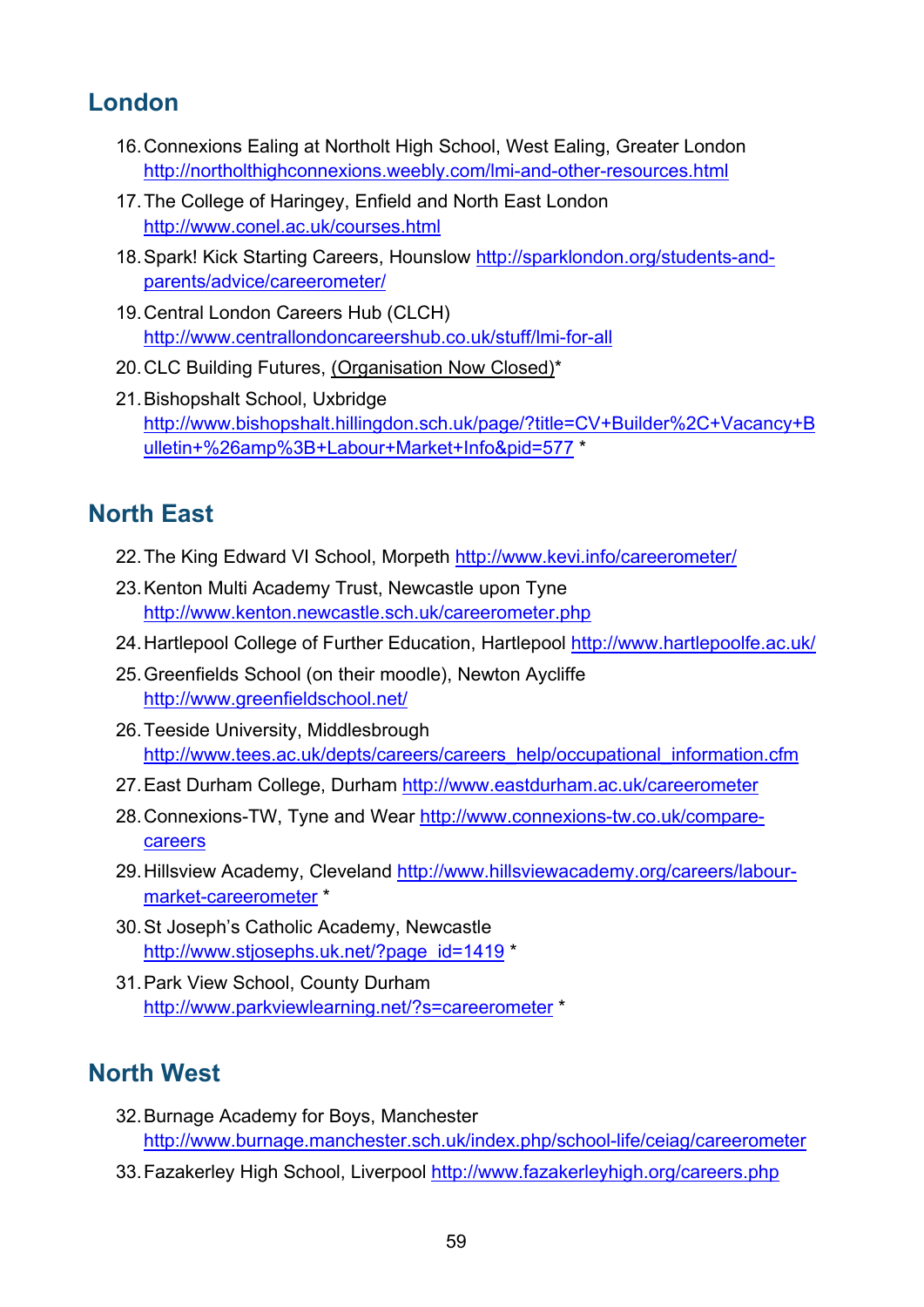- 34.University of Salford, Salford [http://www.careers.salford.ac.uk/page/Labour-](http://www.careers.salford.ac.uk/page/Labour-Market-Information)[Market-Information](http://www.careers.salford.ac.uk/page/Labour-Market-Information)
- 35.Trinity Church of England High School, Manchester <http://www.trinityhigh.com/careers/advice.php> \*
- 36.Burnley College, Lancashire http://www.burnley.ac.uk/adult/ncs \*

# <span id="page-59-0"></span>**South East**

- 37.Hillview Sixth Form, Tonbridge, Kent [http://www.hillview.kent.sch.uk/current](http://www.hillview.kent.sch.uk/current-students-2/careerometer/)[students-2/careerometer/](http://www.hillview.kent.sch.uk/current-students-2/careerometer/)
- 38.Career Guidance Charts, Tunbridge Wells, Kent <http://www.careerguidancecharts.com/career-comparison.html>
- 39.New Line Learning Academy, Maidstone [http://www.futureschoolstrust.com/New-](http://www.futureschoolstrust.com/New-Line-Learning/Skills-For-Life/Career-Comparison)[Line-Learning/Skills-For-Life/Career-Comparison](http://www.futureschoolstrust.com/New-Line-Learning/Skills-For-Life/Career-Comparison)
- 40.FHS Careers http://fhscareers.weebly.com/
- 41.Frances Cushway (career coach), Godalming <http://www.francescushway.com/careerometer>
- 42.What's your next move?, Surrey County Council <http://www.careersadviceinsurrey.co.uk/GeneralPage.aspx?sectionID=4>
- 43. The Leigh UTC, Dartford <http://theleighutc.org.uk/students/careers/research/> \*
- 44.Wilmington Academy, Dartford<http://wilmingtonacademy.org.uk/careers/research/> \*
- 45. Longfield Academy, Kent<http://longfieldacademy.org/careers/research/> \*
- 46.Opps in Buckc Wannabe, Buckingham<https://wannabebucks.org/careerometer/> \*

# <span id="page-59-1"></span>**South West**

- 47.Careerpilot, Western Vocational Progression Consortium (comprises seven higher education institutions, collaborative colleges and training provider partners in the northern sub-region of the South West), Bath [http://www.careerpilot.org.uk/info/a](http://www.careerpilot.org.uk/info/a-job-or-career/search-job-sectors/)[job-or-career/search-job-sectors/](http://www.careerpilot.org.uk/info/a-job-or-career/search-job-sectors/)
- 48.Next steps Cornwall, Falmouth [http://www.nextstepscornwall.co.uk/info-and](http://www.nextstepscornwall.co.uk/info-and-resources/careers-advice-and-employment-op/careerometer-widget)[resources/careers-advice-and-employment-op/careerometer-widget](http://www.nextstepscornwall.co.uk/info-and-resources/careers-advice-and-employment-op/careerometer-widget)

# <span id="page-59-2"></span>**Yorkshire and the Humber**

- 49.Higher Education Progression Partnership (for the Sheffield City Region), Sheffield <http://apprentice-forward.org.uk/careers-advice/careerometer>
- 50.C&K Careers online, Huddersfield http://ckcareersonline.org.uk/uncategorised/93 job-trends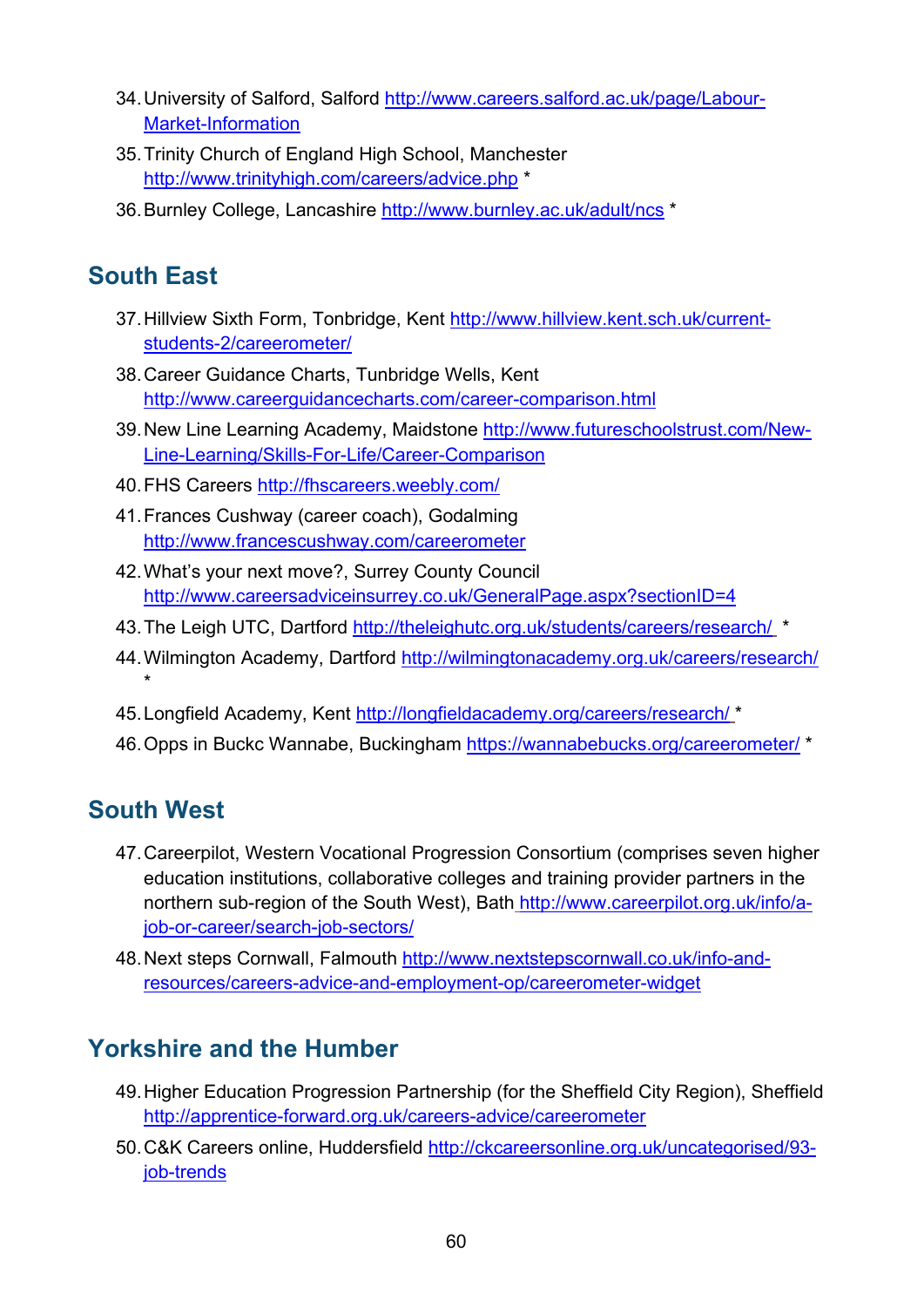- 51.Redcar and Cleveland Borough Council, Redcar [http://www.redcar](http://www.redcar-cleveland.gov.uk/jobs/Careerometer.html)[cleveland.gov.uk/jobs/Careerometer.html](http://www.redcar-cleveland.gov.uk/jobs/Careerometer.html)
- 52.Yes Progress!, Sheffield<http://extra.shu.ac.uk/yesprogress/> \*
- 53.Meadowhead School Academy Trust, Sheffield <http://www.meadowhead.sheffield.sch.uk/page/?title=Careerometer&pid=483> \*
- 54.John Smeaton Academy, Leeds <http://www.johnsmeatonacademy.org.uk/parents/careers-advice-and-guidance/> \*

#### <span id="page-60-0"></span>**West Midlands**

- 55.Aim Higher West Midlands (partnership of Higher Education Institutions, schools, academies and colleges), Birmingham [http://www.aimhigherwm.ac.uk/for-learners-](http://www.aimhigherwm.ac.uk/for-learners-2/aged-11-to-14/career-planning)[2/aged-11-to-14/career-planning](http://www.aimhigherwm.ac.uk/for-learners-2/aged-11-to-14/career-planning)
- 56.Northern House School, Solihull <http://northernhousesolihull.schooljotter2.com/news/specific-subject-news/careers>
- 57.Ormiston Sandwell, Oldbury <http://www.ormistonsandwell.org.uk/Students/Careers/>
- 58.The Rawlett School (an AET academy), Tamworth <http://www.rawlettschool.org/advice-guidance/labour-market-information-lmi> \*

#### <span id="page-60-1"></span>**Northern Ireland**

- 59.KareerHub [http://kareerhub.co.uk](http://kareerhub.co.uk/)
- 60.St Louis Grammar School, County Antrim <http://www.stlouisgrammar.com/ceiag/careerometer> \*

Others who are in the process of embedding Careerometer in their website:

- 1. Havering College, Essex [http://www.havering-college.ac.uk/enterprise](http://www.havering-college.ac.uk/enterprise-employability/careers-hub)[employability/careers-hub](http://www.havering-college.ac.uk/enterprise-employability/careers-hub)
- 2. Littleover Community School, Derbyshire [http://www.littleover.derby.sch.uk](http://www.littleover.derby.sch.uk/)
- 3. Job Change, West Midlands, Prospects [http://www.jobchange2007.com](http://www.jobchange2007.com/)